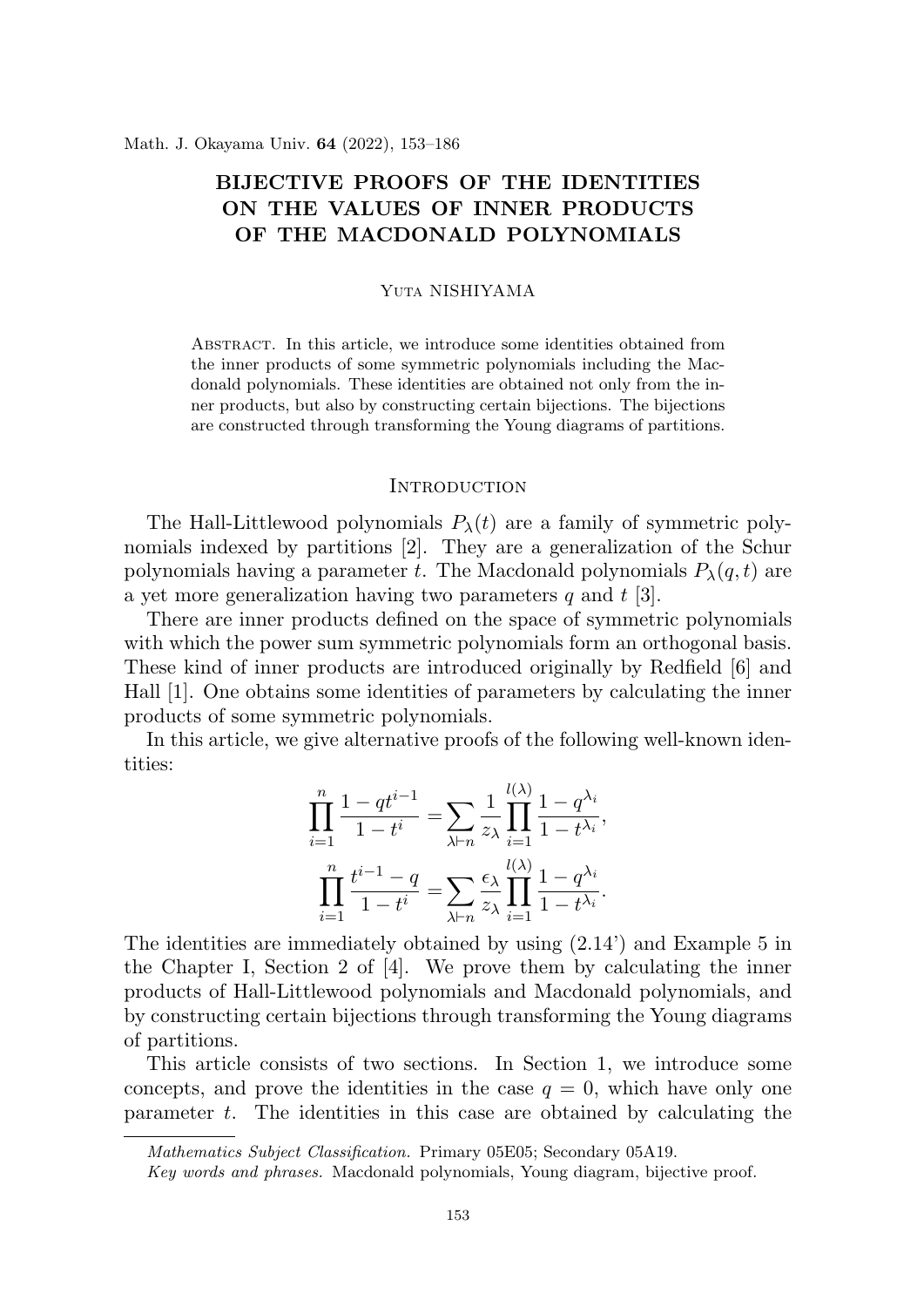154 Y. NISHIYAMA

inner product of some symmetric polynomials including the Hall-Littlewood polynomials. In Section 2, we prove the identities in the general case, which have two parameters *q, t*. The identities are obtained from the inner product of symmetric polynomials including the Macdonald polynomials. In each section, we provide a bijective proof of the identity. In this article, N denotes the set of all non-negative integers.

## 1. The case of one parameter

A *partition* is a weakly decreasing finite series of positive integers. Let *P* denote the set of all partitions. For  $\lambda = (\lambda_1, \lambda_2, \ldots, \lambda_l) \in \mathcal{P}, |\lambda| =$  $\lambda_1 + \lambda_2 + \cdots + \lambda_l$  is called the *weight* of  $\lambda$  and  $l(\lambda) = l$  is the *length* of  $\lambda$ . Write  $\mathscr{P}_n = \{ \lambda \in \mathscr{P} \mid l(\lambda) \leq n \}$  and  $\mathscr{P}'_n = \{ \lambda \in \mathscr{P} \mid \lambda_1 \leq n \}$ . If  $|\lambda| = n$ , *λ* is called a *partition of n*. We write  $λ ⊢ n$  if  $λ$  is a partition of *n*. Write  $\mathscr{P}(n) = {\lambda \in \mathscr{P} \mid \lambda \vdash n}.$ 

For  $\lambda = (\lambda_1, \lambda_2, \ldots, \lambda_n) \in \mathscr{P}$ , the *Young diagram* of  $\lambda$  is the diagram consisting of *l* rows of left-aligned cells, the *i*th row from the top has  $\lambda_i$ cells. For example, (4*,* 3*,* 1) is a partition of 8 and its Young diagram is as follows.



For  $\lambda = (\lambda_1, \lambda_2, \ldots, \lambda_l) \in \mathscr{P}$  and  $i \geq 1$ ,  $m_i(\lambda) = \#\{j \mid \lambda_j = i\}$  is called the *multiplicity* of *i* in  $\lambda$ . A partition  $\lambda \in \mathscr{P}$  is also written as  $\lambda = (1^{m_1(\lambda)} 2^{m_2(\lambda)} \cdots)$  by using the multiplicities. We define

$$
z_{\lambda} = \prod_{i=1}^{\infty} i^{m_i(\lambda)} m_i(\lambda)!,
$$
  

$$
\epsilon_{\lambda} = \prod_{i=1}^{\infty} (-1)^{(i-1)m_i(\lambda)}.
$$

It is easy to see that  $\epsilon_{\lambda} = 1$  if a permutation with cycle type  $\lambda$  is even, and that  $\epsilon_{\lambda} = -1$  if the permutation is odd.

Here are the theorems we prove in this section:

**Theorem 1.1.** For  $n \in \mathbb{N}$ , the following formula holds as an identity of *formal power series of t:*

$$
\prod_{i=1}^{n} \frac{1}{1-t^{i}} = \sum_{\lambda \vdash n} \frac{1}{z_{\lambda}} \prod_{i=1}^{l(\lambda)} \frac{1}{1-t^{\lambda_{i}}}.
$$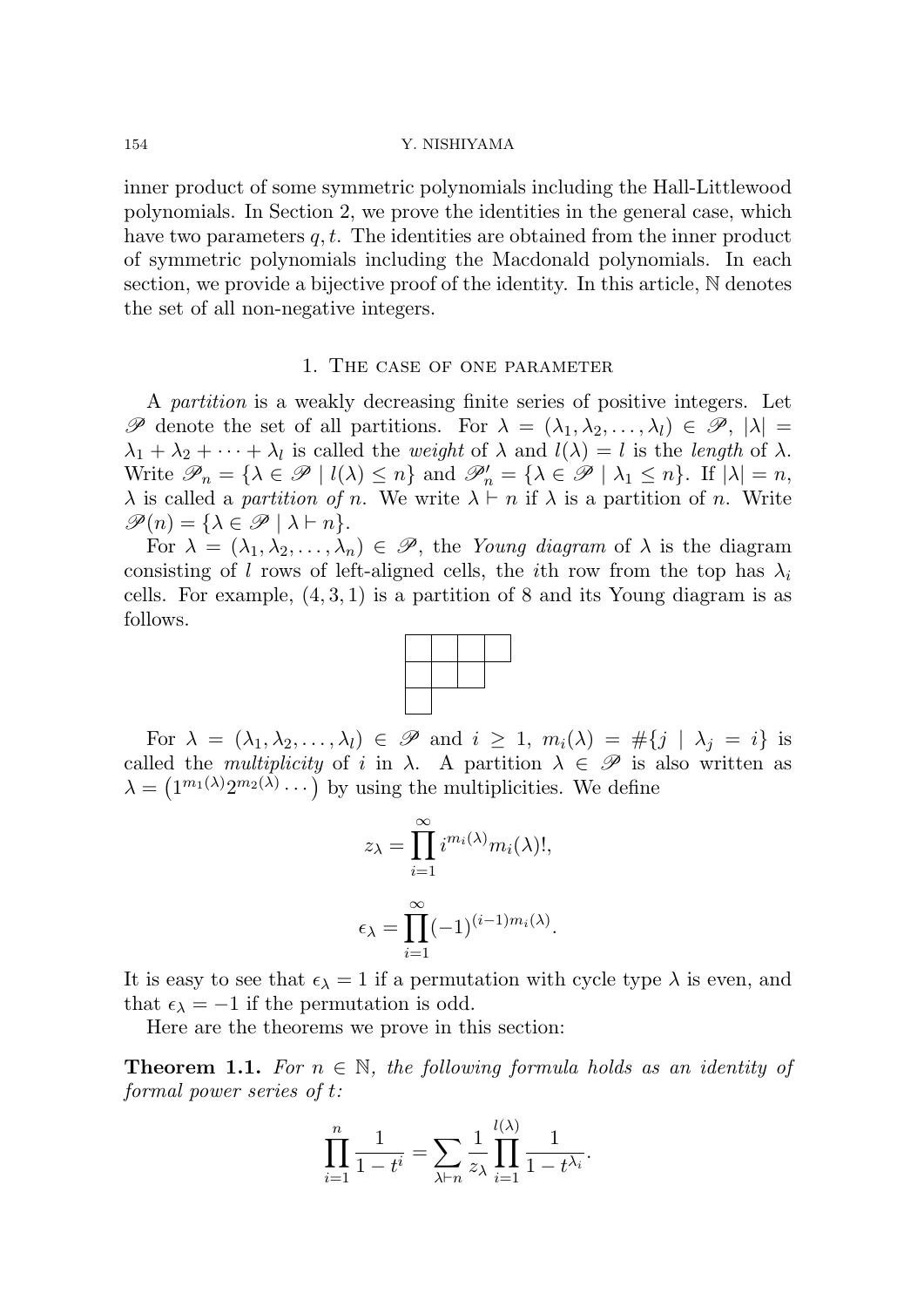**Theorem 1.2.** For  $n \in \mathbb{N}$ , the following formula holds as an identity of *formal power series of t:*

$$
\prod_{i=1}^{n} \frac{t^{i-1}}{1-t^{i}} = \sum_{\lambda \vdash n} \frac{\epsilon_{\lambda}}{z_{\lambda}} \prod_{i=1}^{l(\lambda)} \frac{1}{1-t^{\lambda_{i}}}.
$$

It is also shown that the both sides of the equations of Theorem 1.1 and 1.2 are equal to the inner product of the elementary symmetric polynomials  $\langle e_{(n)}, e_{(n)} \rangle_t$ , and the inner product of the elementary symmetric polynomial and the complete symmetric polynomial  $\langle e_{(n)}, h_{(n)} \rangle_t$ , respectively.

1.1. **Proof of Theorem 1.1 and 1.2 using symmetric polynomials.** In this section we give a proof of Theorem 1.1 and 1.2 using symmetric polynomials. We fix a non-negative integer  $n \in \mathbb{N}$ . The symmetric group  $\mathfrak{S}_n$  acts on the polynomial ring  $\mathbb{Q}[x_1, x_2, \ldots, x_n]$  by permuting the variables. A polynomial in  $\mathbb{Q}[x_1, x_2, \ldots, x_n]$  is called *symmetric* if it is invariant under this action. We denote the vector space of all symmetric polynomials in  $\mathbb{Q}[x_1, x_2, \ldots, x_n]$  by  $\Lambda_n$ .

Let  $x^{\alpha} = x_1^{\alpha_1} x_2^{\alpha_2} \cdots x_n^{\alpha_n}$  for  $\alpha = (\alpha_1, \alpha_2, \ldots, \alpha_n) \in \mathbb{N}^n$ . For  $\lambda =$  $(\lambda_1, \lambda_2, \ldots, \lambda_l) \in \mathscr{P}_n$ , let  $m_\lambda = m_\lambda(x_1, x_2, \ldots, x_n) = \sum_{i=1}^n \lambda_i$ *α*  $x^{\alpha}$  where  $\alpha$  runs over all distinct finite series  $(\alpha_1, \alpha_2, \ldots, \alpha_n) \in \mathbb{N}^n$  obtained by permuting the parts of the series of *n* non-negative integers  $(\lambda_1, \lambda_2, \ldots, \lambda_l, 0, \ldots, 0)$ .  $m_{\lambda}$ is called the *monomial symmetric polynomial* corresponding to  $\lambda$ .  $\{m_{\lambda} \mid \lambda \in$ 

 $\mathscr{P}_n$ } is a basis of  $\Lambda_n$ .

There are other well-known bases of  $\Lambda_n$ . First, the *elementary symmetric polynomial*  $e_{\lambda} = e_{\lambda}(x_1, x_2, \dots, x_n)$  is defined by

$$
e_{\lambda}=e_{\lambda}(x_1,x_2,\ldots,x_n)=m_{(1^{\lambda_1})}m_{(1^{\lambda_2})}\cdots m_{(1^{\lambda_{l(\lambda)}})}
$$

for  $\lambda \in \mathscr{P}'_n$ .  $\{e_\lambda \mid \lambda \in \mathscr{P}'_n\}$  is a basis of  $\Lambda_n$  [5, Theorem 5.3.5.]. Next, the *complete symmetric polynomial*  $h_{\lambda} = h_{\lambda}(x_1, x_2, \dots, x_n)$  is defined by

$$
h_{\lambda} = h_{\lambda}(x_1, x_2, \dots, x_n)
$$
  
= 
$$
\left(\sum_{\substack{\mu^{1} \vdash \lambda_1 \\ l(\mu^{1}) \le n}} m_{\mu^{1}}\right) \left(\sum_{\substack{\mu^{2} \vdash \lambda_2 \\ l(\mu^{2}) \le n}} m_{\mu^{2}}\right) \cdots \left(\sum_{\substack{\mu^{l(\lambda)} \vdash \lambda_{l(\lambda)} \\ l(\mu^{l(\lambda)}) \le n}} m_{\mu^{l(\lambda)}}\right)
$$

for  $\lambda \in \mathscr{P}$ .  $\{h_{\lambda} \mid \lambda \in \mathscr{P}_n\}$  is a basis of  $\Lambda_n$  [5, Theorem 5.3.8.]. Finally, the *power sum symmetric polynomial*  $p_{\lambda} = p_{\lambda}(x_1, x_2, \dots, x_n)$  is defined by

$$
p_{\lambda} = p_{\lambda}(x_1, x_2, \dots, x_n) = m_{(\lambda_1)} m_{(\lambda_2)} \cdots m_{(\lambda_{l(\lambda)})}
$$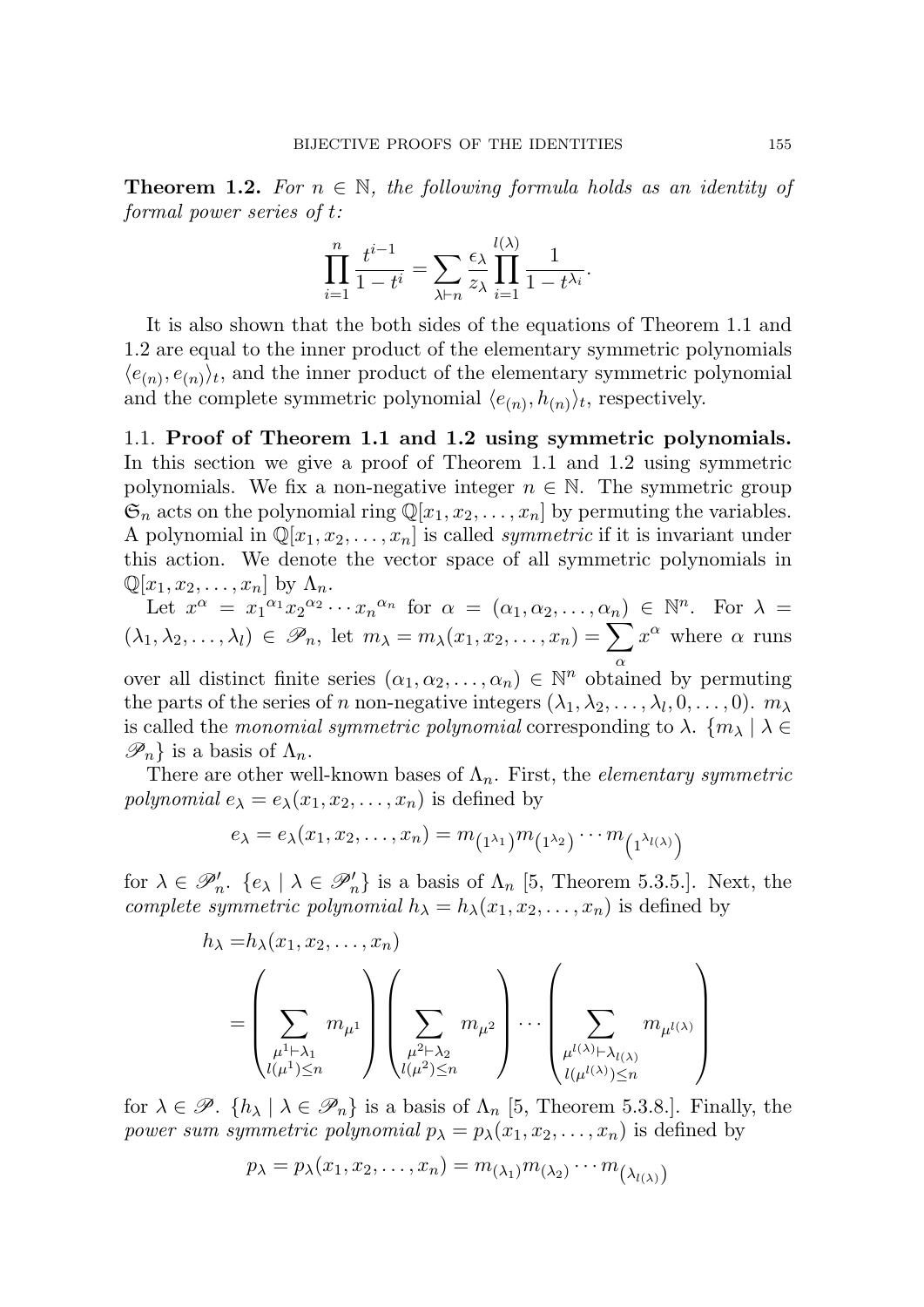## 156 Y. NISHIYAMA

for  $\lambda \in \mathscr{P}$ .  $\{p_{\lambda} \mid \lambda \in \mathscr{P}_n\}$  is a basis of  $\Lambda_n$  [5, Theorem 5.3.9.]. These bases of  $\Lambda_n$  have the following relations:

**Proposition 1.3** ([4, Chapter I, (2.14')])**.** *The following relations hold:*

(1) 
$$
e_{(n)} = \sum_{\lambda \vdash n} \frac{\epsilon_{\lambda}}{z_{\lambda}} p_{\lambda}.
$$
  
(2)  $h_{(n)} = \sum_{\lambda \vdash n} \frac{1}{z_{\lambda}} p_{\lambda}.$ 

We also recall some concepts about the symmetric polynomials which have a parameter *t* to prove the theorems. Let  $\Lambda_{t,n} = \Lambda_n \otimes \mathbb{Q}(t)$ , which is the set of all elements in the polynomial ring  $\mathbb{Q}(t)[x_1, x_2, \ldots, x_n]$  which are invariant under the permuting of the variables  $x_1, x_2, \ldots, x_n$ . We define a inner product  $\langle \cdot, \cdot \rangle_t$  on  $\Lambda_{t,n}$  by

$$
\langle p_{\lambda}, p_{\mu} \rangle_t = \delta_{\lambda \mu} z_{\lambda} \prod_{i=1}^{l(\lambda)} \frac{1}{1 - t^{\lambda_i}}
$$

for  $\lambda, \mu \in \mathscr{P}_n$ , where  $\delta_{\lambda\mu}$  is the Kronecker delta. For  $\lambda \in \mathscr{P}_n$ , the *Hall-Littlewood symmetric polynomial*  $P_{\lambda}(t) = P_{\lambda}(x_1, x_2, \ldots, x_n; t) \in \Lambda_{t,n}$  is defined by

$$
P_{\lambda}(t) = P_{\lambda}(x_1, x_2, \dots, x_n; t)
$$
  
= 
$$
\left(\prod_{i \geq 0} \prod_{j=1}^{m_i(\lambda)} \frac{1-t}{1-t^j}\right) \sum_{w \in \mathfrak{S}_n} w\left(x_1^{\lambda_1} x_2^{\lambda_2} \cdots x_n^{\lambda_n} \prod_{i < j} \frac{x_i - tx_j}{x_i - x_j}\right),
$$

where  $m_0(\lambda) = n - l(\lambda)$ . Especially if  $\lambda = (1^n)$ ,  $P_{(1^n)}(t) = e_{(n)}$  holds [4, Chapter III, (2.8)]. The inner product of the Hall-Littlewood symmetric polynomials satisfies the following property:

**Proposition 1.4** ([4, Chapter III, (4.9)]). For 
$$
\lambda, \mu \in \mathcal{P}_n
$$
,  $\langle P_{\lambda}(t), Q_{\mu}(t) \rangle_t = \delta_{\lambda\mu}$  holds, where  $Q_{\mu}(t) = \left(\prod_{i=1}^{\infty} \prod_{j=1}^{m_i(\mu)} (1-t^j)\right) P_{\mu}(t)$  for  $\mu$ .

The complete symmetric polynomials can be expressed by the Hall-Littlewood symmetric polynomials as follows:

**Proposition 1.5** ([4, Chapter III, 4, Example 1]). *With*  $n(\lambda) = \sum$ *i≥*1  $(i-1)\lambda_i$ *for*  $\lambda \in \mathscr{P}$ *,* 

$$
h_{(n)} = \sum_{\lambda \vdash n} t^{n(\lambda)} P_{\lambda}(t)
$$

*holds.*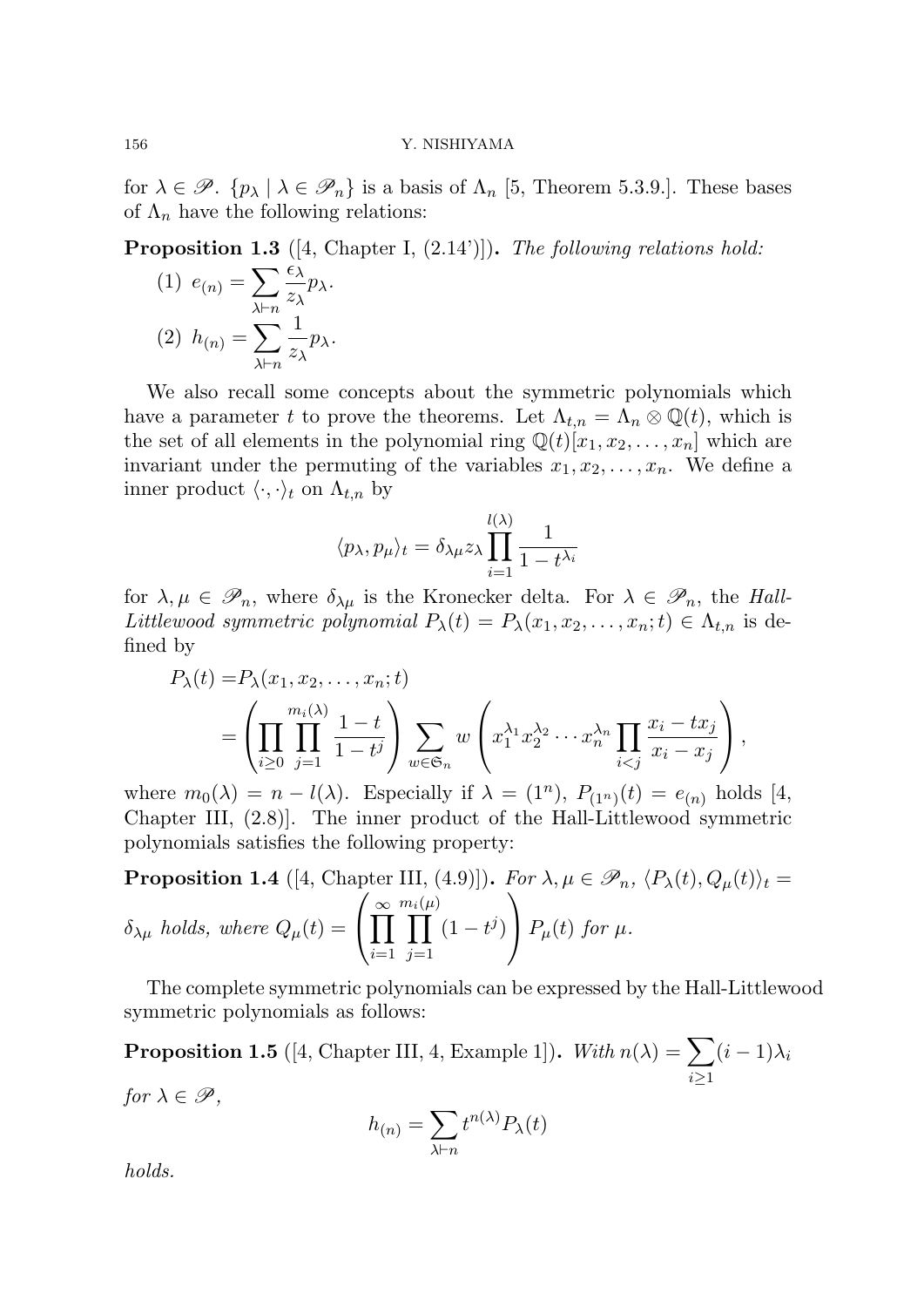Now we can prove Theorem 1.1 and 1.2. By calculating the inner product  $\langle e_{(n)}, e_{(n)} \rangle_t$ , we obtain

$$
\langle e_{(n)}, e_{(n)} \rangle_t = \left\langle \sum_{\lambda \vdash n} \frac{\epsilon_{\lambda}}{z_{\lambda}} p_{\lambda}, \sum_{\mu \vdash n} \frac{\epsilon_{\mu}}{z_{\mu}} p_{\mu} \right\rangle_t = \sum_{\lambda, \mu \vdash n} \frac{\epsilon_{\lambda} \epsilon_{\mu}}{z_{\lambda} z_{\mu}} \langle p_{\lambda}, p_{\mu} \rangle_t
$$

$$
= \sum_{\lambda \vdash n} \frac{\epsilon_{\lambda}^2}{z_{\lambda}} \prod_{i=1}^{l(\lambda)} \frac{1}{1 - t^{\lambda_i}} = \sum_{\lambda \vdash n} \frac{1}{z_{\lambda}} \prod_{i=1}^{l(\lambda)} \frac{1}{1 - t^{\lambda_i}}
$$

and

$$
\langle e_{(n)}, e_{(n)} \rangle_t = \langle P_{(1^n)}(t), P_{(1^n)}(t) \rangle_t = \left\langle P_{(1^n)}(t), \left( \prod_{i=1}^n \frac{1}{1-t^i} \right) Q_{(1^n)}(t) \right\rangle_t
$$

$$
= \left( \prod_{i=1}^n \frac{1}{1-t^i} \right) \langle P_{(1^n)}(t), Q_{(1^n)}(t) \rangle_t = \prod_{i=1}^n \frac{1}{1-t^i},
$$

which completes the proof of Theorem 1.1. Similarly, we obtain Theorem 1.2 by calculating  $\langle e_{(n)}, h_{(n)} \rangle_t$  as follows:

$$
\langle e_{(n)}, h_{(n)} \rangle_t = \left\langle \sum_{\lambda \vdash n} \frac{\epsilon_{\lambda}}{z_{\lambda}} p_{\lambda}, \sum_{\mu \vdash n} \frac{1}{z_{\mu}} p_{\mu} \right\rangle_t = \sum_{\lambda, \mu \vdash n} \frac{\epsilon_{\lambda}}{z_{\lambda} z_{\mu}} \langle p_{\lambda}, p_{\mu} \rangle_t
$$

$$
= \sum_{\lambda \vdash n} \frac{\epsilon_{\lambda}}{z_{\lambda}} \prod_{i=1}^{l(\lambda)} \frac{1}{1 - t^{\lambda_i}},
$$

$$
\langle e_{(n)}, h_{(n)} \rangle_t = \left\langle P_{(1^n)}(t), \sum_{\lambda \vdash n} t^{n(\lambda)} P_{\lambda}(t) \right\rangle_t = \sum_{\lambda \vdash n} t^{n(\lambda)} \langle P_{(1^n)}(t), P_{\lambda}(t) \rangle_t
$$

$$
= \sum_{\lambda \vdash n} t^{n(\lambda)} \left\langle P_{(1^n)}(t), \left( \prod_{i=1}^{\infty} \prod_{j=1}^{m_i(\lambda)} \frac{1}{1-t^j} \right) Q_{\lambda}(t) \right\rangle_t
$$

$$
= \sum_{\lambda \vdash n} t^{n(\lambda)} \left( \prod_{i=1}^{\infty} \prod_{j=1}^{m_i(\lambda)} \frac{1}{1-t^j} \right) \langle P_{(1^n)}(t), Q_{\lambda}(t) \rangle_t
$$

$$
= t^{n(1^n)} \left( \prod_{i=1}^n \frac{1}{1-t^i} \right) = \prod_{i=1}^n \frac{t^{i-1}}{1-t^i}.
$$

1.2. **Bijective proof of Theorem 1.1 and 1.2.** In this section we give another proof of Theorem 1.1 and 1.2 by constructing certain bijections. We fix a non-negative integer  $n \in \mathbb{N}$ .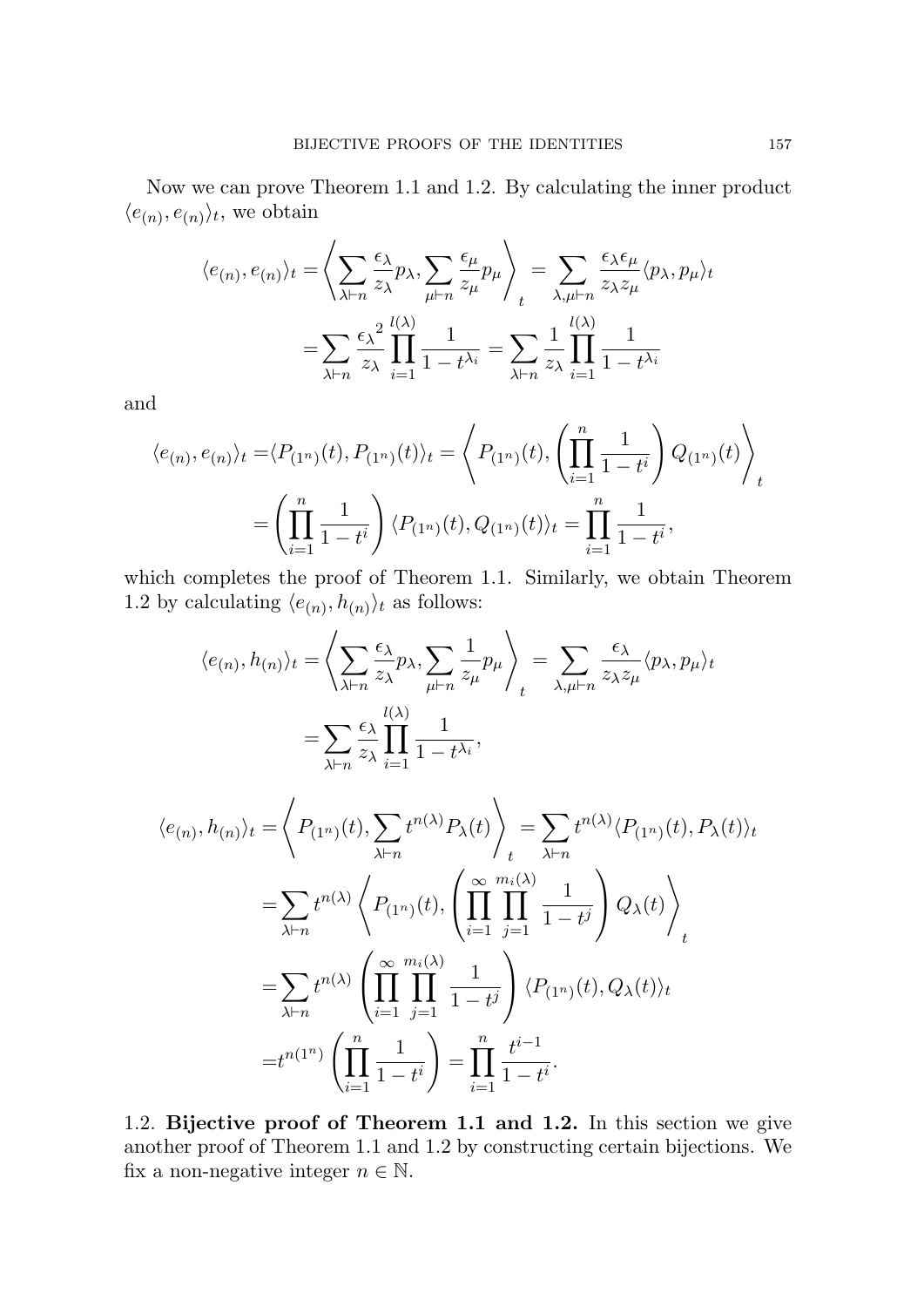First, we prove Theorem 1.1. Let

$$
A_{n,d} = \left\{ (a_1, a_2, ..., a_n) \middle| a_i \in \mathbb{N}, \sum_{i=1}^{n} a_i \cdot i = d \right\}
$$

for  $d \in \mathbb{N}$ ,

$$
B_{\lambda,d} = \left\{ (b_1, b_2 \dots, b_{l(\lambda)}) \middle| b_i \in \mathbb{N}, \sum_{i=1}^{l(\lambda)} b_i \cdot \lambda_i = d \right\}
$$

for  $\lambda \vdash n, d \in \mathbb{N}$ , and  $C_{\lambda}$  be the conjugacy class of  $\mathfrak{S}_n$  corresponding to  $\lambda \vdash n$ . One obtains

$$
n! \prod_{i=1}^{n} \frac{1}{1-t^{i}} = n! \prod_{i=1}^{n} (1+t^{i}+t^{2i}+\cdots) = n! \sum_{d=0}^{\infty} |A_{n,d}| t^{d} = \sum_{d=0}^{\infty} |A_{n,d} \times \mathfrak{S}_n| t^{d}
$$

and

$$
\sum_{\lambda \vdash n} \frac{n!}{z_{\lambda}} \prod_{i=1}^{l(\lambda)} \frac{1}{1-t^{\lambda_i}} = \sum_{\lambda \vdash n} \frac{n!}{z_{\lambda}} \prod_{i=1}^{l(\lambda)} (1+t^{\lambda_i}+t^{2\lambda_i}+\cdots) = \sum_{\lambda \vdash n} |C_{\lambda}| \sum_{d=0}^{\infty} |B_{\lambda,d}| t^d
$$

$$
= \sum_{\lambda \vdash n} \sum_{d=0}^{\infty} |B_{\lambda,d}| |C_{\lambda}| t^d = \sum_{d=0}^{\infty} \left| \bigcup_{\lambda \vdash n} (B_{\lambda,d} \times C_{\lambda}) \right| t^d.
$$

Therefore it suffices to construct a bijection

$$
f_{n,d}: A_{n,d} \times \mathfrak{S}_n \to \bigsqcup_{\lambda \vdash n} (B_{\lambda,d} \times C_{\lambda})
$$

for  $d \in \mathbb{N}$ .

To construct  $f_{n,d}$ , we define

$$
f_{n,d}((a_1,a_2,\ldots,a_n),\sigma) \in \bigsqcup_{\lambda \vdash n} (B_{\lambda,d} \times C_{\lambda})
$$

for  $(a_1, a_2, \ldots, a_n) \in A_{n,d}$  and  $\sigma \in \mathfrak{S}_n$  by the following algorithm:

*•* **Step 1.** Draw the rim of the Young diagram of the partition

$$
(1^{a_1}2^{a_2}\cdots n^{a_n})\vdash d,
$$

and split it into blocks of columns by depth.

• **Step 2.** Write the numbers  $\sigma(1), \sigma(2), \ldots, \sigma(n)$  on each column from the left to the right. If the width of the diagram is less then *n*, add columns of depth 0 to the right of the diagram to make it has *n* columns before writing the numbers.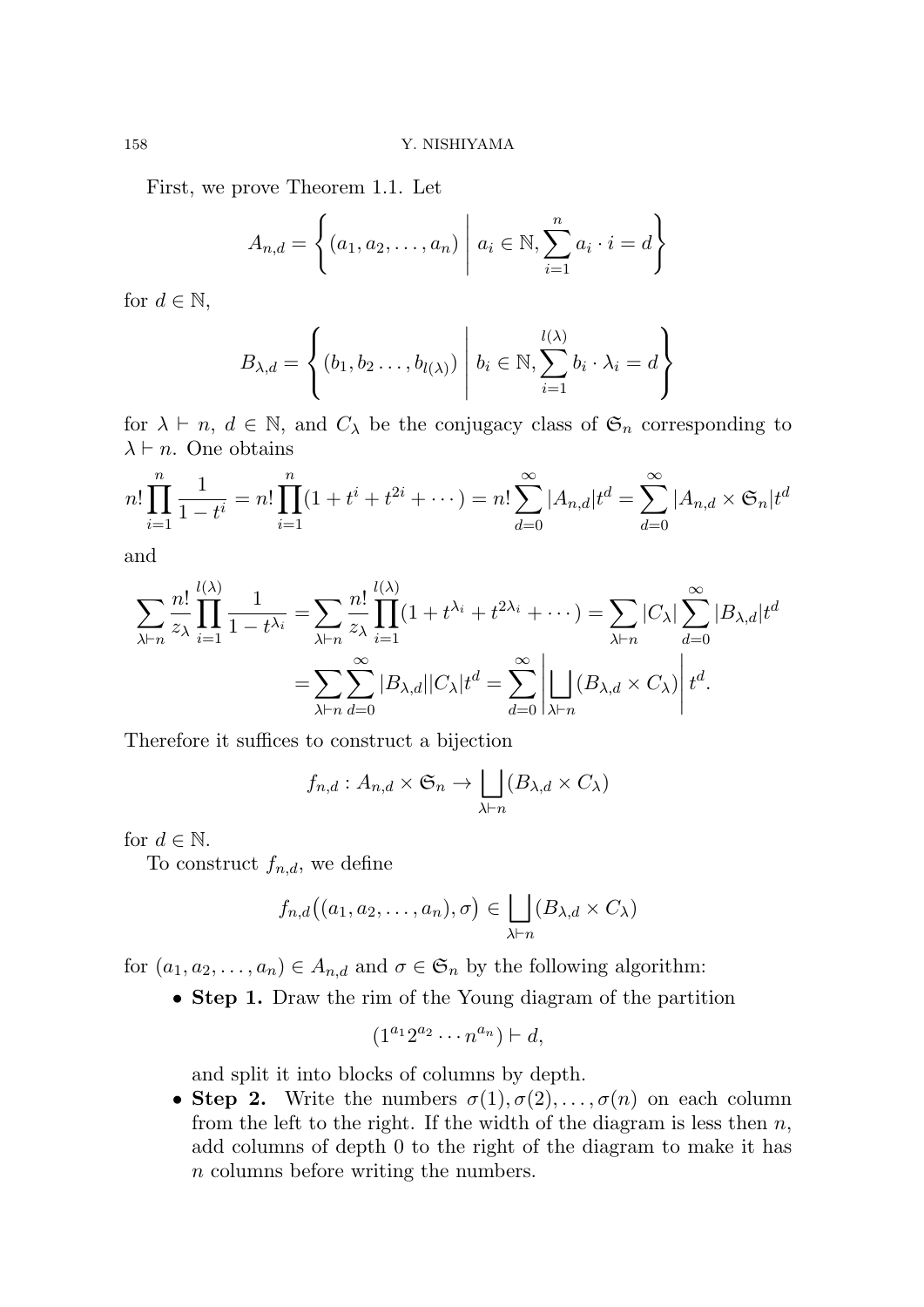*•* **Step 3.** For each blocks of the diagram, split it at just to the left of the smallest number if the smallest number of the block is not at the most left place. Repeat the operation on new blocks until every block has its smallest number at the most left place. For example, the following diagrams need this operation once or twice, respectively.



- *•* **Step 4.** Rearrange the blocks by the following rules:
	- (1) Put wider one to the left.
	- (2) If there are blocks of the same width, put one which has the smallest number to the left.
- **Step 5.** Let *l* be the number of blocks in the diagram. Let  $\lambda_i$  be the width of the *i*th block from the left, and  $b_i$  be the depth of it for  $1 \leq i \leq l$ . It determines the partition  $\lambda = (\lambda_1, \lambda_2, \dots, \lambda_l) \vdash n$ . For  $1 \leq i \leq l$ , let  $\tau_i$  be the cyclic permutation  $(j_{i,1}, j_{i,2}, \ldots, j_{i,\lambda_i}) \in \mathfrak{S}_n$ if *i*th block from the left has the numbers  $j_{i,1}, j_{i,2}, \ldots, j_{i,\lambda_i}$  from the left.
- *•* **Step 6.** Define

$$
f_{n,d}((a_1,a_2,\ldots,a_n),\sigma) = ((b_1,b_2,\ldots,b_{l(\lambda)}),\tau_1\tau_2\cdots\tau_{l(\lambda)}) \in B_{\lambda,d} \times C_{\lambda}.
$$

We illustrate this algorithm with an example

$$
(0,0,1,1) \in A_{4,7}
$$
 and  $\begin{pmatrix} 1 & 2 & 3 & 4 \\ 3 & 1 & 4 & 2 \end{pmatrix} \in \mathfrak{S}_4$ .

We get the following left diagram after Step 3, and the right one after Step 4.

$$
\begin{array}{c|c}\n\phantom{a|}\n\end{array}\n\longrightarrow\n\begin{array}{c|c}\n\phantom{a|}\n\end{array}\n\longrightarrow\n\begin{array}{c|c}\n\phantom{a|}\n\end{array}\n\longrightarrow\n\begin{array}{c|c}\n\phantom{a|}\n\end{array}
$$

Therefore we get

$$
f_{4,7}\left((0,0,1,1),\begin{pmatrix}1&2&3&4\\3&1&4&2\end{pmatrix}\right) = ((2,1,2),(1,4)(2)(3))
$$
  

$$
\in B_{(2,1,1),7} \times C_{(2,1,1)}.
$$

We can define

$$
f_{n,d}^{-1}((b_1,b_2,\ldots,b_{l(\lambda)}),\tau)\in A_{n,d}\times\mathfrak{S}_n
$$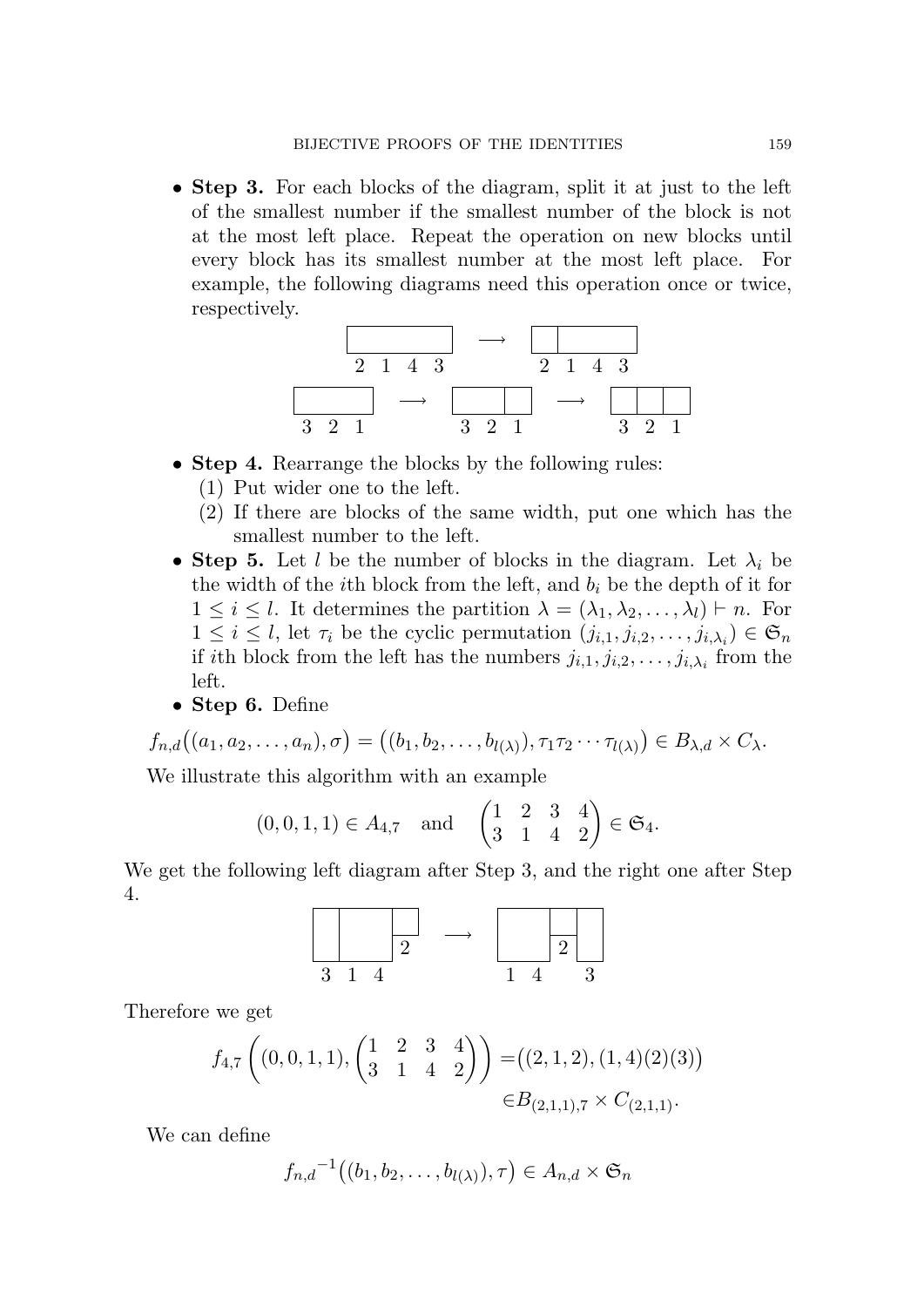$f$  *h*  $h$  *h*,  $(h_1, b_2, \ldots, b_{l(\lambda)}) \in B_{\lambda,d}$  and  $\tau \in C_{\lambda}$  to construct the inverse function

$$
f_{n,d}^{-1}: \bigsqcup_{\lambda \vdash n} (B_{\lambda,d} \times C_{\lambda}) \to A_{n,d} \times \mathfrak{S}_n
$$

by the following algorithm:

*•* **Step 1.** Suppose

$$
\tau = (r_{1,1}, r_{1,2}, \ldots, r_{1,\lambda_1})(r_{2,1}, r_{2,2}, \ldots, r_{2,\lambda_2}) \cdots (r_{l(\lambda),1}, r_{l(\lambda),2}, \ldots, r_{l(\lambda),\lambda_{l(\lambda)}})
$$

is the decomposition of  $\tau$  into disjoint cycles with conditions  $r_{i,1} =$  $\min\{r_{i,1}, r_{i,2}, \ldots, r_{i,\lambda_i}\}\$ for each *i*, and  $r_{i,1} < r_{i+1,1}$  if  $\lambda_i = \lambda_{i+1}$ .

- **Step 2.** For  $1 \leq i \leq l(\lambda)$ , let  $X_i$  be the block of width  $\lambda_i$ , depth  $b_i$ . Write the numbers  $r_{i,1}, r_{i,2}, \ldots, r_{i,\lambda_i}$  on each column of  $X_i$  from the left to the right.
- **Step 3.** Arrange the blocks  $X_1, X_2, \ldots, X_{l(\lambda)}$  by the following rules: (1) Put deeper one to the left.
	- (2) If there are blocks of the same depth, put one which has the smallest number to the right.
- **Step 4.** Define  $f_{n,d}^{-1}((b_1, b_2, \ldots, b_{l(\lambda)}), \tau) = ((a_1, a_2, \ldots, a_n), \sigma)$ where the blocks form the Young diagram of shape  $(1^{a_1}2^{a_2}\cdots n^{a_n})$ , and each column of the diagram has the numbers  $\sigma(1), \sigma(2), \ldots, \sigma(n)$ from the left.

By the above two algorithms, we can see that  $f_{n,d}$  is a bijection between  $A_{n,d} \times \mathfrak{S}_n$  and  $| \cdot | (B_{\lambda,d} \times C_{\lambda})$ . It completes the proof of Theorem 1.1. *λ⊢n*

Next, we prove Theorem 1.2. We call  $\lambda \in \mathscr{P}$  *even* if  $\epsilon_{\lambda} = 1$ , and we call it *odd* if  $\epsilon_{\lambda} = -1$ . One obtains

$$
n! \prod_{i=1}^{n} \frac{t^{i-1}}{1-t^i} = t^{\binom{n}{2}} \cdot n! \prod_{i=1}^{n} \frac{1}{1-t^i} = t^{\binom{n}{2}} \cdot \sum_{d=0}^{\infty} |A_{n,d} \times \mathfrak{S}_n| t^d
$$

$$
= \sum_{d=0}^{\infty} |A_{n,d-\binom{n}{2}} \times \mathfrak{S}_n| t^d
$$

and

$$
n! \sum_{\lambda \vdash n} \frac{\epsilon_{\lambda}}{z_{\lambda}} \prod_{i=1}^{l(\lambda)} \frac{1}{1 - t^{\lambda_i}} = \sum_{\lambda \vdash n} \epsilon_{\lambda} \frac{n!}{z_{\lambda}} \prod_{i=1}^{l(\lambda)} \frac{1}{1 - t^{\lambda_i}} = \sum_{\lambda \vdash n} \epsilon_{\lambda} \sum_{d=0}^{\infty} |B_{\lambda,d} \times C_{\lambda}| t^d
$$

$$
= \sum_{d=0}^{\infty} \left( \sum_{\lambda \vdash n} \epsilon_{\lambda} |B_{\lambda,d} \times C_{\lambda}| \right) t^d
$$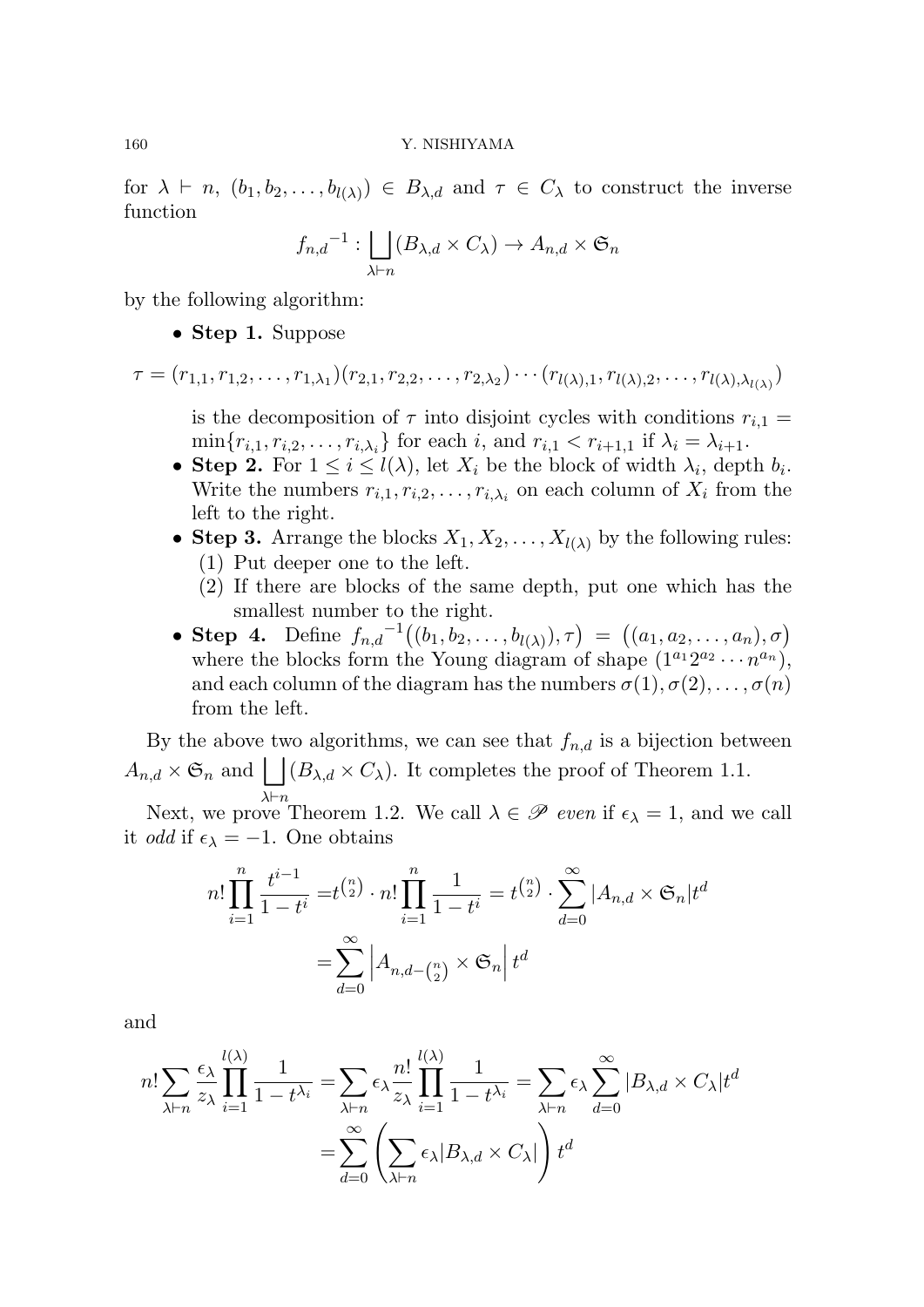$$
= \sum_{d=0}^{\infty} \left( \sum_{\substack{\lambda \vdash n \\ \lambda: \text{even}}} |B_{\lambda,d} \times C_{\lambda}| - \sum_{\substack{\lambda \vdash n \\ \lambda: \text{odd}}} |B_{\lambda,d} \times C_{\lambda}| \right) t^d
$$
  

$$
= \sum_{d=0}^{\infty} \left( \left| \bigsqcup_{\substack{\lambda \vdash n \\ \lambda: \text{even}}} (B_{\lambda,d} \times C_{\lambda}) \right| - \left| \bigsqcup_{\substack{\lambda \vdash n \\ \lambda: \text{odd}}} (B_{\lambda,d} \times C_{\lambda}) \right| \right) t^d.
$$

Therefore it suffices to construct a bijection

$$
g_{n,d} : \left( \bigsqcup_{\substack{\lambda \vdash n \\ \lambda : \text{odd}}} (B_{\lambda,d} \times C_{\lambda}) \right) \sqcup \left( A_{n,d-\binom{n}{2}} \times \mathfrak{S}_n \right) \to \bigsqcup_{\substack{\lambda \vdash n \\ \lambda : \text{even}}} (B_{\lambda,d} \times C_{\lambda})
$$

for  $d \in \mathbb{N}$ . We construct  $g_{n,d}$  by constructing two bijections

$$
g_{n,d,1} : \bigsqcup_{\substack{\lambda \vdash n \\ \lambda : \text{odd}}} (B_{\lambda,d} \times C_{\lambda}) \to \left(\bigsqcup_{\substack{\lambda \vdash n \\ \lambda : \text{even}}} (B_{\lambda,d} \times C_{\lambda})\right) \setminus \text{AD}_{n,d},
$$

$$
g_{n,d,2}:A_{n,d-\binom{n}{2}}\times\mathfrak{S}_n\to\mathrm{AD}_{n,d},
$$

where  $AD_{n,d}$  is the set of all elements

$$
((b_1,b_2,\ldots,b_n),(1)(2)\cdots(n))
$$

in  $B_{(1^n),d} \times C_{(1^n)}$  such that  $b_1, b_2, \ldots, b_n$  are all distinct.

We construct  $g_{n,d,1}$  by the involution *I* on  $\left( \begin{array}{c} | \end{array} \right)$ *λ⊢n*  $(B_{\lambda,d} \times C_{\lambda})$  $\setminus$  $\setminus$  AD<sub>*n,d*</sub> defined by the following algorithm:

- $\bullet$  **Step 1.** Take  $μ ⊢ n$  and  $((b_1, b_2, \ldots, b_{l(μ)}), τ) ∈ (B_{μ,d} × C_{μ}) \setminus AD_{n,d}$ .
- *•* **Step 2.** Take

$$
((a_1, a_2,..., a_n), \sigma) = f_{n,d}^{-1}((b_1, b_2,..., b_{l(\mu)}), \tau) \in A_{n,d} \times \mathfrak{S}_n,
$$

where  $f_{n,d}$  is the one constructed to prove Theorem 1.1.

- **Step 3.** Let *J* = {*j* ∈ {1, 2, . . . , *n* − 1} |  $a_j = 0$ }. *J* is not empty because  $((b_1, b_2, \ldots, b_{l(\mu)}), \tau)$  is not in  $AD_{n,d}$ . Hence we can take  $j_0 = \min J$ .
- *•* **Step 4.** Define

$$
I((b_1, b_2, \dots, b_{l(\mu)}), \tau) = f_{n,d}((a_1, a_2, \dots, a_n), \sigma \cdot (j_0, j_0 + 1))
$$
  

$$
\in \bigsqcup_{\lambda \vdash n} (B_{\lambda,d} \times C_{\lambda}).
$$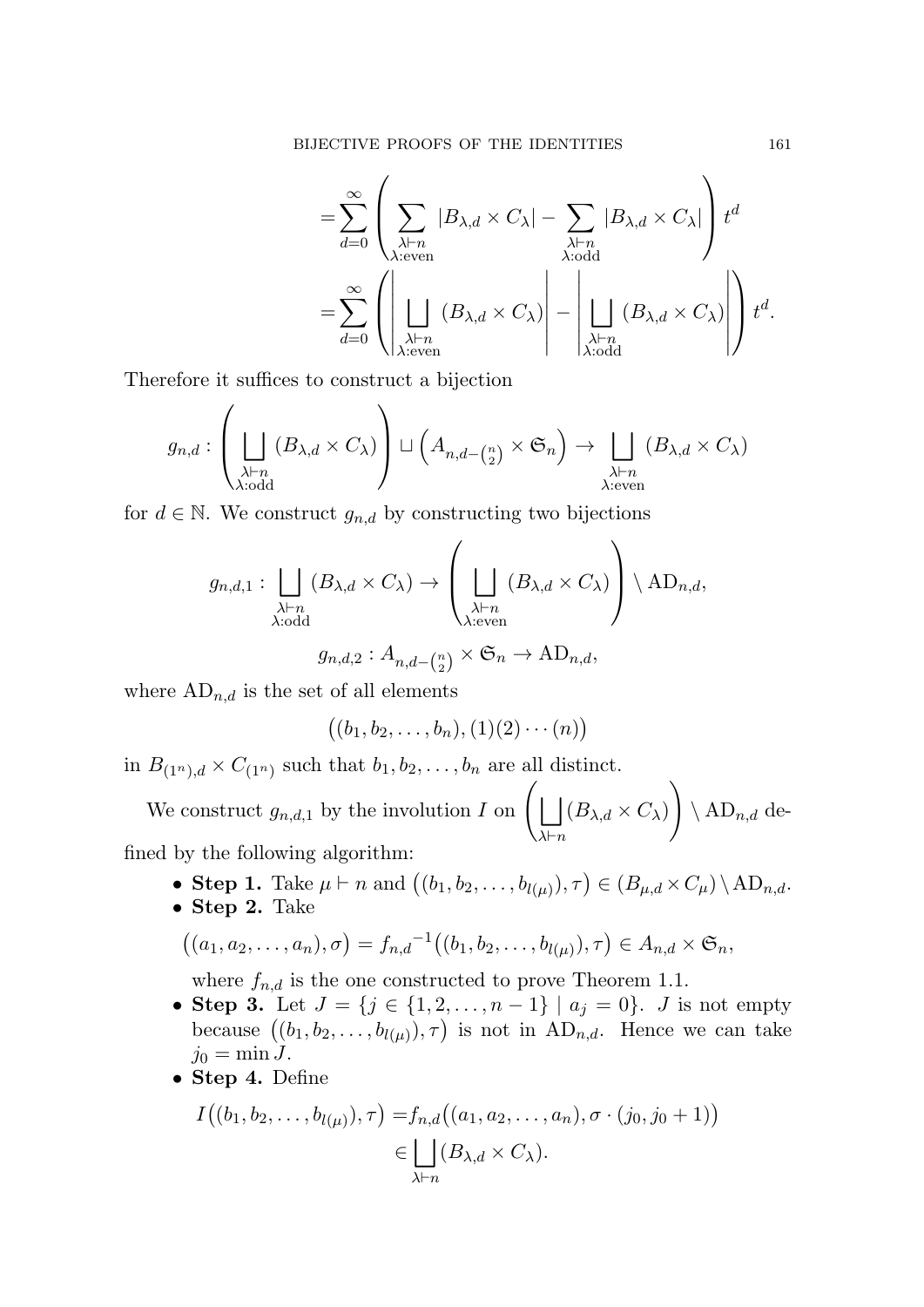We illustrate this algorithm with an example  $(2, 2, 1) \in B_{(2,1,1),7}$  and  $(1, 4)(2)(3) \in C_{(2,1,1)}$ . By using the algorithm for  $f_{n,d}^{-1}$  in Theorem 1.1, we obtain the following diagram.



Thus we get

$$
f_{4,7}^{-1}((2,2,1),(1,4)(2)(3)) = ((0,0,1,1),\begin{pmatrix} 1 & 2 & 3 & 4 \\ 2 & 1 & 4 & 3 \end{pmatrix}) \in A_{4,7} \times \mathfrak{S}_4
$$

in Step 1. In the case,  $J = \{1, 2\}$  and  $j_0 = 1$ . Therefore in Step 4, we get

$$
I((2,2,1),(1,4)(2)(3)) = f_{4,7}\left((0,0,1,1),\begin{pmatrix} 1 & 2 & 3 & 4 \\ 2 & 1 & 4 & 3 \end{pmatrix} \cdot (1,2)\right)
$$
  
= f\_{4,7}\left((0,0,1,1),\begin{pmatrix} 1 & 2 & 3 & 4 \\ 1 & 2 & 4 & 3 \end{pmatrix}\right).

By the algorithm for  $f_{n,d}$  in Theorem 1.1, we obtain the following diagram from  $(0, 0, 1, 1) \in A_{4,7}$  and  $\begin{pmatrix} 1 & 2 & 3 & 4 \\ 1 & 2 & 4 & 3 \end{pmatrix} \in \mathfrak{S}_4$ .



Therefore

$$
I((2,2,1),(1,4)(2)(3)) = f_{4,7}\left((0,0,1,1),\begin{pmatrix} 1 & 2 & 3 & 4\\ 1 & 2 & 4 & 3 \end{pmatrix}\right)
$$
  
= ((2,1),(1,2,4)(3))  

$$
\in B_{(3,1),7} \times C_{(3,1)}
$$
  

$$
\subseteq \bigsqcup_{\substack{\lambda \vdash 4\\ \lambda: \text{even}}} (B_{\lambda,7} \times C_{\lambda}).
$$

The operation of  $(j_0, j_0 + 1)$  on  $\sigma$  in the Step 4 exchanges the numbers written on the most left two column of the same depth. Hence it exchanges even number of blocks of the depth to odd number of them and vise versa. Moreover, the algorithm does not give an element of  $AD_{n,d}$  because it does not change the depth of each column of the diagram. Therefore one can see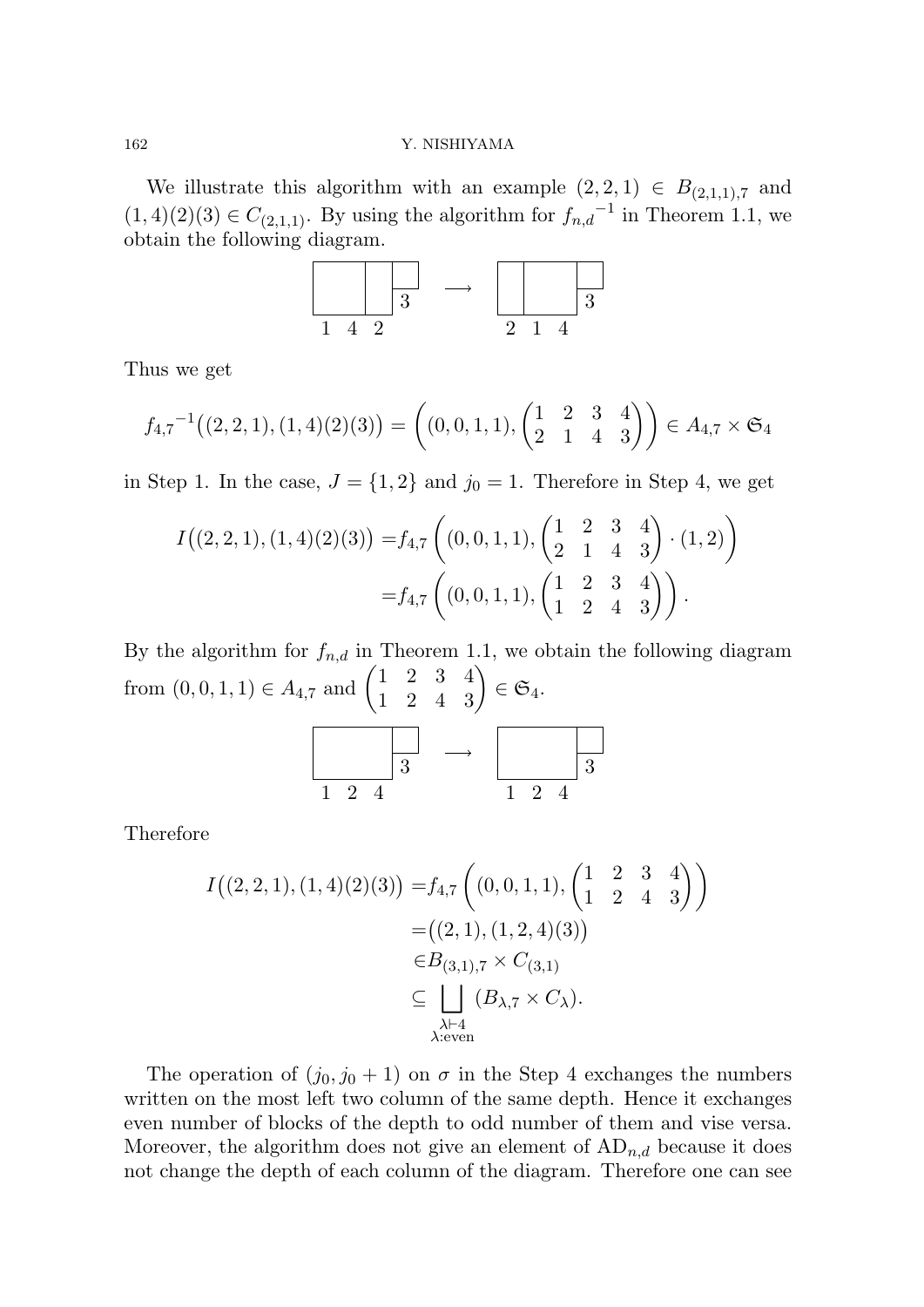that

$$
I((b_1, b_2, \ldots, b_{l(\mu)}), \tau) \in \left(\bigsqcup_{\substack{\lambda \vdash n \\ \lambda : \text{even}}} (B_{\lambda, d} \times C_{\lambda})\right) \setminus \text{AD}_{n, d}
$$

 $\text{for } ((b_1, b_2, \ldots, b_{l(\mu)}), \tau) \in \Box$ *λ⊢n λ*:odd  $(B_{\lambda,d} \times C_{\lambda})$ , and

$$
I\big((b_1, b_2, \dots, b_{l(\mu)}), \tau\big) \in \bigsqcup_{\substack{\lambda \vdash n \\ \lambda : \text{odd}}} (B_{\lambda, d} \times C_{\lambda})
$$

 $\text{for } ((b_1, b_2, \ldots, b_{l(\mu)}), \tau) \in$  $\sqrt{ }$  $\bigcup_{\lambda \vdash r}$ *λ⊢n λ*:even  $(B_{\lambda,d} \times C_{\lambda})$  $\setminus$  $\bigcap \{AD_{n,d}$ . Since *I* is involu-

tion, we obtain a bijection

$$
g_{n,d,1} : \bigsqcup_{\substack{\lambda \vdash n \\ \lambda : \text{odd}}} (B_{\lambda,d} \times C_{\lambda}) \to \left(\bigsqcup_{\substack{\lambda \vdash n \\ \lambda : \text{even}}} (B_{\lambda,d} \times C_{\lambda})\right) \setminus \text{AD}_{n,d}.
$$

Next, we define

$$
g_{n,d,2}((a_1,a_2,\ldots,a_n),\sigma) \in \mathrm{AD}_{n,d}
$$

for  $(a_1, a_2, \ldots, a_n) \in A_{n, d - \binom{n}{2}}$  $\binom{n}{2}$  and  $\sigma \in \mathfrak{S}_n$  by

$$
g_{n,d,2}((a_1,a_2,\ldots,a_n),\sigma)=f_{n,d}((a_1+1,a_2+1,\ldots,a_{n-1}+1,a_n),\sigma),
$$

where  $f_{n,d}$  is the one constructed to prove Theorem 1.1.

For example, for  $(1, 0, 0, 0) \in A_{4,1}$  and  $\begin{pmatrix} 1 & 2 & 3 & 4 \\ 3 & 1 & 4 & 2 \end{pmatrix}$ , we have

$$
g_{4,7,2}\left((1,0,0,0),\begin{pmatrix}1&2&3&4\\3&1&4&2\end{pmatrix}\right)=f_{4,7}\left((2,1,1,0),\begin{pmatrix}1&2&3&4\\3&1&4&2\end{pmatrix}\right).
$$

Using the algorithm for  $f_{4,7}$ , we obtain the following diagrams for  $(2, 1, 1, 0) \in$  $A_{4,7} \text{ and } \begin{pmatrix} 1 & 2 & 3 & 4 \ 3 & 1 & 4 & 2 \end{pmatrix} \in \mathfrak{S}_4.$ 

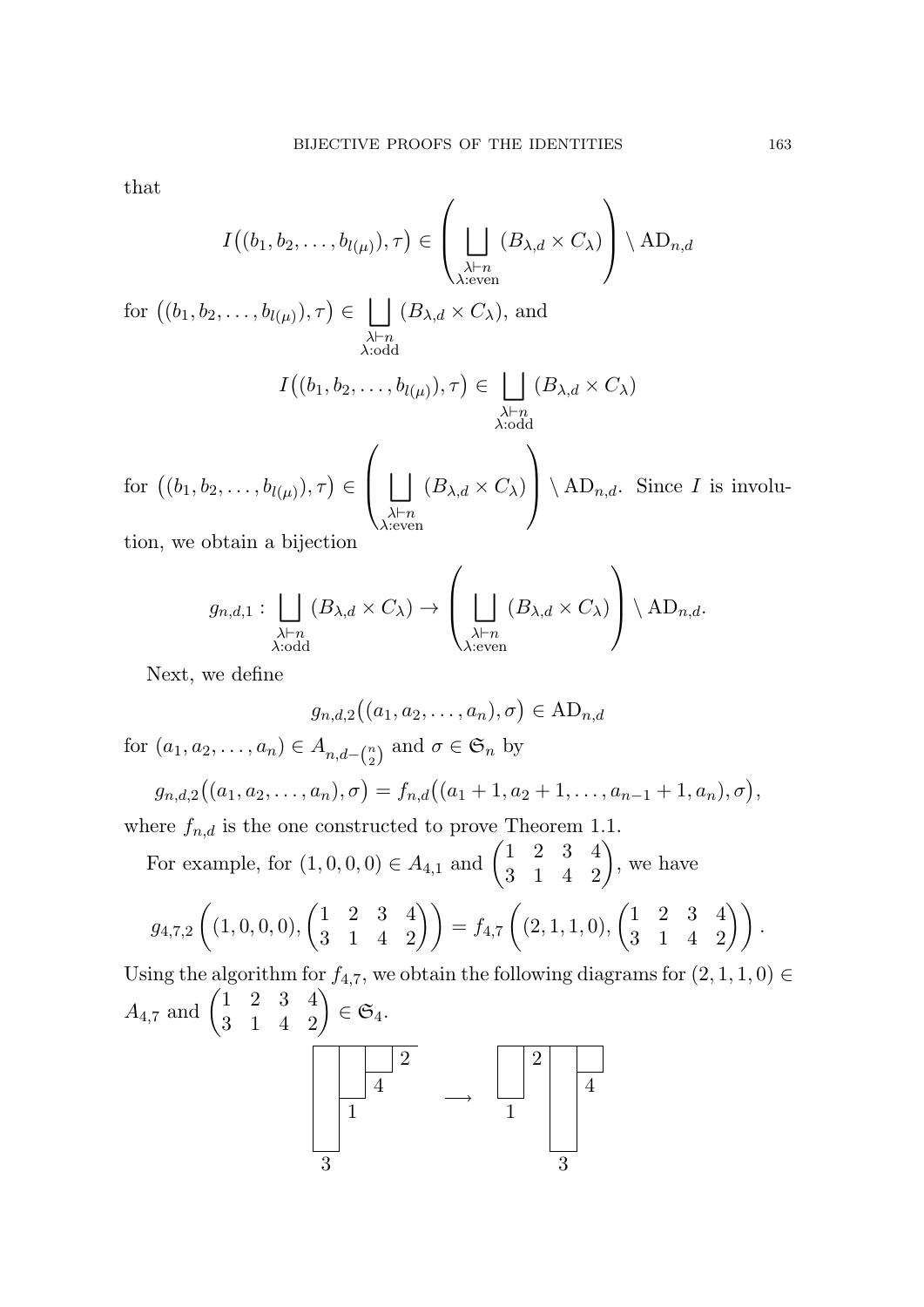Therefore, we have

$$
g_{4,7}\left((1,0,0,0),\begin{pmatrix}1&2&3&4\\3&1&4&2\end{pmatrix}\right) = f_{4,7}\left((2,1,1,0),\begin{pmatrix}1&2&3&4\\3&1&4&2\end{pmatrix}\right)
$$
  
=  $((2,0,4,1),(1)(2)(3)(4))$   
 $\in B_{(1,1,1,1),7} \times C_{(1,1,1,1)}.$ 

Since the diagram made from  $((a_1+1, a_2+1, \ldots, a_{n-1}+1, a_n), \sigma)$  by the algorithm for  $f_{n,d}$  has columns of all distinct depths,  $g_{n,d,2}((a_1, a_2, \ldots, a_n), \sigma)$ is an element of  $AD_{n,d}$ .

We can construct the inverse function

$$
g_{n,d,2}^{-1} : \mathbf{AD}_{n,d} \to A_{n,d - \binom{n}{2}} \times \mathfrak{S}_n
$$

by defining

$$
g_{n,d,2}^{-1}((b_1, b_2, \ldots, b_n), (1)(2) \cdots (n)) \in A_{n,d - {n \choose 2}} \times \mathfrak{S}_n
$$

for  $((b_1, b_2, \ldots, b_n), (1)(2) \cdots (n)) \in \mathrm{AD}_{n,d}$  by the following algorithm:

*•* **Step 1.** Take

$$
((a_1, a_2,..., a_n), \sigma) = f_{n,d}^{-1}((b_1, b_2,..., b_n), (1)(2) \cdots (n)) \in A_{n,d} \times \mathfrak{S}_n,
$$

where  $f_{n,d}$  is the one constructed to prove Theorem 1.1.

*•* **Step 2.** Define

$$
g_{n,d,2}((b_1, b_2, \dots, b_n), (1)(2) \cdots (n))
$$
  
=  $((a_1 - 1, a_2 - 1, \dots, a_{n-1} - 1, a_n), \sigma)$   
 $\in A_{n,d-(\frac{n}{2})} \times \mathfrak{S}_n.$ 

Since  $((b_1, b_2, \ldots, b_n), (1)(2) \cdots (n))$  ∈ AD<sub>*n,d*</sub>, *a*<sub>1</sub>*, a*<sub>2</sub>*,...,a*<sub>*n*−1</sub> ≠ 0 and  $(a_1 - 1, a_2 - 1, \ldots, a_{n-1} - 1, a_n) \in A_{n,d-(\frac{n}{2})}$  $\binom{n}{2}$ .

Therefore we have defined a bijection

$$
g_{n,d,2}: A_{n,d-\binom{n}{2}} \times \mathfrak{S}_n \to \mathrm{AD}_{n,d}.
$$

By two bijections  $g_{n,d,1}$  and  $g_{n,d,2}$  we have constructed, now we have a bijection

$$
g_{n,d} : \left( \bigsqcup_{\substack{\lambda \vdash n \\ \lambda : \text{odd}}} (B_{\lambda,d} \times C_{\lambda}) \right) \sqcup \left( A_{n,d - \binom{n}{2}} \times \mathfrak{S}_n \right) \to \bigsqcup_{\substack{\lambda \vdash n \\ \lambda : \text{even}}} (B_{\lambda,d} \times C_{\lambda})
$$

and it completes the proof of Theorem 1.2.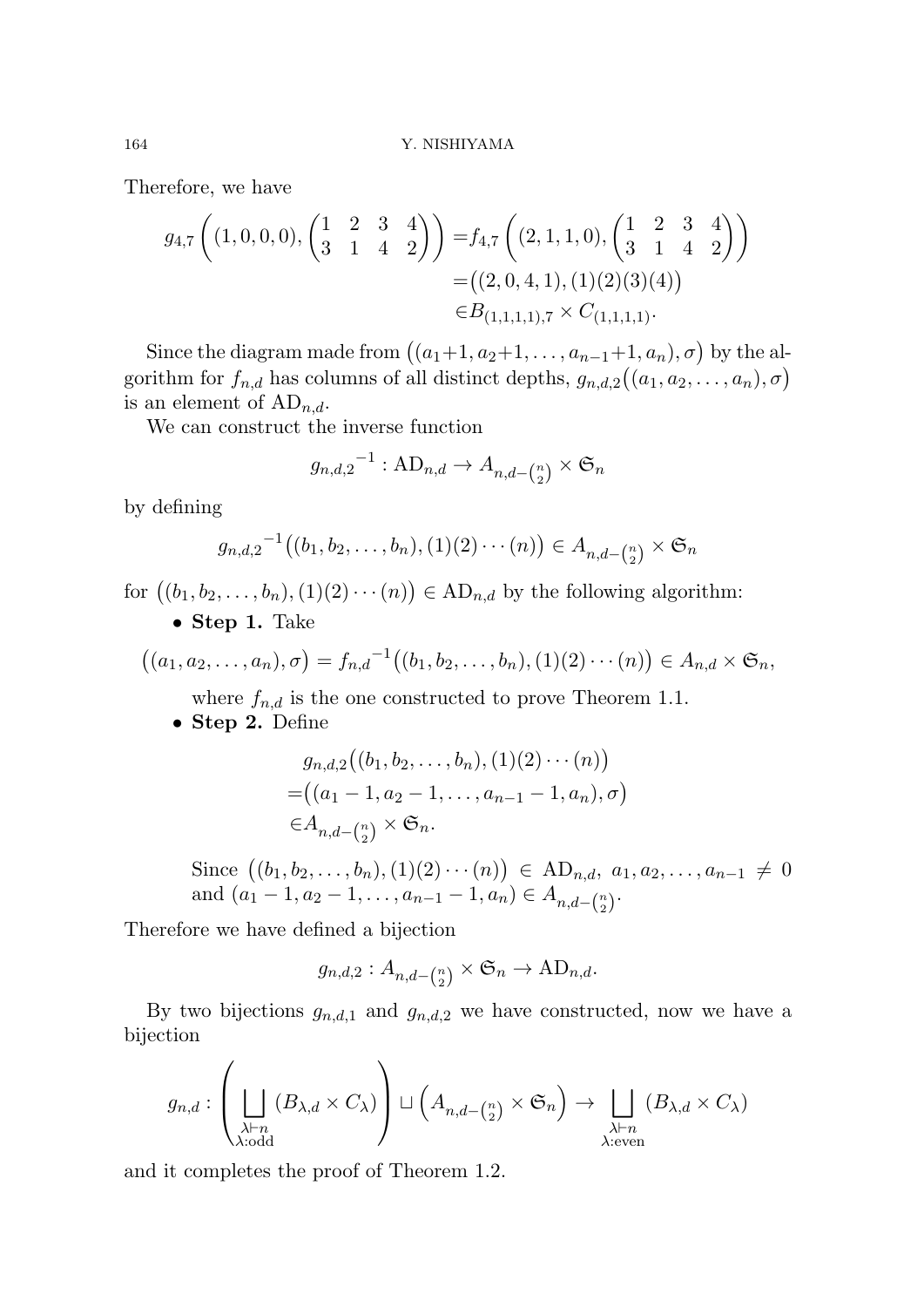1.3. **Generalizations of Theorem 1.1 and 1.2.** In Section 1.1, we gave a proof of Theorem 1.1 by calculating the inner product

$$
\langle e_{(n)}, e_{(n)} \rangle_t = \langle P_{(1^n)}(t), P_{(1^n)}(t) \rangle_t.
$$

We can easily generalize it to the inner product  $\langle P_{\lambda}(t), P_{\lambda}(t) \rangle_t$  of an arbitrary Hall-Littlewood polynomial as follows using Theorem 1.1 and Proposition 1.4.

**Theorem 1.6.** *For*  $\lambda \in \mathcal{P}$ *, the following formula holds as an identity of formal power series of t:*

$$
\langle P_{\lambda}(t), P_{\lambda}(t) \rangle_{t} = \prod_{j=1}^{\infty} \prod_{i=1}^{m_{j}(\lambda)} \frac{1}{1-t^{i}} = \prod_{j=1}^{\infty} \sum_{\mu \vdash m_{j}(\lambda)} \frac{1}{z_{\mu}} \prod_{i=1}^{l(\mu)} \frac{1}{1-t^{\mu_{i}}}.
$$

We give another generalization of Theorem 1.1 and Theorem 1.2. The *Schur polynomial*  $s_{\lambda}$  is a symmetric polynomial defined by

$$
s_{\lambda} = s_{\lambda}(x_1, x_2, \dots, x_n) = \frac{\det \left(x_i^{\lambda_j + n - j}\right)_{1 \le i, j \le n}}{\det \left(x_i^{n-j}\right)_{1 \le i, j \le n}}
$$

for  $\lambda \in \mathscr{P}_n$ .  $\{s_\lambda \mid \lambda \in \mathscr{P}_n\}$  is a basis of  $\Lambda_n$  [5, Theorem 5.4.4.]. The *Kostka polynomial*  $K_{\lambda\mu}(t) \in \mathbb{Q}(t)$  corresponding to  $\lambda, \mu \in \mathscr{P}$  is defined as the entry of the transition matrix from the basis of Schur polynomials and the basis of Hall-Littlewood polynomials:

$$
s_{\lambda} = \sum_{\mu \in \mathscr{P}} K_{\lambda \mu}(t) P_{\mu}(t) \quad (\lambda \in \mathscr{P}).
$$

Schur polynomials and power sum polynomials enjoy the following relation:

**Proposition 1.7** ([4, Chapter I, p114]). *For*  $\lambda \vdash n$ ,  $s_{\lambda} = \sum$ *µ⊢n*  $\chi^{\lambda}(\mu)$ *zµ pµ,* where  $\chi^{\lambda}$  is the irreducible character of  $\mathfrak{S}_n$  corresponding to  $\lambda$ .

By calculating the inner product  $\langle s_{\lambda}, s_{\mu} \rangle_t$ , we show the following theorem:

**Theorem 1.8.** *For*  $n \in \mathbb{N}$  *and*  $\lambda, \mu \in \mathcal{P}$ *, the following formula holds as an identity of formal power series of t:*

$$
\langle s_{\lambda}, s_{\mu} \rangle_t = \sum_{\nu \vdash n} K_{\lambda \nu}(t) K_{\mu \nu}(t) \prod_{j=1}^{\infty} \prod_{i=1}^{m_j(\nu)} \frac{1}{1-t^i} = \sum_{\nu \vdash n} \frac{\chi^{\lambda}(\nu) \chi^{\mu}(\nu)}{z_{\nu}} \prod_{i=1}^{l(\nu)} \frac{1}{1-t^{\nu_i}}.
$$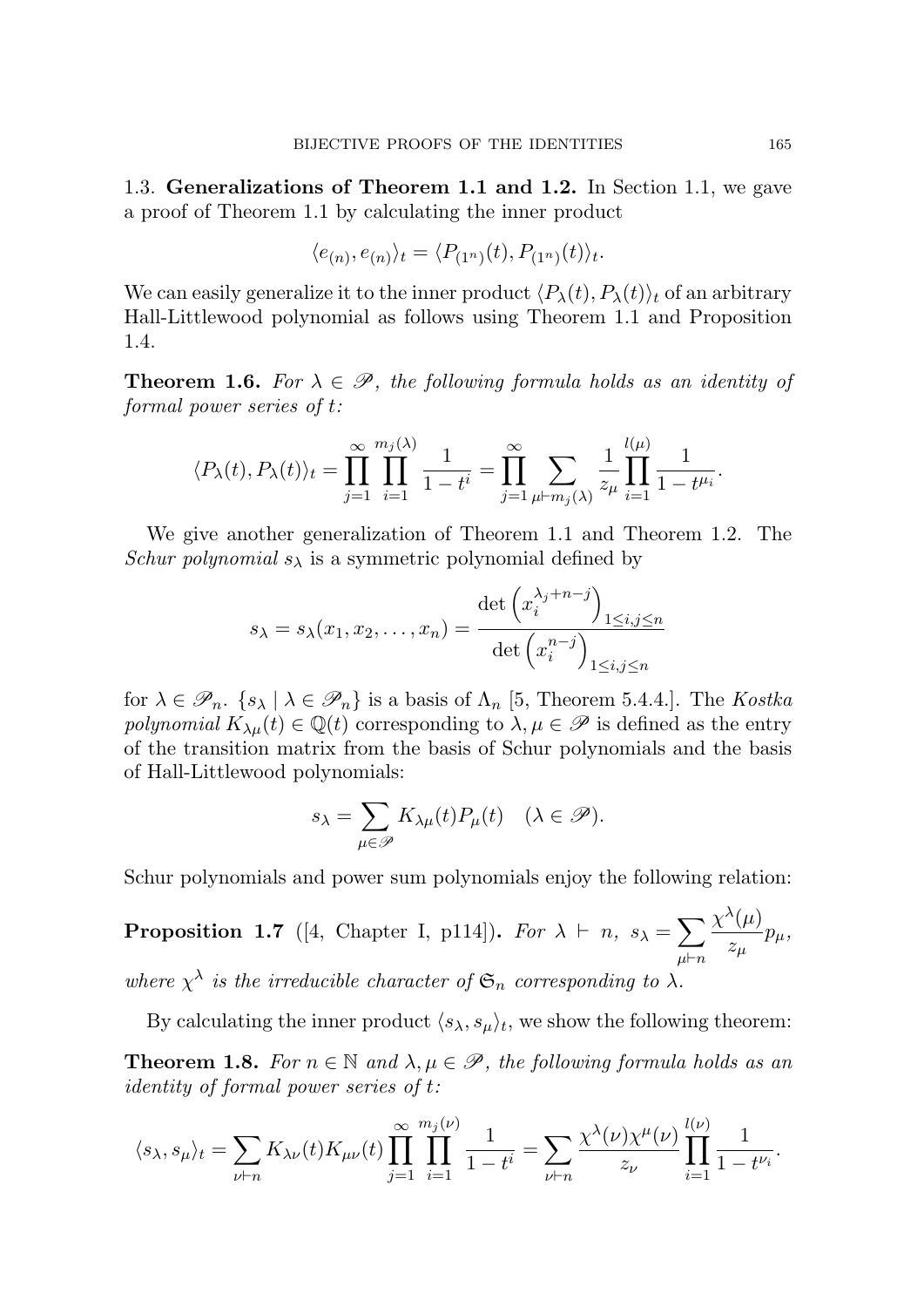Since  $s_{(1^n)} = e_{(n)}$  and  $s_{(n)} = h_{(n)}$  [4, Chapter I, (3.9)], Theorem 1.8 is a generalization of Theorem 1.1 and 1.2. Now we prove Theorem 1.8. For  $n \in \mathbb{N}$  and  $\lambda \vdash n$ , we define  $S_{\lambda}(t) = S_{\lambda}(x_1, x_2, \ldots, x_n; t) \in \Lambda_{t,n}$  by

$$
S_{\lambda}(t) = S_{\lambda}(x_1, x_2, \dots, x_n; t) = \det (q_{\lambda_i - i + j}(t))_{1 \leq i, j \leq l(\lambda)},
$$

 $\text{where } q_r(t) = Q_{(r)}(t) = (1-t)P_{(r)}(t) \text{ for } r \geq 1, q_0(t) = 1, \text{ and } q_r(t) = 0 \text{ if }$  $r < 0$ .  $S_{\lambda}(t)$  and Schur polynomials have the following properties:

**Proposition 1.9** ([4, Chapter III, p241]). *For*  $\lambda, \mu \vdash n$ ,

$$
s_\lambda = \sum_{\mu \vdash n} \left( \sum_{\nu \vdash n} K_{\lambda \nu}(t) K_{\mu \nu}(t) \prod_{j=1}^\infty \prod_{i=1}^{m_j(\nu)} \frac{1}{1-t^i} \right) S_\mu(t).
$$

**Proposition 1.10** ([4, Chapter III, (4.10)]). *For*  $\lambda, \mu \vdash n$ ,  $\langle S_{\lambda}(t), s_{\mu} \rangle_t = \delta_{\lambda \mu}$ *holds.*

Using these propositions, we can calculate

$$
\langle s_{\lambda}, s_{\mu} \rangle_t = \left\langle \sum_{\rho \vdash n} \frac{\chi^{\lambda}(\rho)}{z_{\rho}} p_{\rho}, \sum_{\sigma \vdash n} \frac{\chi^{\mu}(\sigma)}{z_{\sigma}} p_{\sigma} \right\rangle_t = \sum_{\rho, \sigma \vdash n} \frac{\chi^{\lambda}(\rho) \chi^{\mu}(\sigma)}{z_{\rho} z_{\sigma}} \langle p_{\rho}, p_{\sigma} \rangle_t
$$

$$
= \sum_{\nu \vdash n} \frac{\chi^{\lambda}(\nu) \chi^{\mu}(\nu)}{z_{\nu}} \prod_{i=1}^{l(\nu)} \frac{1}{1 - t^{\nu_i}}
$$

and

$$
\langle s_{\lambda}, s_{\mu} \rangle_t = \left\langle \sum_{\rho \vdash n} \left( \sum_{\nu \vdash n} K_{\lambda \nu}(t) K_{\rho \nu}(t) \prod_{j=1}^{\infty} \prod_{i=1}^{m_j(\nu)} \frac{1}{1-t^i} \right) S_{\rho}(t), s_{\mu} \right\rangle_t
$$
  
= 
$$
\sum_{\nu \vdash n} K_{\lambda \nu}(t) K_{\mu \nu}(t) \prod_{j=1}^{\infty} \prod_{i=1}^{m_j(\nu)} \frac{1}{1-t^i},
$$

which completes the proof of Theorem 1.8.

We do not know a bijective proof of Theorem 1.8. It would be an interesting problem to prove Theorem 1.8 bijectively like Theorem 1.1 and 1.2.

# 2. The case of two parameters

In this section we prove the following identities of two parameters *q, t* as generalizations of Theorem 1.1 and 1.2.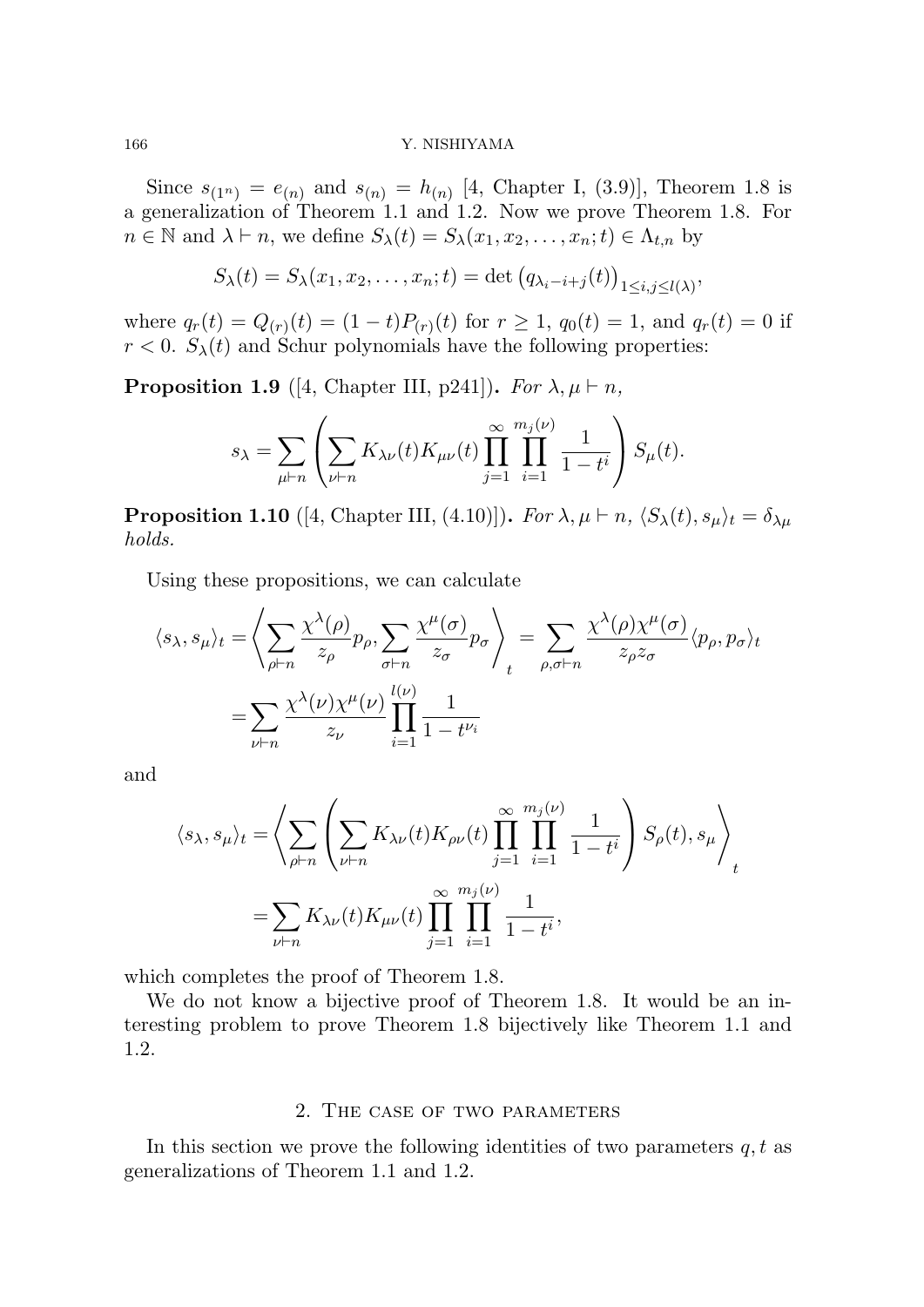**Theorem 2.1.** For  $n \in \mathbb{N}$ , the following formula holds as an identity of *formal power series of q, t:*

$$
\prod_{i=1}^{n} \frac{1 - qt^{i-1}}{1 - t^{i}} = \sum_{\lambda \vdash n} \frac{1}{z_{\lambda}} \prod_{i=1}^{l(\lambda)} \frac{1 - q^{\lambda_i}}{1 - t^{\lambda_i}}.
$$

**Theorem 2.2.** For  $n \in \mathbb{N}$ , the following formula holds as an identity of *formal power series of q, t:*

$$
\prod_{i=1}^n \frac{t^{i-1} - q}{1 - t^i} = \sum_{\lambda \vdash n} \frac{\epsilon_\lambda}{z_\lambda} \prod_{i=1}^{l(\lambda)} \frac{1 - q^{\lambda_i}}{1 - t^{\lambda_i}}.
$$

It is also shown that the both sides of the equations of Theorem 2.1 and 2.2 are equal to the *q*, *t*-inner product  $\langle e_{(n)}, e_{(n)} \rangle_{q,t}$  and  $\langle e_{(n)}, h_{(n)} \rangle_{q,t}$ , respectively.

2.1. **A proof of Theorem 2.1 and 2.2 using symmetric polynomials.** In this section we prove Theorem 2.1 and 2.2 using symmetric polynomials. Let  $\Lambda_{q,t,n} = \Lambda_n \otimes \mathbb{Q}(q,t)$ , which is the vector space of all elements in the polynomial ring  $\mathbb{Q}(q,t)[x_1, x_2, \ldots, x_n]$  which are invariant under the permutations of the variables  $x_1, x_2, \ldots, x_n$ . We define a inner product  $\langle \cdot, \cdot \rangle_{q,t}$  of  $\Lambda_{q,t,n}$  by

$$
\langle p_{\lambda}, p_{\mu} \rangle_{q,t} = \delta_{\lambda \mu} z_{\lambda} \prod_{i=1}^{l(\lambda)} \frac{1 - q^{\lambda_i}}{1 - t^{\lambda_i}}
$$

for  $\lambda, \mu \in \mathscr{P}_n$ . We also define the partial order on  $\mathscr{P}(n)$  called *dominance order* by

$$
\mu \leq \lambda \iff \forall i \in \{1, 2, \dots, n\}, \mu_1 + \mu_2 + \dots + \mu_i \leq \lambda_1 + \lambda_2 + \dots + \lambda_i
$$

for  $\lambda, \mu \in \mathcal{P}(n)$ , where  $\lambda_j = 0$  for  $l(\lambda) < j$ ,  $\mu_j = 0$  for  $l(\mu) < j$ . The following proposition holds for the inner product and the partial order:

**Proposition 2.3** ([4, Chapter VI, (4.7)])**.** *There is a unique family*

$$
\{P_{\lambda}(q,t)\}_{\lambda\vdash n}
$$

*which consists of elements of*  $\Lambda_{q,t,n}$  *satisfying the following conditions:* 

(1) *There is a map*

$$
u: \{(\lambda, \mu) \mid \lambda, \mu \in \mathscr{P}(n), \mu \le \lambda\} \rightarrow \mathbb{Q}(q, t)
$$
  

$$
\cup \qquad \qquad (\lambda, \mu) \qquad \mapsto \quad u_{\lambda\mu}
$$

*satisfying the following:*

(a) For 
$$
\lambda \in \mathscr{P}(n)
$$
,  $P_{\lambda}(q, t) = \sum_{\substack{\mu \vdash n \\ \mu \leq \lambda}} u_{\lambda \mu} m_{\mu}$ .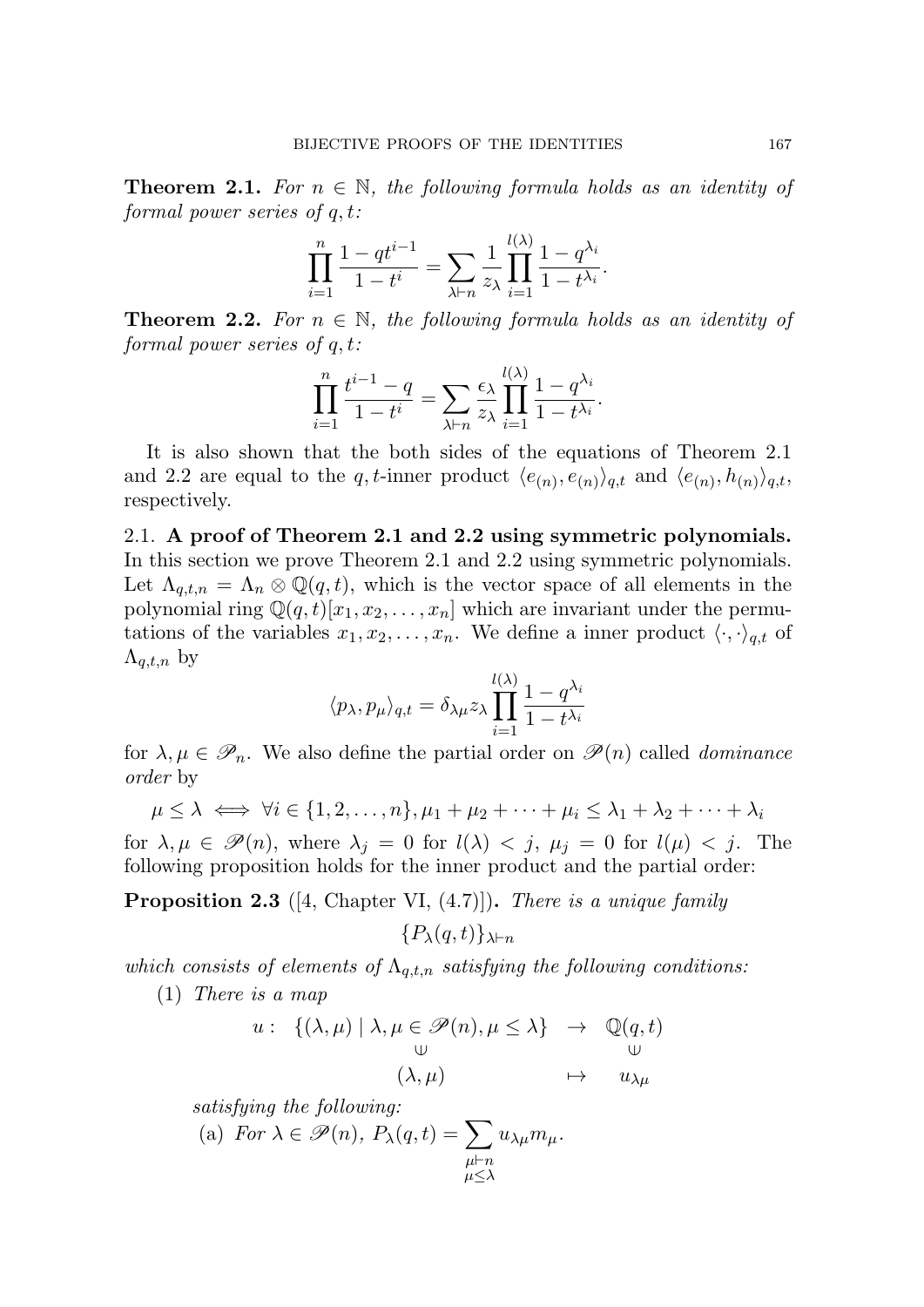## 168 Y. NISHIYAMA

(b) For 
$$
\lambda \in \mathcal{P}(n)
$$
,  $u_{\lambda\lambda} = 1$ .  
(2) For  $\lambda, \mu \in \mathcal{P}(n)$  such that  $\lambda \neq \mu$ ,  $\langle P_{\lambda}(q, t), P_{\mu}(q, t) \rangle_{q,t} = 0$ .

The symmetric polynomials  $P_{\lambda}(q, t)$  defined by the proposition are called the *Macdonald polynomials*. In particular,  $P_{(1^n)}(q,t) = e_{(n)}$  [4, Chapter VI, (4.8)]. Let  $b_{\lambda}(q,t) = \langle P_{\lambda}(q,t), P_{\lambda}(q,t) \rangle_{q,t}^{-1}$  and  $Q_{\lambda}(q,t) = b_{\lambda}(q,t)P_{\lambda}(q,t)$ , so  $\langle P_{\lambda}(q,t), Q_{\mu}(q,t) \rangle_{q,t} = \delta_{\lambda\mu}$ . The following explicit formula of  $b_{\lambda}(q,t)$  is known:

**Proposition 2.4** ([4, Chapter VI, (6.19)]). *For*  $\lambda \in \mathcal{P}$ ,

$$
b_{\lambda}(q,t) = \prod_{s \in \lambda} \frac{1 - q^{a(s)} t^{l(s) + 1}}{1 - q^{a(s) + 1} t^{l(s)}}
$$

*holds, where the right hand side is the product for all cells s in the Young*  $diagram of  $\lambda$ , and for a cell s,  $a(s)$  is the number of cells right of s in the$ *same row as s in the diagram, and l*(*s*) *is the number of cells below s in the same column as s in the diagram.*

By calculating the inner product  $\langle e_{(n)}, e_{(n)} \rangle_{q,t}$ , we obtain

$$
\langle e_{(n)}, e_{(n)} \rangle_{q,t} = \left\langle \sum_{\lambda \vdash n} \frac{\epsilon_{\lambda}}{z_{\lambda}} p_{\lambda}, \sum_{\mu \vdash n} \frac{\epsilon_{\mu}}{z_{\mu}} p_{\mu} \right\rangle_{q,t} = \sum_{\lambda, \mu \vdash n} \frac{\epsilon_{\lambda} \epsilon_{\mu}}{z_{\lambda} z_{\mu}} \langle p_{\lambda}, p_{\mu} \rangle_{q,t}
$$

$$
= \sum_{\lambda \vdash n} \frac{1}{z_{\lambda}} \prod_{i=1}^{l(\lambda)} \frac{1 - q^{\lambda_i}}{1 - t^{\lambda_i}}
$$

and

$$
\langle e_{(n)}, e_{(n)} \rangle_{q,t} = \langle P_{(1^n)}(q, t), P_{(1^n)}(q, t) \rangle_{q,t} = b_{(1^n)}(q, t)^{-1}
$$
  
= 
$$
\prod_{s \in (1^n)} \frac{1 - q^{a(s) + 1} t^{l(s)}}{1 - q^{a(s)} t^{l(s) + 1}} = \prod_{i=1}^n \frac{1 - qt^{n-i}}{1 - t^{n-i+1}} = \prod_{i=1}^n \frac{1 - qt^{i-1}}{1 - t^i},
$$

which completes the proof of Theorem 2.1.

Next, we prove Theorem 2.2. Let  $\Lambda_{q,t} = \bigoplus$ *n≥*0  $\Lambda_{q,t,n}$  and  $\varepsilon_{q,t} : \Lambda_{q,t} \to \mathbb{Q}(q,t)$ be the homomorphism defined by

$$
\varepsilon_{q,t}(p_{(r)}) = \frac{1-q^r}{1-t^r}.
$$

The followings are known about  $P_{\lambda}(q, t)$ ,  $Q_{\lambda}(q, t)$  and  $\varepsilon_{q,t}$ :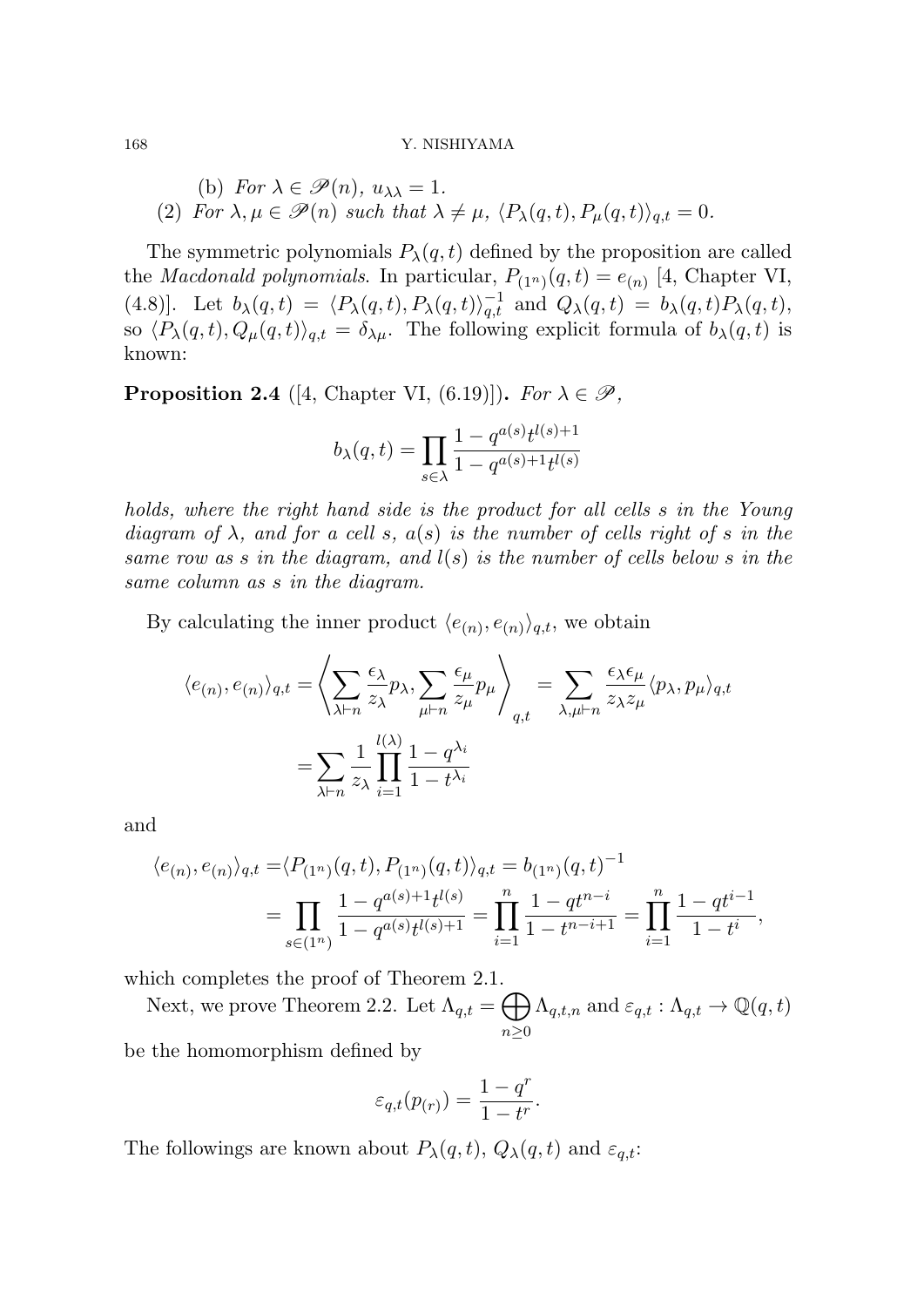**Proposition 2.5** ([4, Chapter VI, (2.6) and (4.13)]). *For*  $n \in \mathbb{N}$ ,

$$
\sum_{\lambda \vdash n} P_{\lambda}(x; q, t) Q_{\lambda}(y; q, t) = \sum_{\mu \vdash n} \frac{1}{z_{\mu}} \left( \prod_{i=1}^{l(\mu)} \frac{1 - t^{\mu_i}}{1 - q^{\mu_i}} \right) p_{\mu}(x) p_{\mu}(y)
$$

*holds, where*  $P_{\lambda}(x; q, t)$ *,*  $p_{\mu}(x)$  *are symmetric polynomials of variables*  $x_1, x_2, \ldots, x_n$ *, and*  $Q_{\lambda}(y; q, t), p_{\mu}(y)$  *are symmetric polynomials of variables*  $y_1, y_2, \ldots, y_n$ *.* 

**Proposition 2.6** ([4, Chapter VI, (6.17)])**.** *For*  $\lambda \in \mathcal{P}$ *,* 

$$
\varepsilon_{q,t}\big(P_{\lambda}(q,t)\big) = \prod_{s \in \lambda} \frac{t^{l'(s)} - q^{a'(s)+1}}{1 - q^{a(s)}t^{l(s)+1}}
$$

*holds, where a ′* (*s*) *is the number of cells left of s in the same row as s in the diagram, and l ′* (*s*) *is the number of cells above s in the same column as s in the diagram for a cell s.*

Since one obtains

$$
\sum_{\lambda \vdash n} P_{\lambda}(x; q, t) \varepsilon_{q,t}(Q_{\lambda}(y; q, t)) = \sum_{\lambda \vdash n} b_{\lambda}(q, t) P_{\lambda}(x; q, t) \varepsilon_{q,t}(P_{\lambda}(y; q, t))
$$
\n
$$
= \sum_{\lambda \vdash n} b_{\lambda}(q, t) \left( \prod_{s \in \lambda} \frac{t^{l'(s)} - q^{a'(s)+1}}{1 - q^{a(s)} t^{l(s)+1}} \right) P_{\lambda}(x; q, t)
$$
\n
$$
= \sum_{\lambda \vdash n} \left( \prod_{s \in \lambda} \frac{t^{l'(s)} - q^{a'(s)+1}}{1 - q^{a(s)+1} t^{l(s)}} \right) P_{\lambda}(x; q, t)
$$

and

$$
\sum_{\mu \vdash n} \frac{1}{z_{\mu}} \left( \prod_{i=1}^{l(\mu)} \frac{1 - t^{\mu_i}}{1 - q^{\mu_i}} \right) p_{\mu}(x) \varepsilon_{q,t} (p_{\mu}(y))
$$
\n
$$
= \sum_{\mu \vdash n} \frac{1}{z_{\mu}} \left( \prod_{i=1}^{l(\mu)} \frac{1 - t^{\mu_i}}{1 - q^{\mu_i}} \right) p_{\mu}(x) \left( \prod_{i=1}^{l(\mu)} \frac{1 - q^{\mu_i}}{1 - t^{\mu_i}} \right)
$$
\n
$$
= \sum_{\mu \vdash n} \frac{1}{z_{\mu}} p_{\mu}(x) = h_{(n)}(x)
$$

by applying  $\varepsilon_{q,t}$  with respect to variables  $y_1, y_2, \ldots, y_n$ ,

$$
h_{(n)} = \sum_{\lambda \vdash n} \left( \prod_{s \in \lambda} \frac{t^{l'(s)} - q^{a'(s)+1}}{1 - q^{a(s)+1} t^{l(s)}} \right) P_{\lambda}(q, t)
$$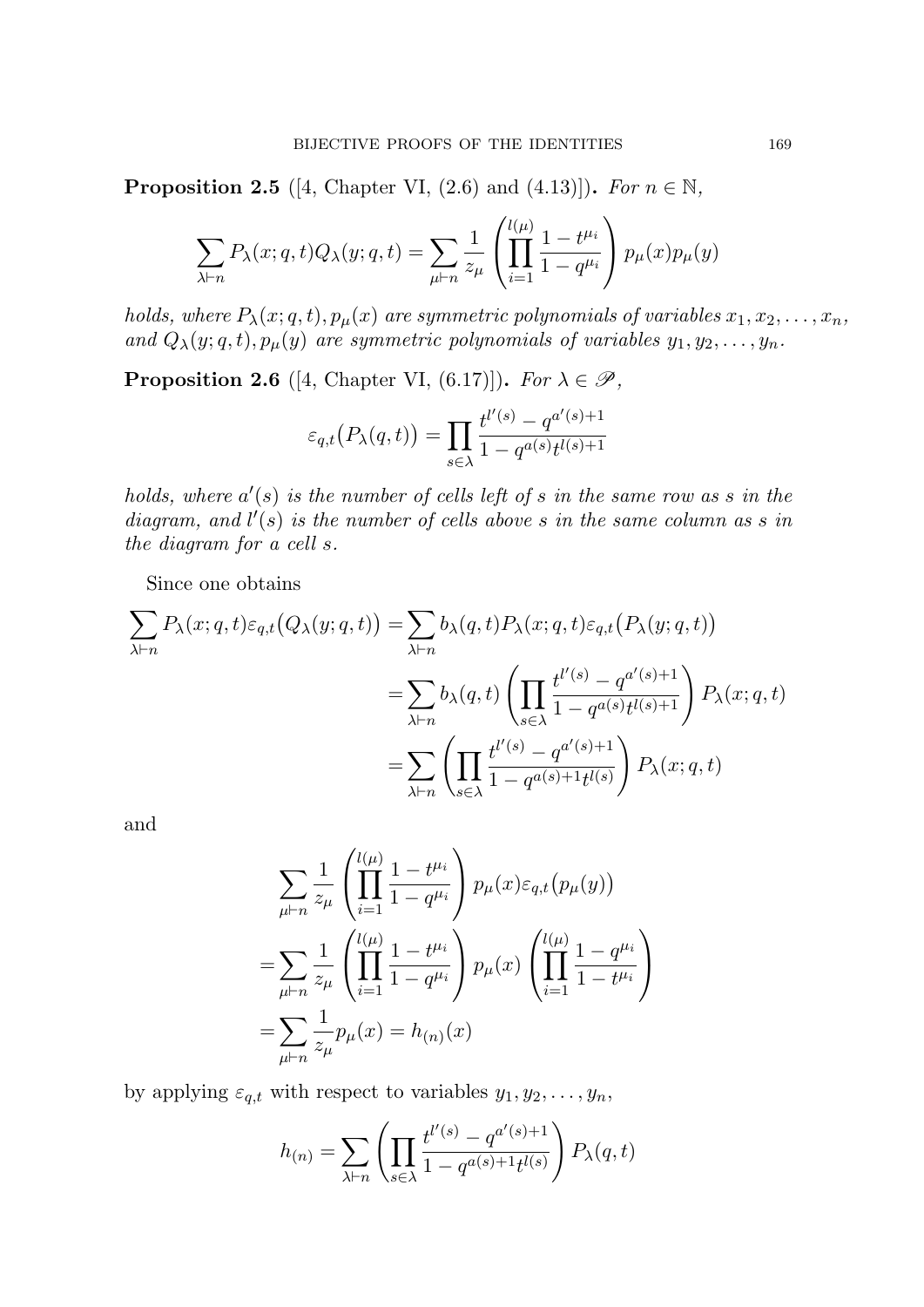holds by Proposition 2.5. Now we complete the proof of Theorem 2.2 by calculating  $\langle e_{(n)}, h_{(n)} \rangle_{q,t}$  as follows:

$$
\langle e_{(n)}, h_{(n)} \rangle_{q,t} = \left\langle \sum_{\lambda \vdash n} \frac{\epsilon_{\lambda}}{z_{\lambda}} p_{\lambda}, \sum_{\mu \vdash n} \frac{1}{z_{\mu}} p_{\mu} \right\rangle_{q,t} = \sum_{\lambda, \mu \vdash n} \frac{\epsilon_{\lambda}}{z_{\lambda} z_{\mu}} \langle p_{\lambda}, p_{\mu} \rangle_{q,t}
$$

$$
= \sum_{\lambda \vdash n} \frac{\epsilon_{\lambda}}{z_{\lambda}} \prod_{i=1}^{l(\lambda)} \frac{1 - q^{\lambda_i}}{1 - t^{\lambda_i}},
$$

$$
\langle e_{(n)}, h_{(n)} \rangle_{q,t} = \left\langle P_{(1^n)}(q, t), \sum_{\mu \vdash n} \left( \prod_{s \in \mu} \frac{t^{l'(s)} - q^{a'(s) + 1}}{1 - q^{a(s) + 1} t^{l(s)}} \right) P_{\mu}(q, t) \right\rangle_{q,t}
$$

$$
= \left( \prod_{s \in (1^n)} \frac{t^{l'(s)} - q^{a'(s) + 1}}{1 - q^{a(s) + 1} t^{l(s)}} \right) \frac{1}{b_{(1^n)}(q, t)}
$$

$$
= \prod_{s \in (1^n)} \frac{t^{l'(s)} - q^{a'(s) + 1}}{1 - q^{a(s)} t^{l(s) + 1}}
$$

$$
= \prod_{i=1}^n \frac{t^{i-1} - q}{1 - t^i}.
$$

2.2. **A bijective proof of Theorem 2.1 and 2.2.** In this section we prove Theorem 2.1 and 2.2 by constructing certain bijections. We fix a non-negative integer  $n \in \mathbb{N}$ .

First, we prove Theorem 2.1. Let

$$
D_{n,d,e} = \left\{ J \subseteq \{0, 1, \dots, n-1\} \; \middle| \; \sum_{j \in J} j = d, |J| = e \right\}
$$

for  $e, k \in \mathbb{N}$ . One obtains

$$
\prod_{i=1}^{n} (1 - qt^{i-1}) = \sum_{d=0}^{\infty} \sum_{e=0}^{n} |D_{n,d,e}| t^d (-q)^e,
$$

and therefore

$$
n! \prod_{i=1}^{n} \frac{1 - qt^{i-1}}{1 - t^{i}} = n! \prod_{i=1}^{n} (1 + t^{i} + t^{2i} + \cdots) \cdot \prod_{i=1}^{n} (1 - qt^{i-1})
$$

$$
= |\mathfrak{S}_n| \sum_{d_1=0}^{\infty} |A_{n,d_1}| t^{d_1} \cdot \sum_{d_2=0}^{\infty} \sum_{e=0}^{n} |D_{n,d_2,e}| t^{d_2} (-q)^e
$$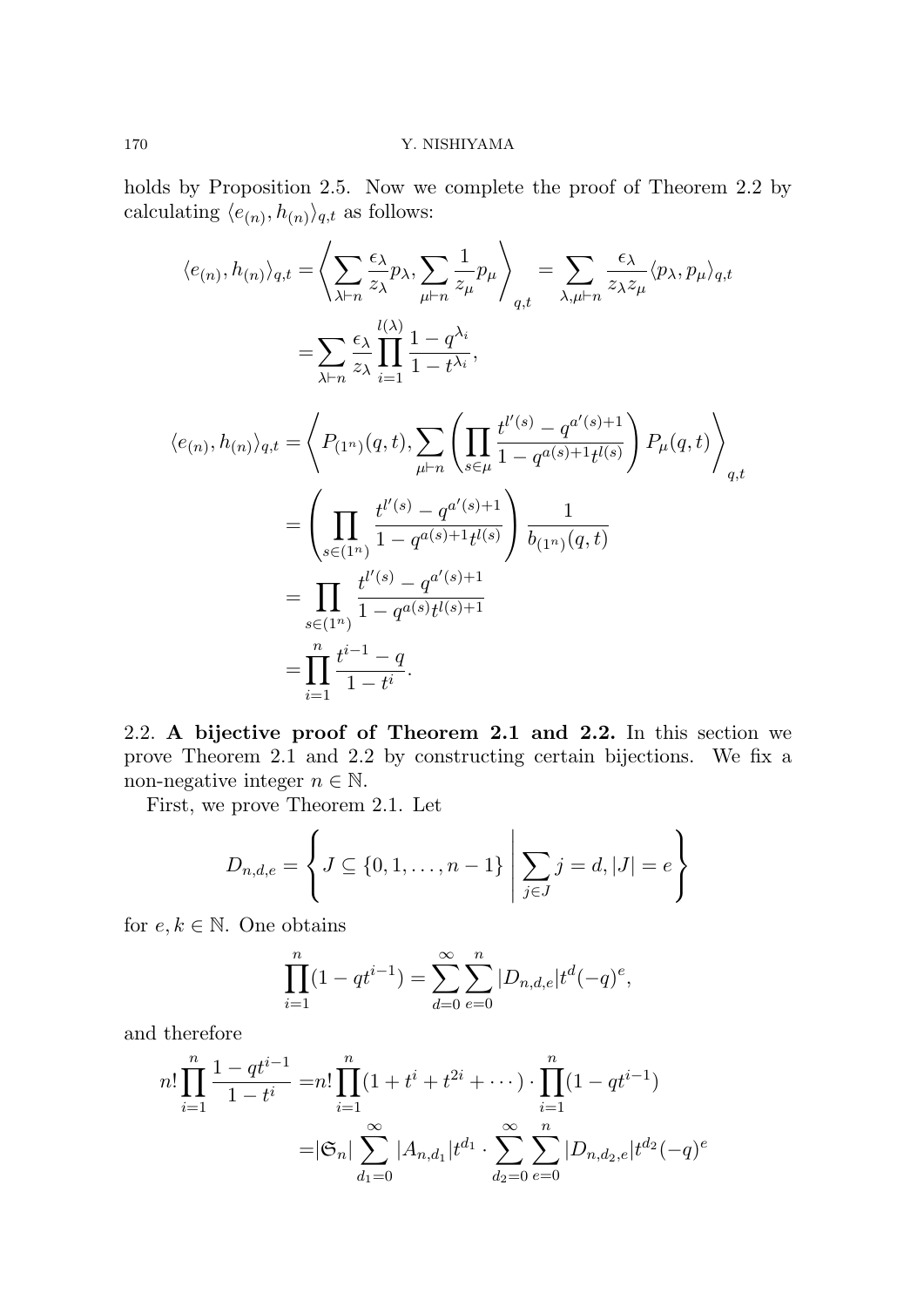$$
=\sum_{d=0}^{\infty}\sum_{e=0}^{n}(-1)^{e}\left|\bigcup_{d_{1}+d_{2}=d}\left(A_{n,d_{1}}\times D_{n,d_{2},e}\times\mathfrak{S}_{n}\right)\right|t^{d}q^{e}.
$$

Next, let

$$
E_{\lambda,e}^{+} = \left\{ J \subseteq \{1,2,\ldots,l(\lambda)\} \middle| \sum_{j\in J} \lambda_j = e, |J| \text{ is even} \right\},
$$
  

$$
E_{\lambda,e}^{-} = \left\{ J \subseteq \{1,2,\ldots,l(\lambda)\} \middle| \sum_{j\in J} \lambda_j = e, |J| \text{ is odd} \right\},
$$

and then we obtain

$$
\sum_{\lambda\vdash n} \frac{n!}{z_{\lambda}} \prod_{i=1}^{l(\lambda)} \frac{1-q^{\lambda_i}}{1-t^{\lambda_i}}
$$
\n
$$
= \sum_{\lambda\vdash n} \frac{n!}{z_{\lambda}} \left( \prod_{i=1}^{l(\lambda)} (1+t^{\lambda_i}+t^{2\lambda_i}+\cdots) \cdot \prod_{i=1}^{l(\lambda)} (1-q^{\lambda_i}) \right)
$$
\n
$$
= \sum_{\lambda\vdash n} |C_{\lambda}| \left( \sum_{d=0}^{\infty} |B_{\lambda,d}| t^d \cdot \sum_{e=0}^n \left( \left| E_{\lambda,e}^+ \right| - \left| E_{\lambda,e}^- \right| \right) q^e \right)
$$
\n
$$
= \sum_{d=0}^{\infty} \sum_{e=0}^n \sum_{\lambda\vdash n} \left( |B_{\lambda,d}| \left| E_{\lambda,e}^+ \right| |C_{\lambda}| - |B_{\lambda,d}| \left| E_{\lambda,e}^- \right| |C_{\lambda}| \right) t^d q^e
$$
\n
$$
= \sum_{d=0}^{\infty} \sum_{e=0}^n \left( \left| \prod_{\lambda\vdash n} (B_{\lambda,d} \times E_{\lambda,e}^+ \times C_{\lambda}) \right| - \left| \prod_{\lambda\vdash n} (B_{\lambda,d} \times E_{\lambda,e}^- \times C_{\lambda}) \right| \right) t^d q^e.
$$

Therefore it suffices to construct a bijection

$$
f_{n,d,e} : \left( \bigsqcup_{\lambda \vdash n} (B_{\lambda,d} \times E_{\lambda,e}^- \times C_\lambda) \right) \sqcup \left( \bigsqcup_{d_1 + d_2 = d} (A_{n,d_1} \times D_{n,d_2,e} \times \mathfrak{S}_n) \right)
$$
  

$$
\rightarrow \bigsqcup_{\lambda \vdash n} (B_{\lambda,d} \times E_{\lambda,e}^+ \times C_\lambda)
$$

for  $d \in \mathbb{N}$  and even number  $e$  satisfying  $0 \le e \le n$ , and

$$
f_{n,d,e} : \left( \bigsqcup_{\lambda \vdash n} (B_{\lambda,d} \times E_{\lambda,e}^+ \times C_{\lambda}) \right) \sqcup \left( \bigsqcup_{d_1 + d_2 = d} (A_{n,d_1} \times D_{n,d_2,e} \times \mathfrak{S}_n) \right)
$$
  

$$
\rightarrow \bigsqcup_{\lambda \vdash n} (B_{\lambda,d} \times E_{\lambda,e}^- \times C_{\lambda})
$$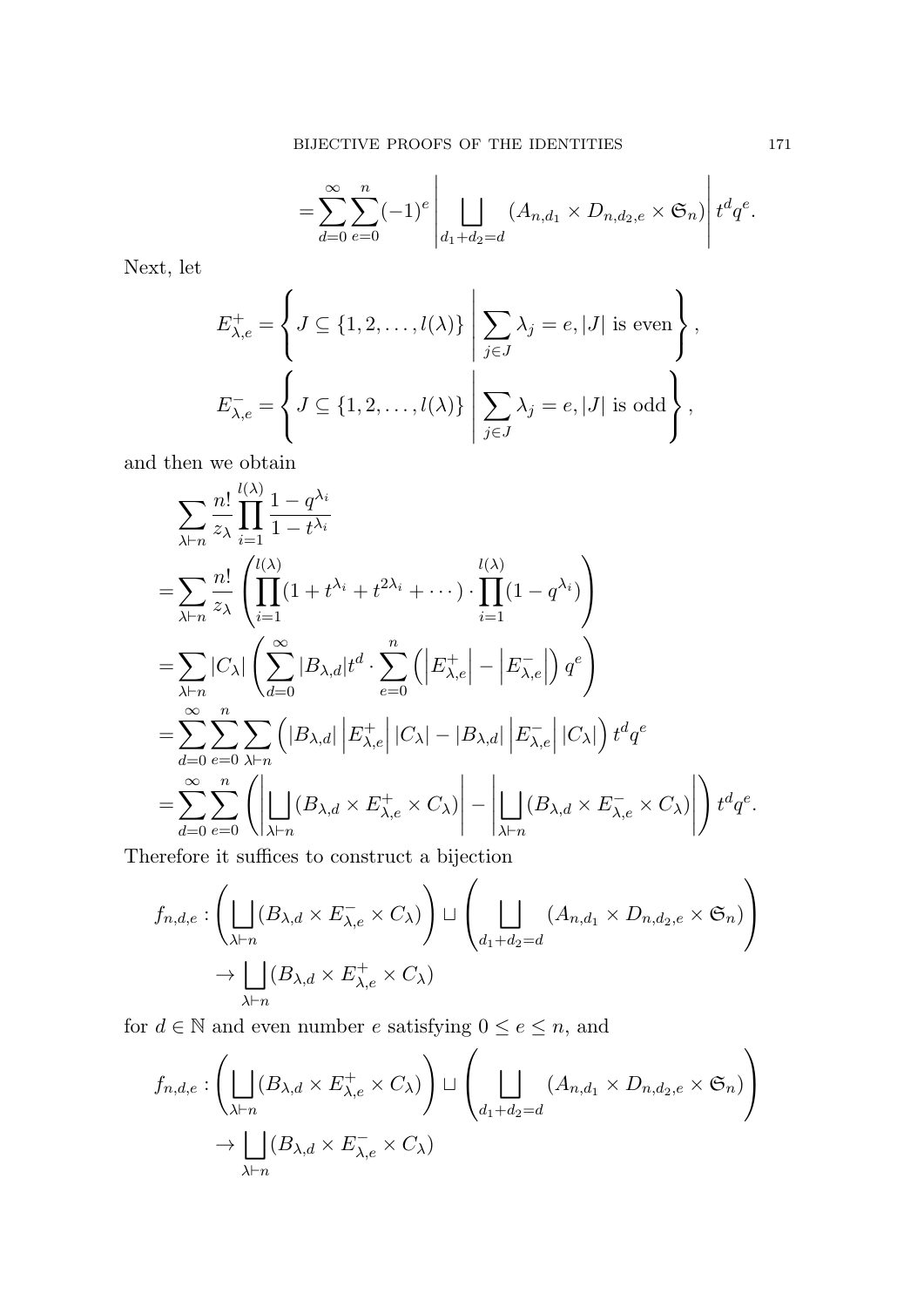for  $d \in \mathbb{N}$  and odd number  $e$  satisfying  $0 \leq e \leq n$ . Here we construct a bijection  $f_{n,d,e}$  for  $d \in \mathbb{N}$  and even number *e* satisfying  $0 \leq e \leq n$ . We construct  $f_{n,d,e}$  by constructing two bijections

$$
f_{n,d,e,1} : \bigsqcup_{\lambda \vdash n} (B_{\lambda,d} \times E_{\lambda,e}^{-} \times C_{\lambda}) \to \left( \bigsqcup_{\lambda \vdash n} (B_{\lambda,d} \times E_{\lambda,e}^{+} \times C_{\lambda}) \right) \setminus \text{AD}_{n,d,e},
$$

$$
f_{n,d,e,2} : \bigsqcup_{d_1 + d_2 = d} (A_{n,d_1} \times D_{n,d_2,e} \times \mathfrak{S}_n) \to \text{AD}_{n,d,e},
$$

where  $AD_{n,d,e}$  is the set of all elements

$$
((b_1,b_2,\ldots,b_{l(\lambda)}),J,\tau)
$$

 $\text{Im}$   $\bigcup (B_{\lambda,d} \times E_{\lambda,e}^+ \times C_{\lambda})$  such that  $\lambda_j = 1$  for all  $j \in J$ , and  $b_j$  for  $j \in J$  are *λ⊢n*

all distinct.

We construct  $f_{n,d,e,1}$  by the involution *I* on

$$
\left(\bigsqcup_{\lambda \vdash n} (B_{\lambda,d} \times E_{\lambda,e}^{-} \times C_{\lambda})\right) \sqcup \left(\bigsqcup_{\lambda \vdash n} (B_{\lambda,d} \times E_{\lambda,e}^{+} \times C_{\lambda})\right) \setminus \mathrm{AD}_{n,d,e}
$$

defined by the following algorithm:

*•* **Step 1.** Take *µ ⊢ n* and

$$
((b_1, b_2, \ldots, b_{l(\mu)}), J, \tau) \in (B_{\mu,d} \times E_{\mu,e}^- \times C_{\mu}) \sqcup (B_{\mu,d} \times E_{\mu,e}^+ \times C_{\mu})
$$

satisfying  $((b_1, b_2, \ldots, b_{l(\mu)}), J, \tau) \notin \text{AD}_{n,d,e}.$ 

- *•* **Step 2.** Use Step 1 and 2 of the algorithm for *fn,d −*1 in Theorem 1.1, and obtain a diagram of blocks. The *i*th block from the left is of width  $\mu_i$  and depth  $b_i$ , and each column has number defined by *τ* .
- *•* **Step 3.** For *j ∈ J*, paint the *j*th block from the left. There are *e* painted columns because  $J \in E_{\mu,e}^+ \sqcup E_{\mu,e}^-$ .
- **Step 4.** Rearrange the blocks by the following rules:
	- (1) Put deeper one to the left.
	- (2) If there are blocks of the same depth, put painted one to the left.
	- (3) If there are blocks of the same depth and painting, put one which has the smallest number to the left.
- **Step 5.** Since  $((b_1, b_2, \ldots, b_{l(\mu)}), J, \tau) \notin \text{AD}_{n,d,e}$ , there is a painted block with width at least 2, or there are painted blocks of width 1 and same depth. Therefore there is a depth  $\delta$  such that there are at least two painted columns of depth  $\delta$ . Let  $\delta_0$  be the deepest such depth *δ*.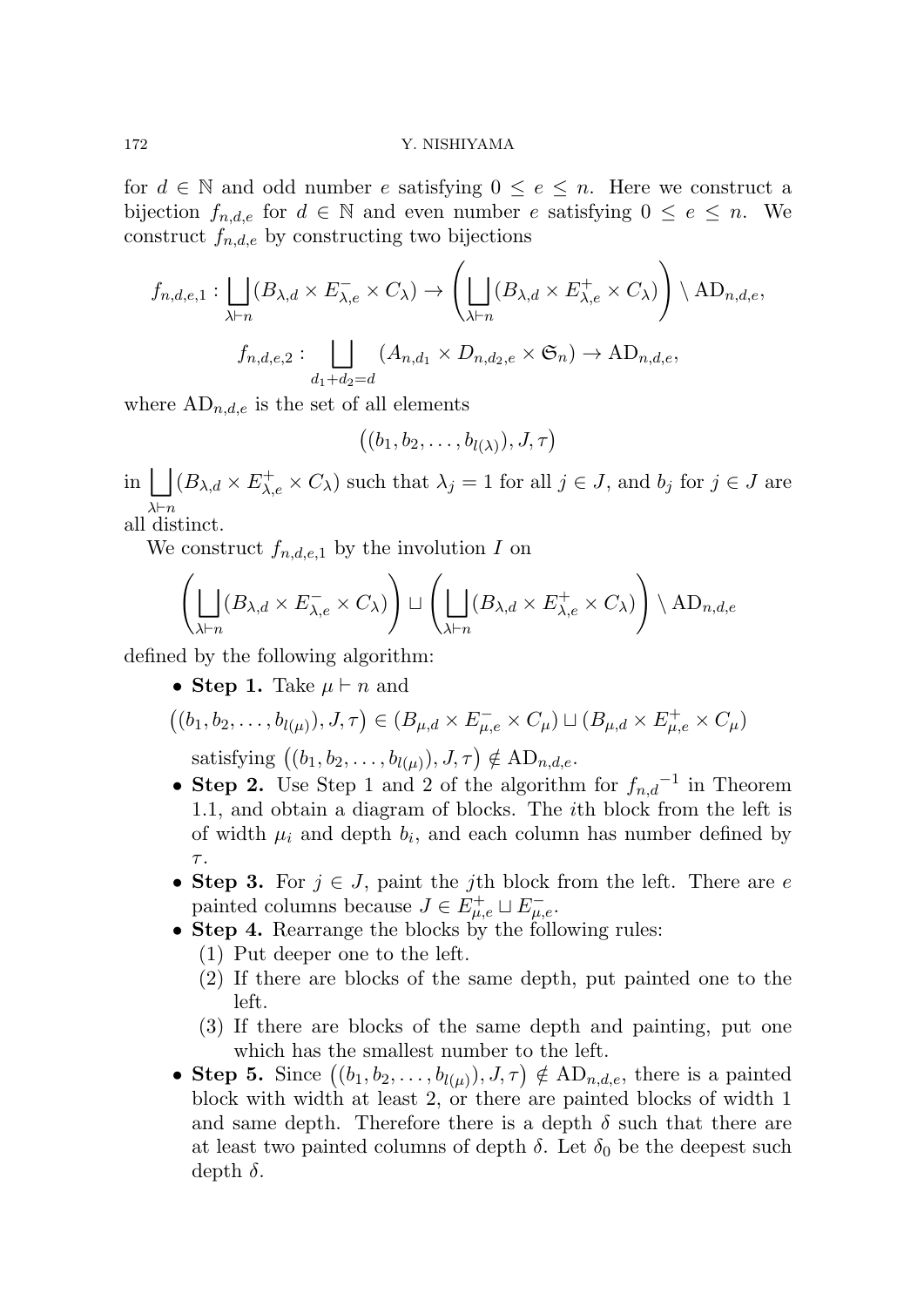• **Step 6.** Write the painted blocks of depth  $\delta_0$   $X_1, X_2, \ldots$  from left. For each *j*, write the numbers written on each column of  $X_j$ *qj,*1*, qj,*2*, . . .* from left. Let

$$
\rho = (q_{1,1}, q_{1,2}, \ldots)(q_{2,1}, q_{2,2}, \ldots) \cdots \in \mathfrak{S}_n,
$$

and  $i_1, i_2$  be the smallest two numbers in

$$
\{q_{1,1}, q_{1,2}, \ldots\} \cup \{q_{2,1}, q_{2,2}, \ldots\} \cup \cdots
$$

which satisfies  $i_1 < i_2$ .

• **Step 7.**  $(i_1, i_2)\rho$  is written  $(r_{1,1}, r_{1,2}, \ldots)(r_{2,1}, r_{2,2}, \ldots) \cdots$  by some disjoint cycles  $(r_{j,1}, r_{j,2}, \ldots)$  satisfying  $r_{j,1} = \min\{r_{j,1}, r_{j,2}, \ldots\}$  for each *j*, and  $r_{1,1} < r_{2,1} < \cdots$ . For each *j*, let  $Y_j$  be the painted block whose width is the length of  $(r_{j,1}, r_{j,2}, \ldots)$  and whose depth is  $\delta_0$ , and whose each column has the numbers  $r_{i,1}, r_{i,2}, \ldots$  from the left. Arrange  $Y_1, Y_2, \ldots$  from the left, and exchange the all painted blocks of depth  $\delta_0$  of the diagram made in Step 4 for them.

The operation of  $(i_1, i_2)$  on  $\rho$  changes the sign of  $\rho$ . Hence  $(i_1, i_2)\rho$ consists of even numbers of cycles if *ρ* consists of odd numbers of them, and vice versa. Therefore this step exchanges the parity of the number of painted blocks in the diagram.

- *•* **Step 8.** Use Step 4 to Step 6 of the algorithm for *fn,d* in Theorem 1.1, and take the corresponding partition  $\lambda \vdash n$  and the elements of *Bλ*,*d* and *Cλ*.
- **Step 9.** Put *J'* be the subset of  $\{1, 2, \ldots, l(\lambda)\}$  such that  $j \in J'$ if and only if the *j*th block from the left of the diagram is painted. One can see  $J' \in E_{\lambda,e}^+$  if  $J \in E_{\mu,e}^-$ , and  $J' \in E_{\lambda,e}^-$  if  $J \in E_{\mu,e}^+$ .
- **Step 10.** The elements of  $B_{\lambda,d}$ ,  $E_{\lambda,e}^+ \sqcup E_{\lambda,e}^-$  and  $C_{\lambda}$  are determined by Step 8 and 9. Therefore one can define

$$
I((b_1, b_2, \dots, b_{l(\mu)}), J, \tau)
$$
  

$$
\in \left( \bigsqcup_{\lambda \vdash n} (B_{\lambda,d} \times E_{\lambda,e}^{-} \times C_{\lambda}) \right) \sqcup \left( \bigsqcup_{\lambda \vdash n} (B_{\lambda,d} \times E_{\lambda,e}^{+} \times C_{\lambda}) \right).
$$

Since this algorithm does not change the depth of the painted columns, one can see  $I((b_1, b_2, \ldots, b_{l(\mu)}), J, \tau) \notin AD_{n, d, e}$ .

We illustrate this algorithm with an example  $(2, 1, 2, 2, 2) \in B_{(2,1,1,1,1,1,1)}$  $\{1,3,5\} \in E^-_{(2,1,1,1,1),4}, (2,5)(1)(3)(4)(6) \in C_{(2,1,1,1,1)}$  where  $n = 6, d = 11,$  $e = 4$ . One obtains the following left diagram after Step 3, and the right one after Step 4.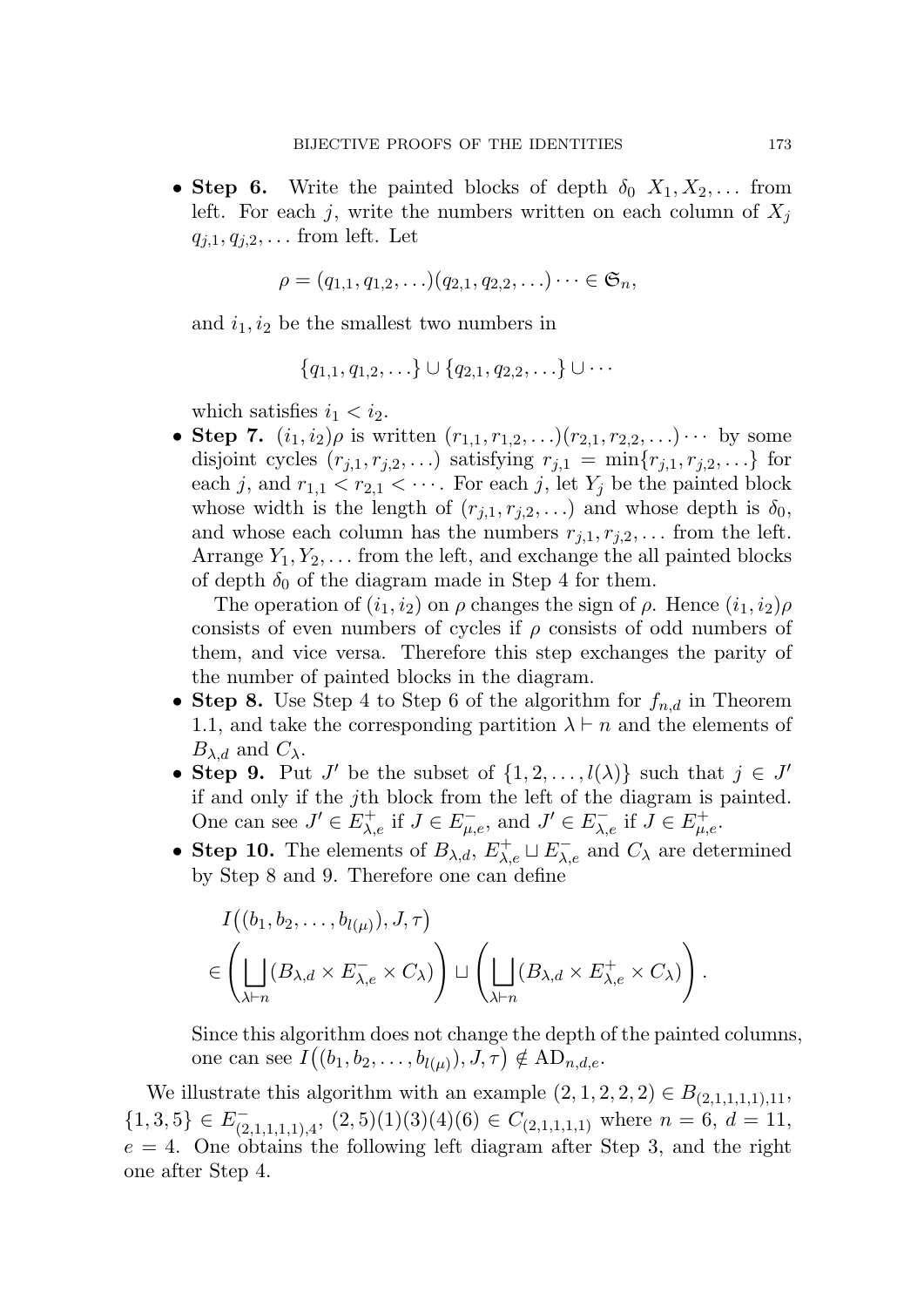

In this case,  $\delta_0 = 2$  and  $\rho = (2, 5)(3)(6)$ ,  $i_1 = 2$ ,  $i_2 = 3$ . Since  $(i_1, i_2)\rho =$  $(2,3)(2,5)(3)(6) = (2,5,3)(6)$ , one obtains the following left diagram after Step 7 and the right one after Step 8.

$$
\begin{array}{c}\n\cdots \\
\begin{array}{c}\n\frac{1}{2} \\
2\n\end{array} \\
\begin{array}{ccc}\n\frac{1}{2} \\
\frac{1}{2} \\
\frac{1}{2} \\
\frac{1}{2} \\
\frac{1}{2} \\
\frac{1}{2} \\
\frac{1}{2} \\
\frac{1}{2} \\
\frac{1}{2} \\
\frac{1}{2} \\
\frac{1}{2} \\
\frac{1}{2} \\
\frac{1}{2} \\
\frac{1}{2} \\
\frac{1}{2} \\
\frac{1}{2} \\
\frac{1}{2} \\
\frac{1}{2} \\
\frac{1}{2} \\
\frac{1}{2} \\
\frac{1}{2} \\
\frac{1}{2} \\
\frac{1}{2} \\
\frac{1}{2} \\
\frac{1}{2} \\
\frac{1}{2} \\
\frac{1}{2} \\
\frac{1}{2} \\
\frac{1}{2} \\
\frac{1}{2} \\
\frac{1}{2} \\
\frac{1}{2} \\
\frac{1}{2} \\
\frac{1}{2} \\
\frac{1}{2} \\
\frac{1}{2} \\
\frac{1}{2} \\
\frac{1}{2} \\
\frac{1}{2} \\
\frac{1}{2} \\
\frac{1}{2} \\
\frac{1}{2} \\
\frac{1}{2} \\
\frac{1}{2} \\
\frac{1}{2} \\
\frac{1}{2} \\
\frac{1}{2} \\
\frac{1}{2} \\
\frac{1}{2} \\
\frac{1}{2} \\
\frac{1}{2} \\
\frac{1}{2} \\
\frac{1}{2} \\
\frac{1}{2} \\
\frac{1}{2} \\
\frac{1}{2} \\
\frac{1}{2} \\
\frac{1}{2} \\
\frac{1}{2} \\
\frac{1}{2} \\
\frac{1}{2} \\
\frac{1}{2} \\
\frac{1}{2} \\
\frac{1}{2} \\
\frac{1}{2} \\
\frac{1}{2} \\
\frac{1}{2} \\
\frac{1}{2} \\
\frac{1}{2} \\
\frac{1}{2} \\
\frac{1}{2} \\
\frac{1}{2} \\
\frac{1}{2} \\
\frac{1}{2} \\
\frac{1}{2} \\
\frac{1}{2} \\
\frac{1}{2} \\
\frac{1}{2} \\
\frac{1}{2} \\
\frac{1}{2} \\
\frac{1}{2} \\
\frac{1}{2} \\
\frac{1}{2} \\
\frac{1}{2} \\
\frac{1}{2} \\
\frac{1}{2} \\
\frac{1}{2} \\
\frac{1}{2} \\
\frac{1}{2} \\
\frac{1
$$

Therefore we have

$$
I((2, 1, 2, 2, 2), \{1, 3, 5\}, (2, 5)(1)(3)(4)(6))
$$
  
=((2, 1, 2, 2), \{1, 4\}, (2, 5, 3)(1)(4)(6))  
 $\in B_{(3,1,1,1),11} \times E_{(3,1,1,1),4}^+ \times C_{(3,1,1,1)}.$ 

Since this algorithm changes the parity of the number of painted blocks in the Step 7,

$$
I((b_1, b_2, \ldots, b_{l(\mu)}), J, \tau) \in \left(\bigsqcup_{\lambda \vdash n} (B_{\lambda, d} \times E_{\lambda, e}^+ \times C_{\lambda})\right) \setminus \mathrm{AD}_{n, d, e}
$$

for  $((b_1, b_2, \ldots, b_{l(\mu)}), J, \tau) \in$  | | *λ⊢n*  $(B_{\lambda,d} \times E_{\lambda,e}^- \times C_{\lambda}),$  and

$$
I((b_1, b_2, \ldots, b_{l(\mu)}), J, \tau) \in \bigsqcup_{\lambda \vdash n} (B_{\lambda, d} \times E_{\lambda, e}^{-} \times C_{\lambda})
$$

 $\text{for } ((b_1, b_2, \ldots, b_{l(\mu)}), J, \tau) \in$  $\sqrt{ }$ ⊔ *λ⊢n*  $(B_{\lambda,d} \times E_{\lambda,e}^+ \times C_{\lambda})$  $\setminus$ *\* AD*n,d,e*. Since *I* is involution, we obtain a bijection

$$
f_{n,d,e,1}: \bigsqcup_{\lambda \vdash n} (B_{\lambda,d} \times E_{\lambda,e}^{-} \times C_{\lambda}) \to \left( \bigsqcup_{\lambda \vdash n} (B_{\lambda,d} \times E_{\lambda,e}^{+} \times C_{\lambda}) \right) \setminus \mathrm{AD}_{n,d,e}.
$$

Next, we define

$$
f_{n,d,e,2}((a_1,a_2,\ldots,a_n),J,\sigma) \in \mathrm{AD}_{n,d,e}
$$

for  $d_1, d_2$  satisfying  $d_1 + d_2 = d$  and  $(a_1, a_2, \ldots, a_n) \in A_{n,d_1}, J \in D_{n,d_2,e}$ , and  $\sigma \in \mathfrak{S}_n$  by the following algorithm:

• **Step 1.** Write  $J = \{j_1, j_2, \ldots, j_e\}$  with  $0 \leq j_1 < j_2 < \cdots < j_e \leq$ *n* − 1, and draw the rim of the Young diagram of the partition of *d*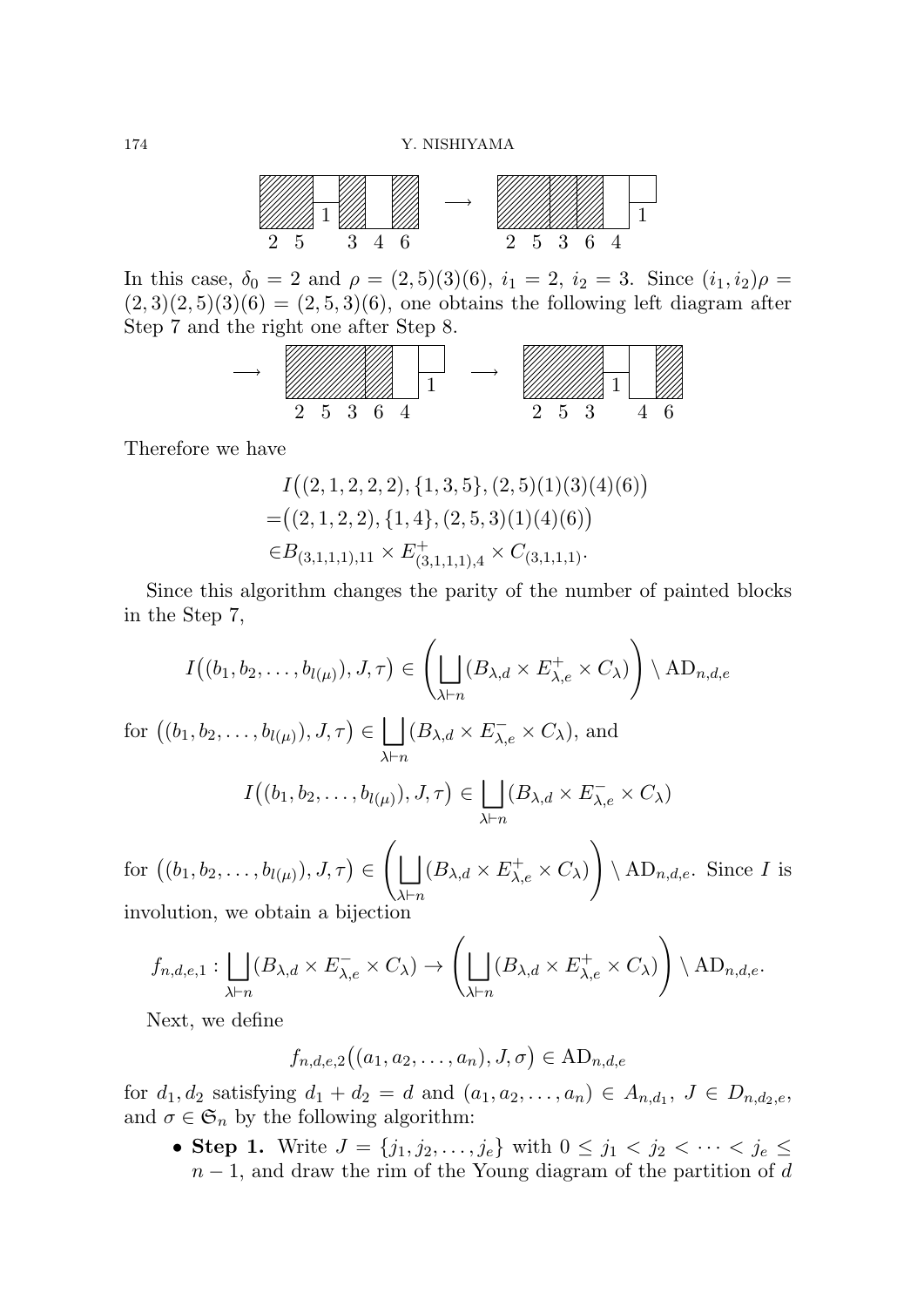obtained by adding parts  $j_1, j_2, \ldots, j_e$  to  $(1^{a_1}2^{a_2} \cdots n^{a_n})$ . If  $j_1 = 0$ , we consider the diagram has a row of width 0 at the bottom.

- *•* **Step 2.** Split the diagram into blocks of columns by depth.
- **Step 3.** For  $1 \leq m \leq e$ , the diagram has a row of width  $j_m$  by Step 1. Write the highest such row the  $i<sub>m</sub>$ <sup>th</sup> row.
- **Step 4.** For  $1 \leq m \leq e$ , the diagram has a column of depth  $i_m 1$ by Step 3. Split the most right such column and paint it. This step makes *e* painted columns whose depths are all distinct.
- **Step 5.** Use Step 2 to Step 6 of the algorithm for  $f_{n,d}$  in Theorem 1.1 for the diagram, and take the corresponding  $\lambda \vdash n$  and elements of  $B_{\lambda,d}$  and  $C_{\lambda}$ .
- **Step 6.** Put *J'* be the subset of  $\{1, 2, \ldots, l(\lambda)\}$  such that  $j \in J'$ if and only if the *j*th block from the left of the diagram is painted. One can see  $J' \in E^+_{\lambda,e}$  since *e* is even.
- **Step 7.** The elements of  $B_{\lambda,d}$ ,  $E_{\lambda,e}^+$  and  $C_{\lambda}$  are determined by Step 5 and 6. Therefore one can define

$$
f_{n,d,e}((a_1,a_2,\ldots,a_n),J,\sigma)\in \bigsqcup_{\lambda\vdash n}(B_{\lambda,d}\times E_{\lambda,e}^+\times C_{\lambda}).
$$

Moreover, this is an element of  $AD_{n,d,e}$  because the depths of the painted columns in the diagram are all distinct.

We illustrate this algorithm with an example  $(0, 0, 1, 1)$  ∈  $A_{4,7}$ ,  $\{0, 3\}$  ∈  $D_{4,3,2}$  and  $\begin{pmatrix} 1 & 2 & 3 & 4 \\ 3 & 1 & 4 & 2 \end{pmatrix} \in \mathfrak{S}_4$ , where  $n = 4$ ,  $d = 10$ , and  $e = 2$ . In this case  $j_1 = 0$  and  $j_2 = 3$ , thus we draw in Step 1 the rim of the Young diagram of  $(4,3,3,0) \vdash 10$ , which is obtained by adding parts 0, 3 to  $(1^02^03^14^1) = (4,3)$ . Since  $i_1 = 4$  and  $i_2 = 2$ , we get the following left diagram after Step 4. We use Step 2 to Step 6 of the algorithm for Theorem 1.1 in Step 5, and we get the following middle diagram after the Step 3 and the right one after the Step 4.



Thus we obtain

$$
f_{4,10,2}\left((0,0,1,1),\{0,3\},\begin{pmatrix}1&2&3&4\\3&1&4&2\end{pmatrix}\right)
$$
  
=\left((3,1,3,3),\{2,4\},(1)(2)(3)(4)\right)  
 $\in B_{(1,1,1,1),10} \times E_{(1,1,1,1),2}^+ \times C_{(1,1,1,1)}.$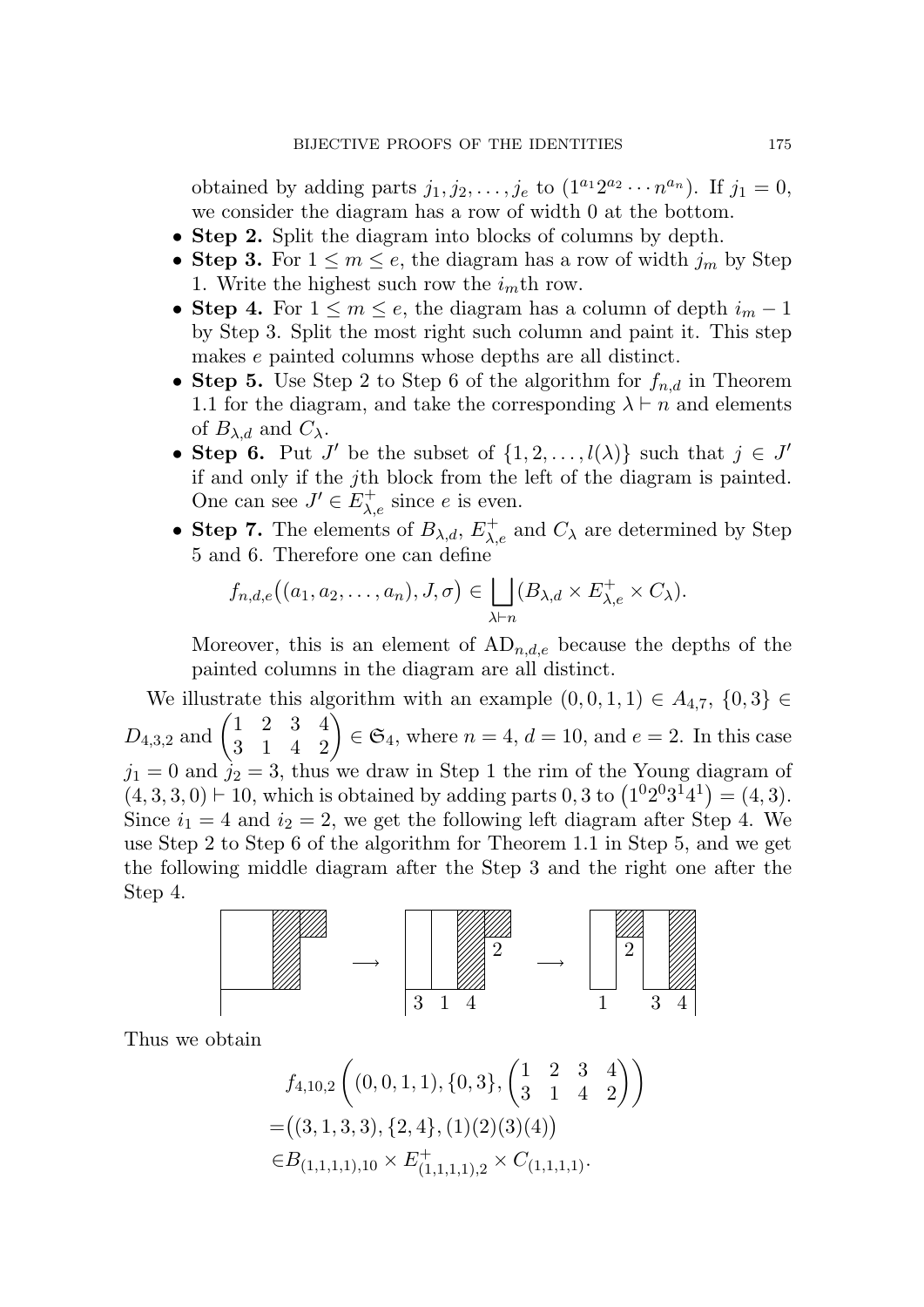We can construct the inverse function

$$
f_{n,d,e,2}^{-1} : \mathbf{AD}_{n,d,e} \to \bigsqcup_{d_1+d_2=d} (A_{n,d_1} \times D_{n,d_2,e} \times \mathfrak{S}_n)
$$

by defining

$$
f_{n,d,e,2}^{-1}((b_1,b_2,\ldots,b_{l(\mu)}),J',\tau) \in \bigsqcup_{d_1+d_2=d} (A_{n,d_1} \times D_{n,d_2,e} \times \mathfrak{S}_n)
$$

for  $((b_1, b_2, \ldots, b_{l(\mu)}), J', \tau) \in \text{AD}_{n,d,e}$  by the following algorithm:

- *•* **Step 1.** Use Step 1 and 2 of the algorithm for *fn,d −*1 in Theorem 1.1, and obtain a diagram of blocks. The *i*th block from the left is of width  $\mu_i$  and depth  $b_i$ , and each column has number defined by *τ* .
- **Step 2.** For  $j \in J'$ , paint the *j*th block from the left. There are *e* painted columns of all distinct depths.
- **Step 3.** Arrange the blocks by the following rules:
	- (1) Put deeper one to the left.
	- (2) If there are blocks of the same depth, put painted one to the right.
	- (3) If there are blocks of the same depth and painting, put one which has the smallest number to the right.
- **Step 4.** Let the depths of the painted columns are  $i_1, i_2, \ldots, i_e$  with the condition  $i_1 > i_2 > \cdots > i_e$ .
- **Step 5.** For  $1 \leq m \leq e$ , write the  $(i_m + 1)$ th row has width  $j_m \geq 0$ .
- *•* **Step 6.** Define

$$
f_{n,d,e,2}^{-1}((b_1,b_2,\ldots,b_{l(\mu)}),J',\tau) = ((a_1,a_2,\ldots,a_n),J,\sigma)
$$

by the following condition:

- $(1)$   $J = \{j_1, j_2, \ldots, j_e\}.$
- (2)  $(1^{a_1}2^{a_2}\cdots n^{a_n})$  is the partition obtained by removing the parts  $j_1, j_2, \ldots, j_e$  from the shape of the diagram.
- (3) Each column of the diagram has the numbers

$$
\sigma(1), \sigma(2), \ldots, \sigma(n)
$$

from the left.

Therefore we have defined a bijection

$$
f_{n,d,e,2} : \bigsqcup_{d_1+d_2=d} (A_{n,d_1} \times D_{n,d_2,e} \times \mathfrak{S}_n) \to \text{AD}_{n,d,e}.
$$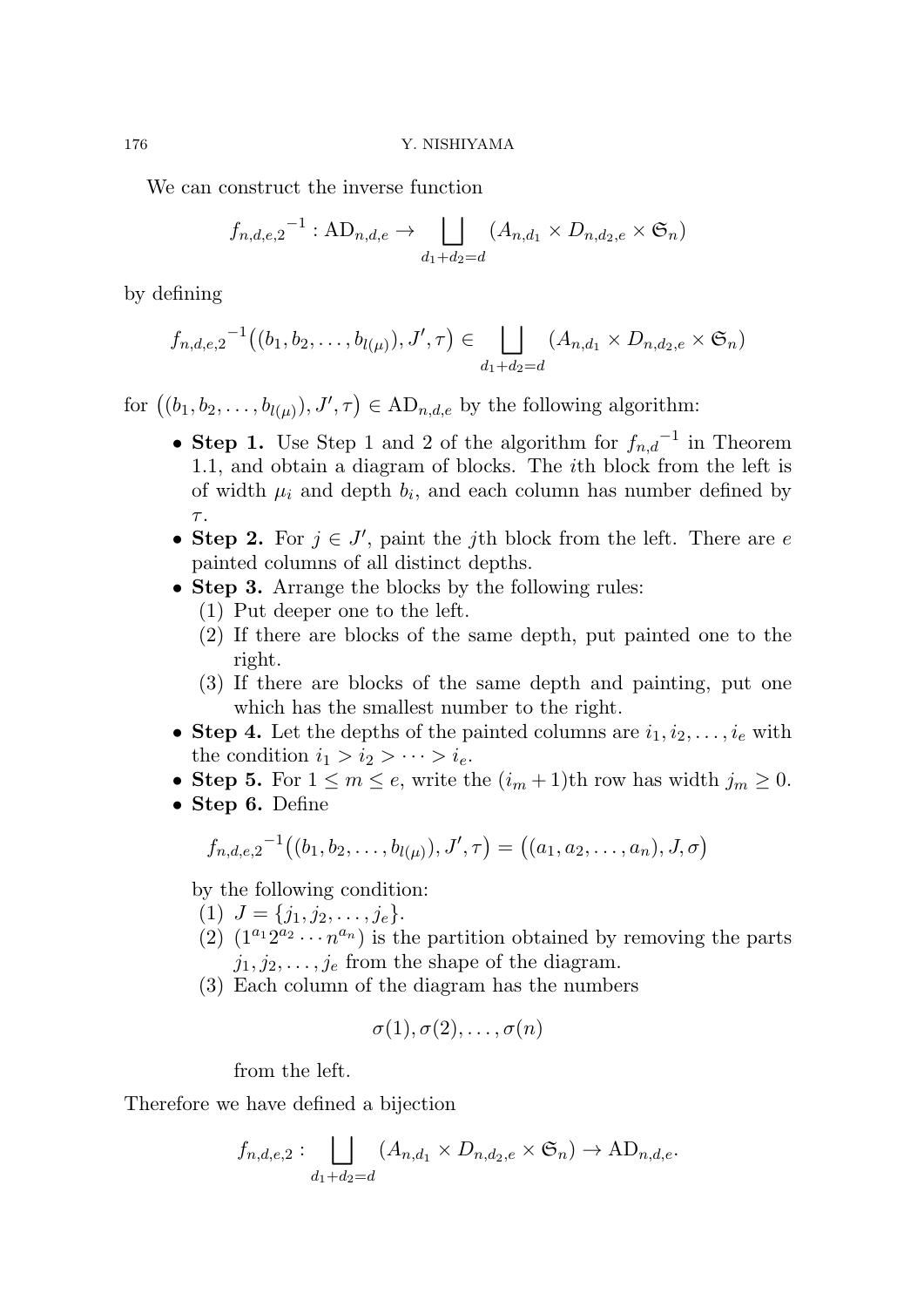By two bijections  $f_{n,d,e,1}$  and  $f_{n,d,e,2}$  we have constructed, now we have a bijection

$$
f_{n,d,e} : \left( \bigsqcup_{\lambda \vdash n} (B_{\lambda,d} \times E_{\lambda,e}^- \times C_{\lambda}) \right) \sqcup \left( \bigsqcup_{d_1 + d_2 = d} (A_{n,d_1} \times D_{n,d_2,e} \times \mathfrak{S}_n) \right)
$$
  

$$
\rightarrow \bigsqcup_{\lambda \vdash n} (B_{\lambda,d} \times E_{\lambda,e}^+ \times C_{\lambda})
$$

for  $d \in \mathbb{N}$  and even number  $e$  satisfying  $0 \le e \le n$ . In a similar way, one can construct a bijection

$$
f_{n,d,e} : \left( \bigsqcup_{\lambda \vdash n} (B_{\lambda,d} \times E_{\lambda,e}^+ \times C_{\lambda}) \right) \sqcup \left( \bigsqcup_{d_1 + d_2 = d} (A_{n,d_1} \times D_{n,d_2,e} \times \mathfrak{S}_n) \right)
$$
  

$$
\rightarrow \bigsqcup_{\lambda \vdash n} (B_{\lambda,d} \times E_{\lambda,e}^- \times C_{\lambda})
$$

for  $d \in \mathbb{N}$  and odd number  $e$  satisfying  $0 \le e \le n$ . By these bijections, we complete the proof of Theorem 2.1.

Next, we prove Theorem 2.2. One obtains

$$
n! \prod_{i=1}^{n} \frac{t^{i-1} - q}{1 - t^{i}} = n! \left( \prod_{i=1}^{n} \frac{1}{1 - t^{i}} \right) \left( \prod_{i=1}^{n} (t^{i-1} - q) \right)
$$
  

$$
= |\mathfrak{S}_n| \left( \sum_{d_1=0}^{\infty} |A_{n,d_1}| t^{d_1} \right) \left( \sum_{d_2=0}^{\infty} \sum_{e=0}^{n} |D_{n,d_2,n-e}| t^{d_2} (-q)^e \right)
$$
  

$$
= \sum_{d=0}^{\infty} \sum_{e=0}^{n} \left( (-1)^e \sum_{d_1+d_2=d} |A_{n,d_1} \times D_{n,d_2,n-e} \times \mathfrak{S}_n| \right) t^d q^e
$$

and

$$
n! \sum_{\lambda \vdash n} \frac{\epsilon_{\lambda}}{z_{\lambda}} \prod_{i=1}^{l(\lambda)} \frac{1 - q^{\lambda_i}}{1 - t^{\lambda_i}}
$$
  
= 
$$
\sum_{\lambda \vdash n} \epsilon_{\lambda} \cdot \frac{n!}{z_{\lambda}} \left( \prod_{i=1}^{l(\lambda)} \frac{1}{1 - t^{\lambda_i}} \right) \left( \prod_{i=1}^{l(\lambda)} (1 - q^{\lambda_i}) \right)
$$
  
= 
$$
\sum_{\lambda \vdash n} \epsilon_{\lambda} |C_{\lambda}| \left( \sum_{d=0}^{\infty} |B_{\lambda,d}| t^d \right) \left( \sum_{e=0}^{n} \left( \left| E_{\lambda,e}^{+} \right| - \left| E_{\lambda,e}^{-} \right| \right) q^e \right)
$$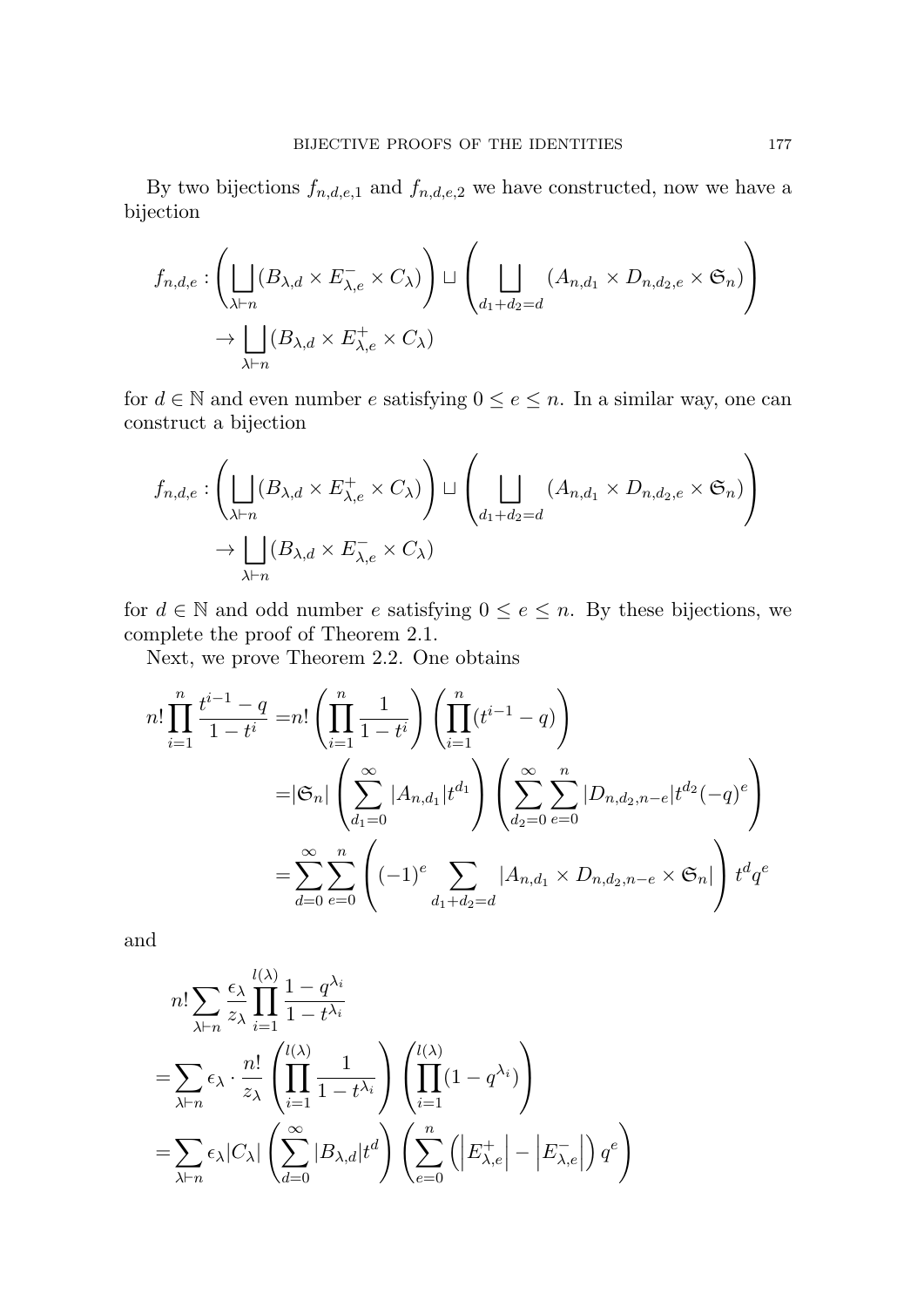$$
= \sum_{d=0}^{\infty} \sum_{e=0}^{n} \left( \sum_{\lambda \vdash n} \left( \epsilon_{\lambda} \left| B_{\lambda,d} \times E_{\lambda,e}^{+} \times C_{\lambda} \right| - \epsilon_{\lambda} \left| B_{\lambda,d} \times E_{\lambda,e}^{-} \times C_{\lambda} \right| \right) \right) t^{d} q^{e}
$$
  

$$
= \sum_{d=0}^{\infty} \sum_{e=0}^{n} \left( \sum_{\substack{\lambda \vdash n \\ \lambda: even}} \left| B_{\lambda,d} \times E_{\lambda,e}^{+} \times C_{\lambda} \right| - \sum_{\substack{\lambda \vdash n \\ \lambda: even}} \left| B_{\lambda,d} \times E_{\lambda,e}^{-} \times C_{\lambda} \right|
$$
  

$$
- \sum_{\substack{\lambda \vdash n \\ \lambda: odd}} \left| B_{\lambda,d} \times E_{\lambda,e}^{+} \times C_{\lambda} \right| + \sum_{\substack{\lambda \vdash n \\ \lambda: odd}} \left| B_{\lambda,d} \times E_{\lambda,e}^{-} \times C_{\lambda} \right| \right) t^{d} q^{e}.
$$

Therefore it suffices to construct a bijection

$$
g_{n,d,e} : \left( \bigcup_{\substack{\lambda \vdash n \\ \lambda : \text{even}}} (B_{\lambda,d} \times E_{\lambda,e}^{-} \times C_{\lambda}) \right) \sqcup \left( \bigcup_{\substack{\lambda \vdash n \\ \lambda : \text{odd}}} (B_{\lambda,d} \times E_{\lambda,e}^{+} \times C_{\lambda}) \right)
$$
  

$$
\sqcup \left( \bigcup_{\substack{d_1+d_2=d \\ \lambda \vdash n}} (A_{n,d_1} \times D_{n,d_2,n-e} \times \mathfrak{S}_n) \right)
$$
  

$$
\rightarrow \left( \bigcup_{\substack{\lambda \vdash n \\ \lambda : \text{even}}} (B_{\lambda,d} \times E_{\lambda,e}^{+} \times C_{\lambda}) \right) \sqcup \left( \bigcup_{\substack{\lambda \vdash n \\ \lambda : \text{odd}}} (B_{\lambda,d} \times E_{\lambda,e}^{-} \times C_{\lambda}) \right)
$$

for  $d \in \mathbb{N}$  and even number  $e$  satisfying  $0 \le e \le n$ , and

$$
g_{n,d,e} : \left( \bigcup_{\substack{\lambda \vdash n \\ \lambda : \text{even}}} (B_{\lambda,d} \times E_{\lambda,e}^+ \times C_{\lambda}) \right) \sqcup \left( \bigcup_{\substack{\lambda \vdash n \\ \lambda : \text{odd}}} (B_{\lambda,d} \times E_{\lambda,e}^- \times C_{\lambda}) \right)
$$
  

$$
\sqcup \left( \bigcup_{\substack{d_1 + d_2 = d \\ \lambda : \text{even}}} (A_{n,d_1} \times D_{n,d_2,n-e} \times \mathfrak{S}_n) \right)
$$
  

$$
\rightarrow \left( \bigcup_{\substack{\lambda \vdash n \\ \lambda : \text{even}}} (B_{\lambda,d} \times E_{\lambda,e}^- \times C_{\lambda}) \right) \sqcup \left( \bigcup_{\substack{\lambda \vdash n \\ \lambda : \text{odd}}} (B_{\lambda,d} \times E_{\lambda,e}^+ \times C_{\lambda}) \right)
$$

for  $d \in \mathbb{N}$  and odd number  $e$  satisfying  $0 \le e \le n$ . Here we construct a bijection  $g_{n,d,e}$  for  $d \in \mathbb{N}$  and even number  $e$  satisfying  $0 \le e \le n$ . We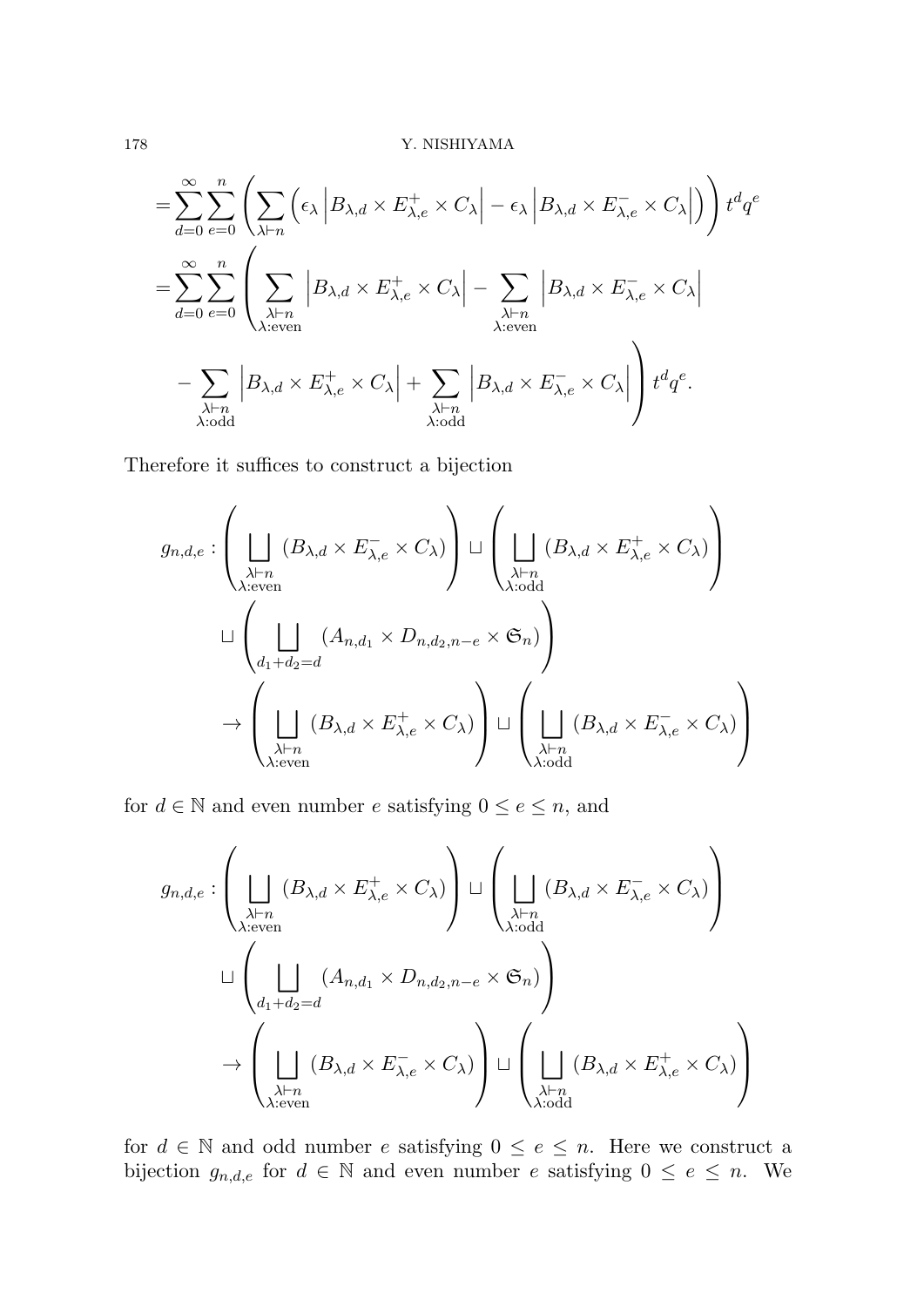construct  $g_{n,d,e}$  by constructing three bijections

$$
g_{n,d,e,1}: \bigsqcup_{\substack{\lambda\vdash n\\ \lambda: \text{even}}} (B_{\lambda,d} \times E_{\lambda,e}^{-} \times C_{\lambda}) \to \left(\bigsqcup_{\substack{\lambda\vdash n\\ \lambda: \text{odd}}} (B_{\lambda,d} \times E_{\lambda,e}^{-} \times C_{\lambda})\right) \setminus \mathrm{AD}_{n,d,e}^{\prime},
$$

$$
g_{n,d,e,2}: \bigsqcup_{\substack{\lambda\vdash n\\ \lambda: \text{odd}}} (B_{\lambda,d} \times E_{\lambda,e}^{+} \times C_{\lambda}) \to \left(\bigsqcup_{\substack{\lambda\vdash n\\ \lambda: \text{even}}} (B_{\lambda,d} \times E_{\lambda,e}^{+} \times C_{\lambda})\right) \setminus \mathrm{AD}_{n,d,e}^{\prime},
$$

$$
g_{n,d,e,3}: \bigsqcup_{d_1+d_2=d} (A_{n,d_1} \times D_{n,d_2,n-e} \times \mathfrak{S}_n) \to \mathrm{AD}_{n,d,e}^{\prime},
$$

where  $AD'_{n,d,e}$  is the set of all elements

$$
\left(\left(b_1, b_2, \ldots, b_{l(\lambda)}\right), J, \tau\right)
$$
\n
$$
\in \left(\bigsqcup_{\substack{\lambda \vdash n \\ \lambda:\text{even}}} (B_{\lambda,d} \times E_{\lambda,e}^+ \times C_{\lambda})\right) \sqcup \left(\bigsqcup_{\substack{\lambda \vdash n \\ \lambda:\text{odd}}} (B_{\lambda,d} \times E_{\lambda,e}^- \times C_{\lambda})\right)
$$

such that  $\lambda_j = 1$  for all  $j \in \{1, 2, ..., l(\lambda)\} \setminus J$ , and  $b_j$  for  $j \in \{1, 2, ..., l(\lambda)\} \setminus J$ *J* are all distinct.

We construct  $g_{n,d,e,1}$  and  $g_{n,d,e,2}$  by the involution *I* on

$$
\left(\bigsqcup_{\lambda \vdash n} (B_{\lambda,d} \times E_{\lambda,e}^{-} \times C_{\lambda})\right) \sqcup \left(\bigsqcup_{\lambda \vdash n} (B_{\lambda,d} \times E_{\lambda,e}^{+} \times C_{\lambda})\right) \setminus \mathrm{AD}'_{n,d,e}
$$

defined by the following algorithm:

*•* **Step 1.** Take *µ ⊢ n* and

$$
((b_1, b_2, \ldots, b_{l(\mu)}), J, \tau) \in (B_{\mu,d} \times E_{\mu,e}^- \times C_{\mu}) \sqcup (B_{\mu,d} \times E_{\mu,e}^+ \times C_{\mu})
$$

satisfying  $((b_1, b_2, \ldots, b_{l(\mu)}), J, \tau) \notin \text{AD}'_{n,d,e}$ .

- *•* **Step 2.** Use Step 1 and 2 of the algorithm for *fn,d −*1 in Theorem 1.1, and obtain a diagram of blocks. The *i*th block from the left is of width  $\mu_i$  and depth  $b_i$ , and each column has number defined by *τ* .
- **Step 3.** For  $j \in J$ , paint the *j*th block from the left. There are *e* painted columns because  $J \in E_{\mu,e}^+ \sqcup E_{\mu,e}^-$ .
- *•* **Step 4.** Rearrange the blocks by the following rules:
	- (1) Put deeper one to the left.
	- (2) If there are blocks of the same depth, put painted one to the left.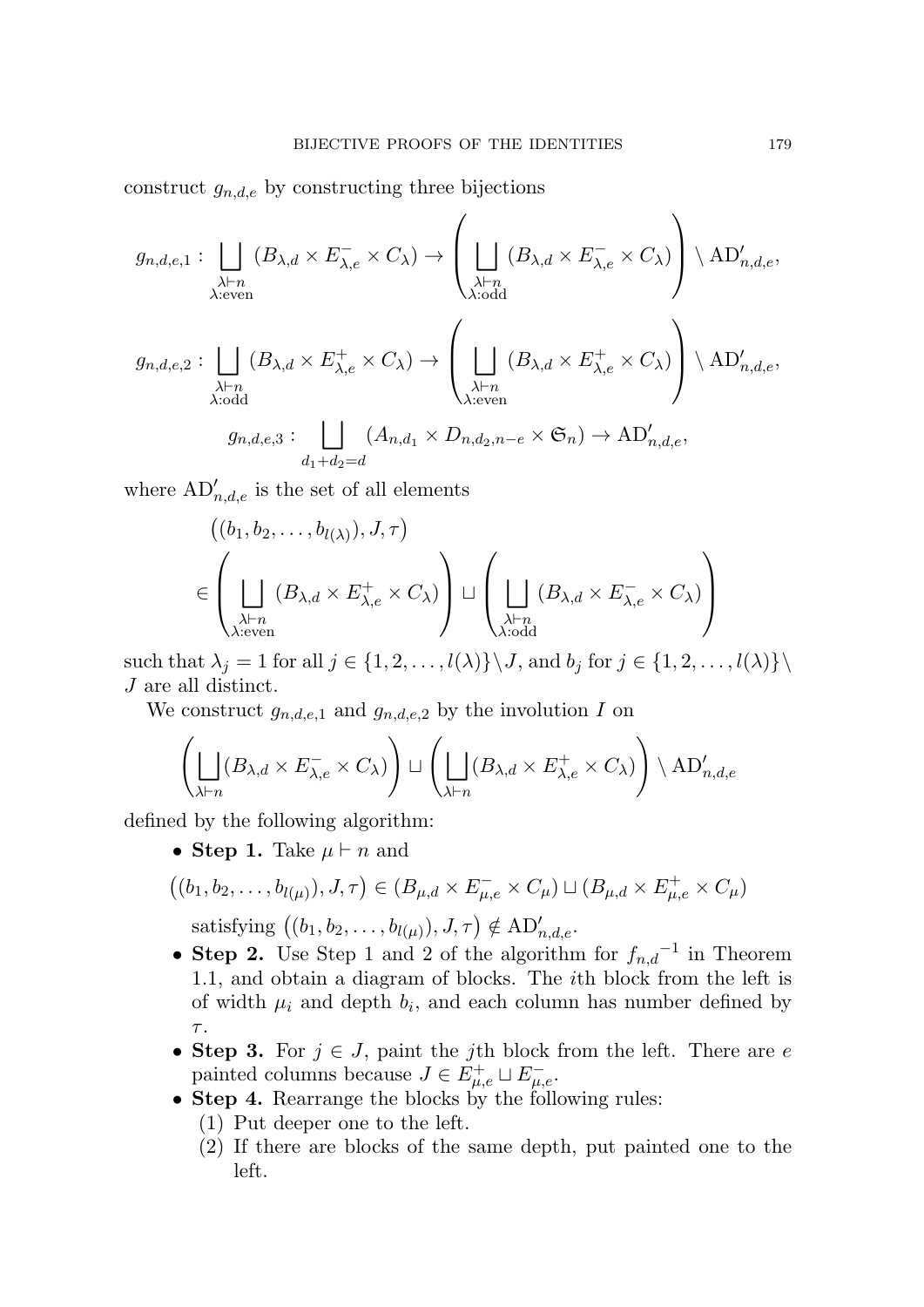#### 180 Y. NISHIYAMA

- (3) If there are blocks of the same depth and painting, put one which has the smallest number to the left.
- **Step 5.** Since  $((b_1, b_2, \ldots, b_{l(\mu)}), J, \tau) \notin AD'_{n,d,e}$ , there is an unpainted block with width at least 2, or there are unpainted blocks of width 1 and same depth. Therefore there is a depth  $\delta$  such that there are at least two unpainted columns of depth  $\delta$ . Let  $\delta_0$  be the deepest such depth *δ*.
- **Step 6.** Write the unpainted blocks of depth  $\delta_0$   $X_1, X_2, \ldots$  from left. For each *j*, write the numbers written on each column of  $X_j$  $q_{i,1}, q_{i,2}, \ldots$  from left. Let

$$
\rho = (q_{1,1}, q_{1,2}, \ldots)(q_{2,1}, q_{2,2}, \ldots) \cdots \in \mathfrak{S}_n,
$$

and  $i_1, i_2$  be the smallest two numbers in

$$
\{q_{1,1}, q_{1,2}, \ldots\} \cup \{q_{2,1}, q_{2,2}, \ldots\} \cup \cdots
$$

which satisfies  $i_1 < i_2$ .

• **Step 7.**  $(i_1, i_2)\rho$  is written  $(r_{1,1}, r_{1,2}, \ldots)(r_{2,1}, r_{2,2}, \ldots) \cdots$  by some disjoint cycles  $(r_{j,1}, r_{j,2}, \ldots)$  satisfying  $r_{j,1} = \min\{r_{j,1}, r_{j,2}, \ldots\}$  for each *j*, and  $r_{1,1} < r_{2,1} < \cdots$ . For each *j*, let  $Y_j$  be the unpainted block whose width is the length of  $(r_{j,1}, r_{j,2}, \ldots)$  and whose depth is  $\delta_0$ , and whose each column has the numbers  $r_{j,1}, r_{j,2}, \ldots$  from the left. Arrange  $Y_1, Y_2, \ldots$  from the left, and exchange the all unpainted blocks of depth  $\delta_0$  of the diagram made in Step 4 for them.

The operation of  $(i_1, i_2)$  on  $\rho$  changes the sign of  $\rho$ . Hence  $(i_1, i_2)\rho$ consists of even numbers of cycles if *ρ* consists of odd numbers of them, and vice versa. Therefore this step exchanges the parity of the number of unpainted blocks in the diagram.

- *•* **Step 8.** Use Step 4 to Step 6 of the algorithm for *fn,d* in Theorem 1.1, and take the corresponding partition  $\lambda \vdash n$  and the elements of  $B_{\lambda,d}$  and  $C_{\lambda}$ .
- **Step 9.** Put *J'* be the subset of  $\{1, 2, \ldots, l(\lambda)\}$  such that  $j \in J'$ if and only if the *j*th block from the left of the diagram is painted. One can see  $J' \in E_{\lambda,e}^+$  if  $J \in E_{\mu,e}^+$ , and  $J' \in E_{\lambda,e}^-$  if  $\overline{J} \in E_{\mu,e}^-$ .
- **Step 10.** The elements of  $B_{\lambda,d}$ ,  $E_{\lambda,e}^+ \sqcup E_{\lambda,e}^-$  and  $C_{\lambda}$  are determined by Step 8 and 9. Therefore one can define

$$
I((b_1, b_2, \dots, b_{l(\mu)}), J, \tau)
$$
  

$$
\in \left( \bigsqcup_{\lambda \vdash n} (B_{\lambda,d} \times E_{\lambda,e}^{-} \times C_{\lambda}) \right) \sqcup \left( \bigsqcup_{\lambda \vdash n} (B_{\lambda,d} \times E_{\lambda,e}^{+} \times C_{\lambda}) \right).
$$

Since this algorithm does not change the depth of the unpainted columns, one can see  $I((b_1, b_2, \ldots, b_{l(\mu)}), J, \tau) \notin \text{AD}'_{n,d,e}$ .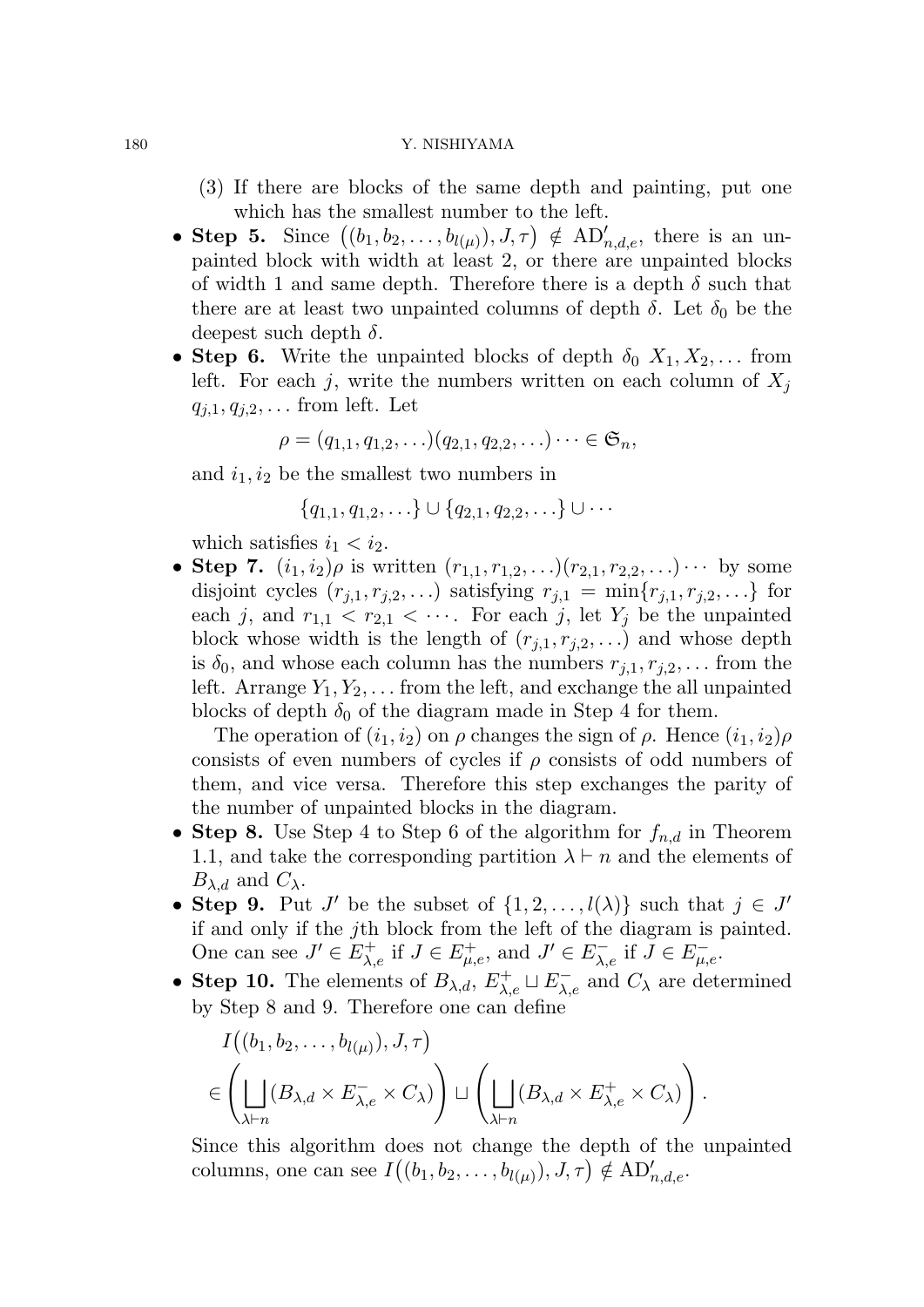We illustrate this algorithm with an example  $(2, 2, 1, 2) \in B_{(2,2,1,1),11}$ ,  ${2} \in E^-_{(2,2,1,1),2}, (2,5)(3,4)(1)(6) \in C_{(2,2,1,1)}$  where  $n = 6, d = 11, e = 2$ . One obtains the following left diagram after Step 3, and the right one after Step 4.



In this case,  $\delta_0 = 2$  and  $\rho = (2, 5)(6)$ ,  $i_1 = 2$ ,  $i_2 = 5$ . Since  $(i_1, i_2)\rho =$  $(2,5)(2,5)(6) = (2)(5)(6)$ , one obtains the following left diagram after Step 7 and the right one after Step 8.



Therefore we have

$$
g_{6,11,2}((2,2,1,2),\{2\},(2,5)(3,4)(1)(6))
$$
  
=((2,1,2,2,2),\{1\},(3,4)(1)(2)(5)(6))  

$$
\in B_{(2,1,1,1,1),11} \times E_{(2,1,1,1,1),2}^{-} \times C_{(2,1,1,1,1)}.
$$

Since this algorithm changes the parity of the number of unpainted blocks in the Step 7,

$$
I((b_1, b_2, \dots, b_{l(\mu)}), J, \tau) \in \left(\bigcup_{\substack{\lambda \vdash n \\ \lambda : \text{even}}} (B_{\lambda, d} \times E_{\lambda, e}^+ \times C_{\lambda})\right) \setminus \mathrm{AD}_{n, d, e}'
$$

 $\text{for } ((b_1, b_2, \ldots, b_{l(\mu)}), J, \tau) \in$ *λ⊢n λ*:odd  $(B_{\lambda,d} \times E_{\lambda,e}^+ \times C_{\lambda}),$ 

$$
I((b_1, b_2, \dots, b_{l(\mu)}), J, \tau) \in \bigsqcup_{\substack{\lambda \vdash n \\ \lambda : \text{odd}}} (B_{\lambda, d} \times E_{\lambda, e}^+ \times C_{\lambda})
$$

for 
$$
((b_1, b_2, ..., b_{l(\mu)}), J, \tau) \in \left(\bigcup_{\substack{\lambda \vdash n \\ \lambda \text{: even}}} (B_{\lambda,d} \times E_{\lambda,e}^+ \times C_{\lambda})\right) \setminus \mathrm{AD}'_{n,d,e},
$$
  

$$
I((b_1, b_2, ..., b_{l(\mu)}), J, \tau) \in \bigcup_{\substack{\lambda \vdash n \\ \lambda \text{: even}}} (B_{\lambda,d} \times E_{\lambda,e}^- \times C_{\lambda})
$$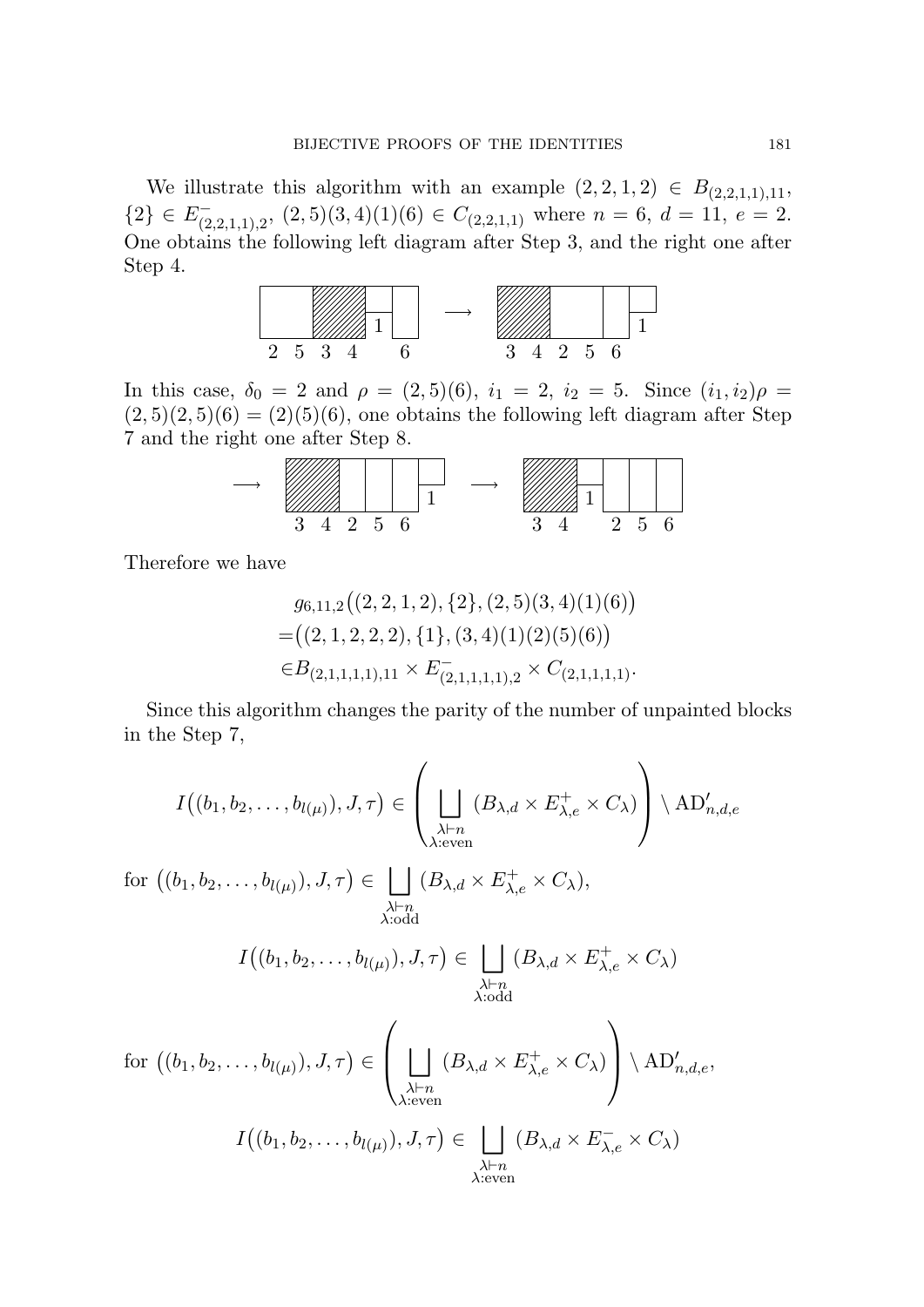for 
$$
((b_1, b_2, ..., b_{l(\mu)}), J, \tau) \in \left(\bigcup_{\substack{\lambda \vdash n \\ \lambda : \text{odd}}} (B_{\lambda, d} \times E_{\lambda, e}^{-} \times C_{\lambda})\right) \setminus \mathrm{AD}_{n, d, e}',
$$
 and

$$
I\big((b_1, b_2, \ldots, b_{l(\mu)}), J, \tau\big) \in \left(\bigsqcup_{\substack{\lambda \vdash n \\ \lambda : \text{odd}}} (B_{\lambda, d} \times E_{\lambda, e}^- \times C_\lambda)\right) \setminus \mathrm{AD}_{n, d, e}'
$$

 $\text{for } ((b_1, b_2, \ldots, b_{l(\mu)}), J, \tau) \in \Box$ *λ⊢n λ*:even  $(B_{\lambda,d} \times E_{\lambda,e}^- \times C_{\lambda}).$  Since *I* is involution,

we obtain bijections

$$
g_{n,d,e,1}: \bigcup_{\substack{\lambda\vdash n\\ \lambda:\text{even}}} (B_{\lambda,d}\times E_{\lambda,e}^{-}\times C_{\lambda}) \to \left(\bigcup_{\substack{\lambda\vdash n\\ \lambda:\text{odd}}} (B_{\lambda,d}\times E_{\lambda,e}^{-}\times C_{\lambda})\right) \setminus \mathrm{AD}_{n,d,e}',
$$

$$
g_{n,d,e,2}: \bigcup_{\substack{\lambda\vdash n\\ \lambda:\text{odd}}} (B_{\lambda,d}\times E_{\lambda,e}^{+}\times C_{\lambda}) \to \left(\bigcup_{\substack{\lambda\vdash n\\ \lambda:\text{even}}} (B_{\lambda,d}\times E_{\lambda,e}^{+}\times C_{\lambda})\right) \setminus \mathrm{AD}_{n,d,e}'.
$$

Next, we define

$$
g_{n,d,e,3}((a_1,a_2,\ldots,a_n),J,\sigma) \in \mathrm{AD}'_{n,d,e}
$$

for  $d_1, d_2$  satisfying  $d_1 + d_2 = d$  and  $(a_1, a_2, \ldots, a_n) \in A_{n,d_1}, J \in D_{n,d_2,n-e}$ and  $\sigma \in \mathfrak{S}_n$  by the following algorithm:

- **Step 1.** Write *J* = { $j_1, j_2, \ldots, j_{n-e}$ } with 0 ≤  $j_1$  <  $j_2$  <  $\cdots$  <  $j_{n-e} \leq n-1$ , and draw the rim of the Young diagram of the partition of *d* obtained by adding parts  $j_1, j_2, \ldots, j_e$  to  $(1^{a_1}2^{a_2} \cdots n^{a_n})$ . If  $j_1 = 0$ , we consider the diagram has a row of width 0 at the bottom.
- *•* **Step 2.** Split the diagram into blocks of columns by depth.
- **Step 3.** Split the  $(j_m+1)$ th column from the left for  $1 ≤ m ≤ n e$ , and paint the other *e* columns.
- **Step 4.** Use Step 2 to Step 6 of the algorithm for  $f_{n,d}$  in Theorem 1.1 for the diagram, and take the corresponding  $\lambda \vdash n$  and elements of  $B_{\lambda,d}$  and  $C_{\lambda}$ .
- **Step 5.** Put *J'* be the subset of  $\{1, 2, \ldots, l(\lambda)\}$  such that  $j \in J'$ if and only if the *j*th block from the left of the diagram is painted. One can see  $J' \in E_{\lambda,e}^+ \sqcup E_{\lambda,e}^-$ .
- *•* **Step 6.** There are *|J ′ |* painted blocks, *n − e* unpainted blocks, *e* painted columns, and  $n - e$  unpainted columns. Hence if  $\lambda$  is even,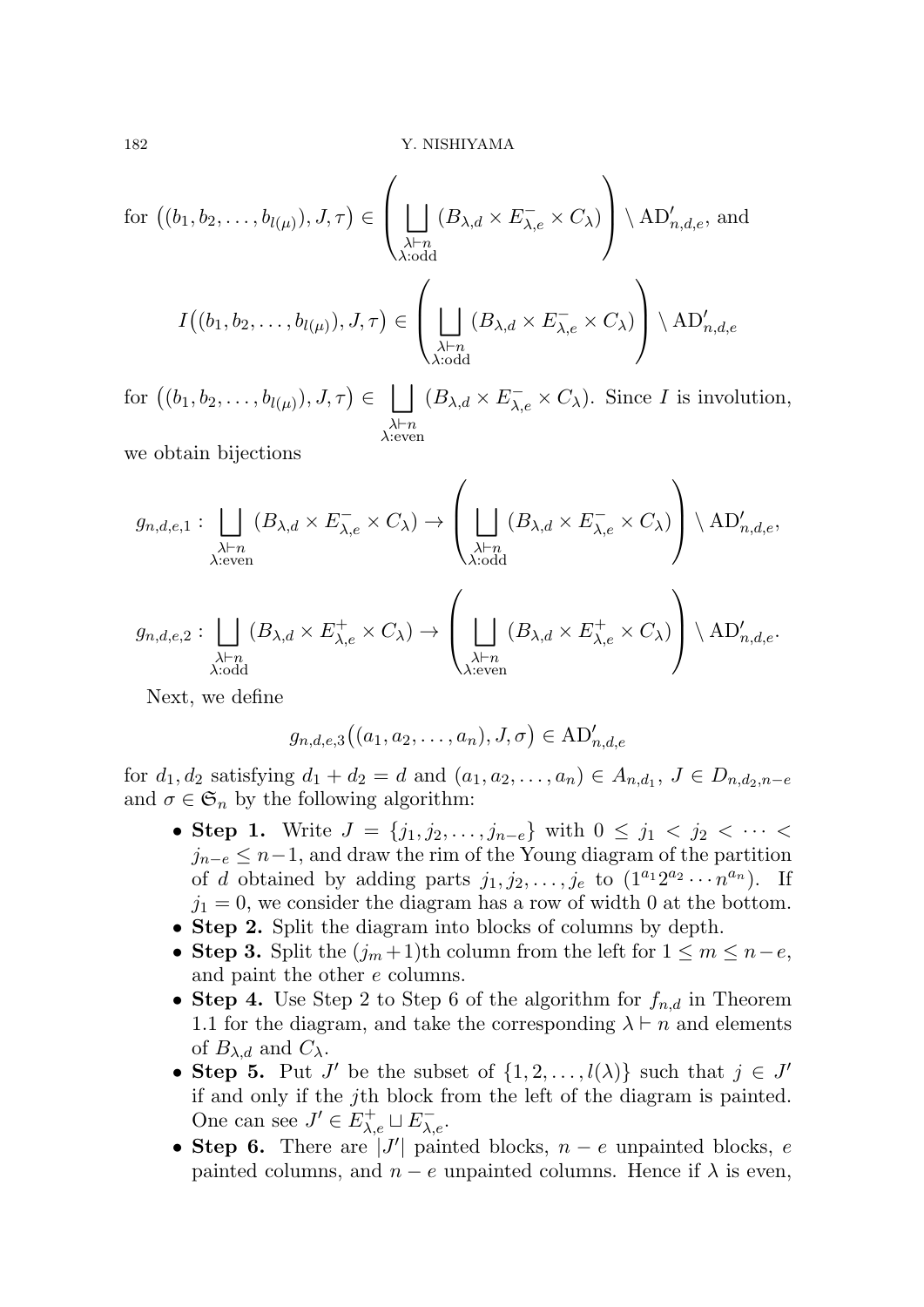$n - l(\lambda) = e - |J'|$  is even and  $|J'|$  is even, therefore  $J' \in E^+_{\lambda,e}$ . Similarly,  $J' \in E_{\lambda, e}^-$  if  $\lambda$  is odd. Now we have the element of

$$
\left(\bigsqcup_{\substack{\lambda \vdash n \\ \lambda : \text{even}}} (B_{\lambda,d} \times E_{\lambda,e}^+ \times C_{\lambda})\right) \sqcup \left(\bigsqcup_{\substack{\lambda \vdash n \\ \lambda : \text{odd}}} (B_{\lambda,d} \times E_{\lambda,e}^- \times C_{\lambda})\right)
$$

by Step 4, 5 and 6. Moreover, this is an element of  $AD'_{n,d,e}$  because the depths of the unpainted columns in the diagram are all distinct. Therefore one can define

$$
g_{n,d,e}((a_1,a_2,\ldots,a_n),J,\sigma) \in \operatorname{AD}'_{n,d,e}.
$$

We illustrate this algorithm with an example

$$
(0,0,0,0,1) \in A_{5,5}
$$
,  $\{0,1,4\} \in D_{5,5,3}$  and  $\begin{pmatrix} 1 & 2 & 3 & 4 & 5 \\ 4 & 1 & 2 & 5 & 3 \end{pmatrix} \in \mathfrak{S}_5$ ,

where  $n = 5$ ,  $d = 10$ , and  $e = 2$ . In this case  $j_1 = 0$ ,  $j_2 = 1$  and  $j_3 = 4$ , thus we draw in Step 1 the rim of the Young diagram of  $(5, 4, 1, 0) \vdash 10$ , which is obtained by adding parts  $0, 1, 4$  to  $(1^02^03^04^05^1) = (5)$ . Hence we get the following left diagram after Step 3. We use Step 2 to Step 6 of the algorithm for Theorem 1.1 in Step 4, and we get the following middle diagram after the Step 3 and the right one after the Step 4.



Thus we obtain

$$
g_{5,10,3}\left((0,0,0,0,1),\{0,1,4\},\begin{pmatrix}1&2&3&4&5\\4&1&2&5&3\end{pmatrix}\right)
$$
  
=\left((2,2,1,3),\{1\},(2,5)(1)(3)(4)\right)  

$$
\in B_{(2,1,1,1),10}\times E_{(2,1,1,1),2}^{-} \times C_{(2,1,1,1)}.
$$

We can construct the inverse function

$$
g_{n,d,e,3}^{-1} : \mathbf{AD}'_{n,d,e} \to \bigsqcup_{d_1+d_2=d} (A_{n,d_1} \times D_{n,d_2,n-e} \times \mathfrak{S}_n).
$$

by defining

$$
g_{n,d,e,3}^{-1}((b_1,b_2,\ldots,b_{l(\mu)}),J',\tau) \in \bigsqcup_{d_1+d_2=d} (A_{n,d_1} \times D_{n,d_2,n-e} \times \mathfrak{S}_n)
$$

for  $((b_1, b_2, \ldots, b_{l(\mu)}), J', \tau) \in \mathrm{AD}'_{n,d,e}$  by the following algorithm: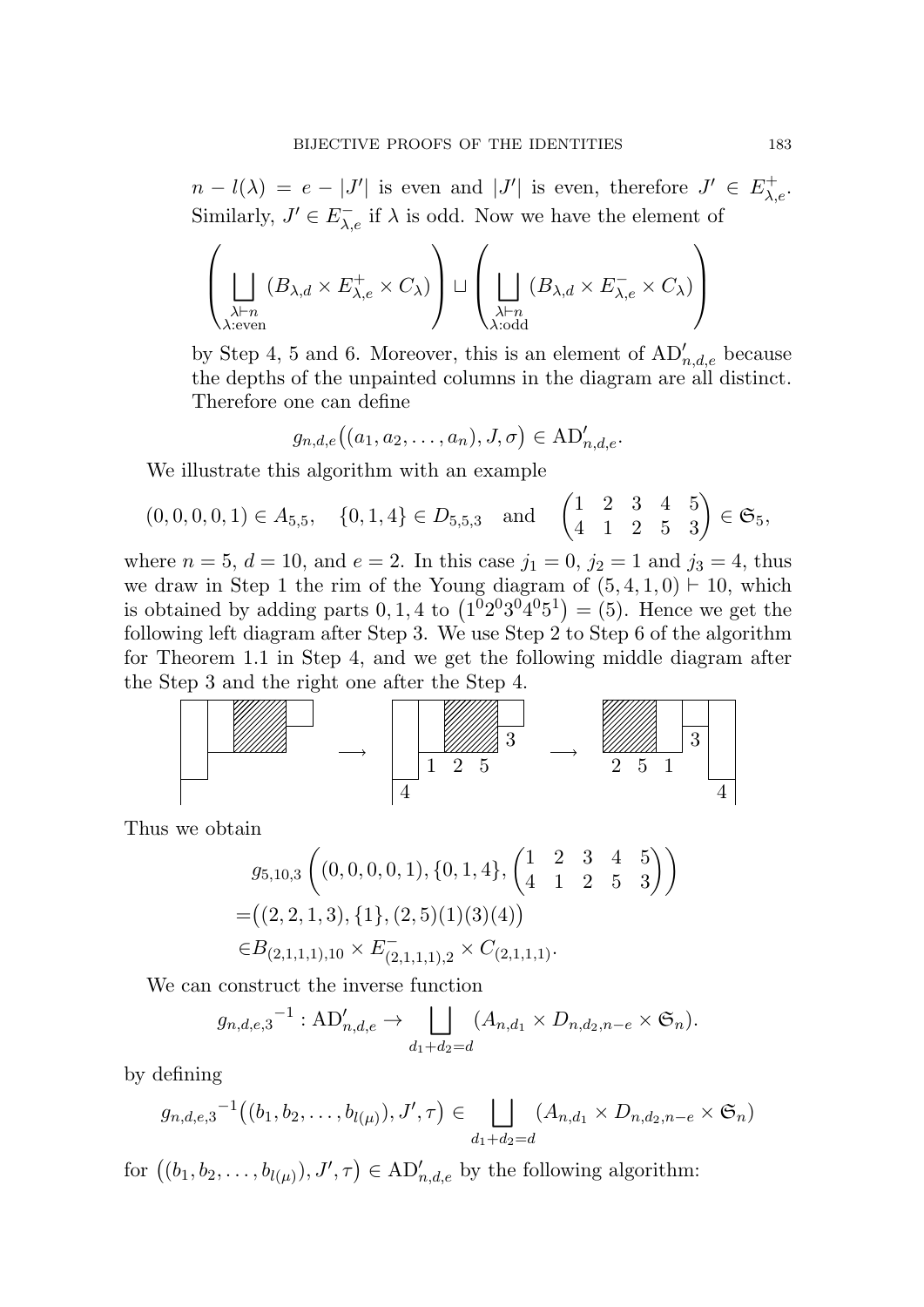## 184 Y. NISHIYAMA

- *•* **Step 1.** Use Step 1 and 2 of the algorithm for *fn,d −*1 in Theorem 1.1, and obtain a diagram of blocks. The *i*th block from the left is of width  $\mu_i$  and depth  $b_i$ , and each column has number defined by *τ* .
- **Step 2.** For  $j \in J'$ , paint the *j*th block from the left. There are *n* − *e* unpainted columns of all distinct depths.
- **Step 3.** Arrange the blocks by the following rules:
	- (1) Put deeper one to the left.
	- (2) If there are blocks of the same depth, put painted one to the right.
	- (3) If there are blocks of the same depth and painting, put one which has the smallest number to the right.
- *•* **Step 4.** Let the depths of the unpainted columns are *i*1*, i*2*, . . . , in−<sup>e</sup>* with the condition  $i_1 > i_2 > \cdots > i_{n-e}$ .
- **Step 5.** For  $1 \leq m \leq n e$ , write the  $(i_m + 1)$ th row has width  $j_m \geq 0$ .
- *•* **Step 6.** Define

$$
g_{n,d,e,3}^{-1}((b_1,b_2,\ldots,b_{l(\mu)}),J',\tau) = ((a_1,a_2,\ldots,a_n),J,\sigma)
$$

by the following condition:

- $(1)$   $J = \{j_1, j_2, \ldots, j_{n-e}\}.$
- (2)  $(1^{a_1}2^{a_2}\cdots n^{a_n})$  is the partition obtained by removing the parts *j*1*, j*2*, . . . , jn−<sup>e</sup>* from the shape of the diagram.
- (3) Each column of the diagram has the numbers

$$
\sigma(1), \sigma(2), \ldots, \sigma(n)
$$

from the left.

Therefore we have defined a bijection

$$
g_{n,d,e,3} : \bigsqcup_{d_1+d_2=d} (A_{n,d_1} \times D_{n,d_2,n-e} \times \mathfrak{S}_n) \to \mathbf{AD}'_{n,d,e},
$$

By three bijections  $g_{n,d,e,1}$ ,  $g_{n,d,e,2}$  and  $g_{n,d,e,3}$  we have constructed, now we have a bijection

$$
g_{n,d,e}: \left(\bigsqcup_{\substack{\lambda \vdash n \\ \lambda: \text{even}}} (B_{\lambda,d} \times E_{\lambda,e}^{-} \times C_{\lambda})\right) \sqcup \left(\bigsqcup_{\substack{\lambda \vdash n \\ \lambda: \text{odd}}} (B_{\lambda,d} \times E_{\lambda,e}^{+} \times C_{\lambda})\right)
$$

$$
\sqcup \left(\bigsqcup_{d_1+d_2=d} (A_{n,d_1} \times D_{n,d_2,n-e} \times \mathfrak{S}_n)\right)
$$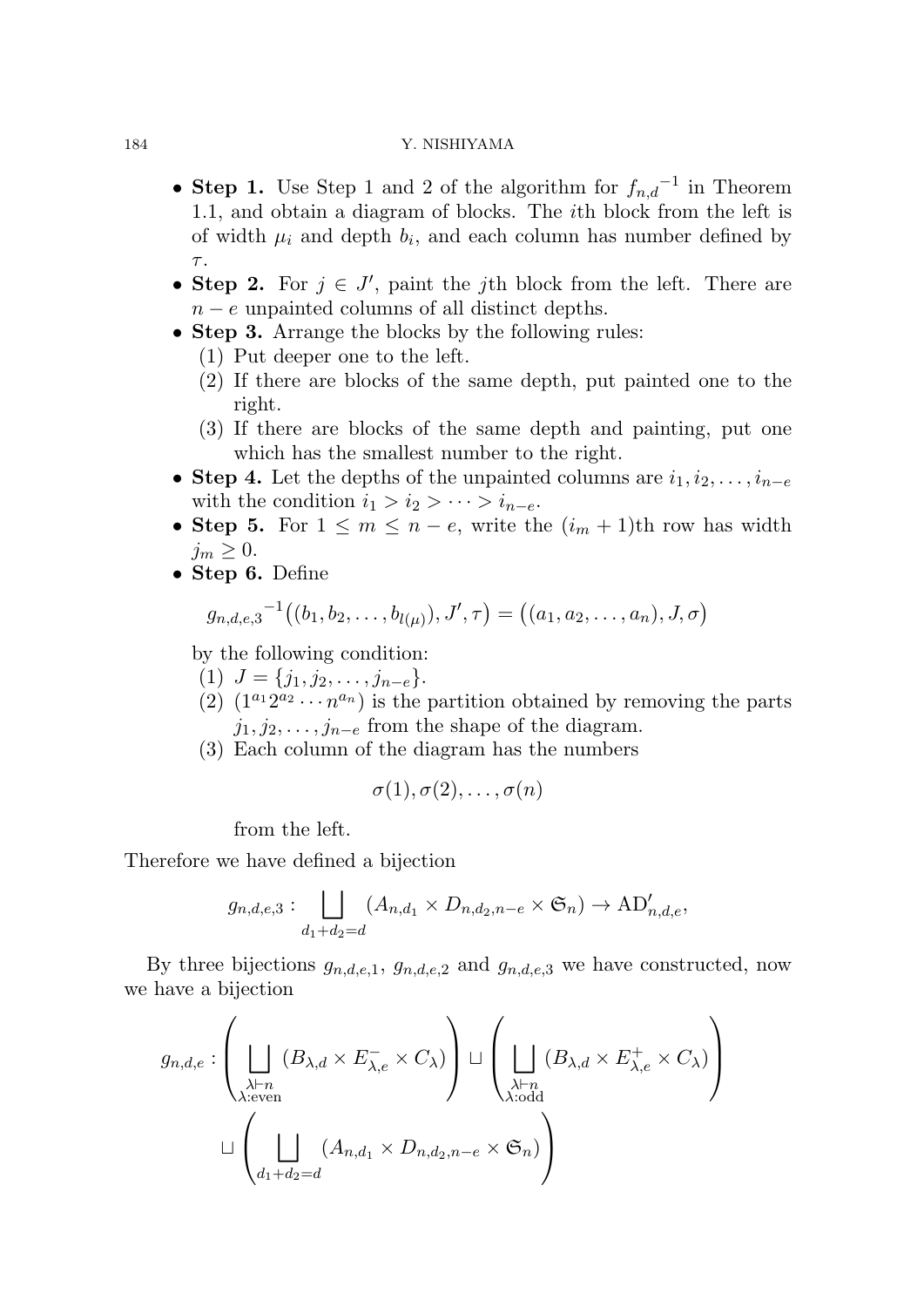$$
\to \left(\bigsqcup_{\substack{\lambda \vdash n \\ \lambda : \text{even}}} (B_{\lambda,d} \times E_{\lambda,e}^+ \times C_{\lambda})\right) \sqcup \left(\bigsqcup_{\substack{\lambda \vdash n \\ \lambda : \text{odd}}} (B_{\lambda,d} \times E_{\lambda,e}^- \times C_{\lambda})\right)
$$

for  $d \in \mathbb{N}$  and even number  $e$  satisfying  $0 \le e \le n$ . In a similar way, one can construct a bijection

$$
g_{n,d,e} : \left( \bigcup_{\substack{\lambda \vdash n \\ \lambda : \text{even}}} (B_{\lambda,d} \times E_{\lambda,e}^+ \times C_{\lambda}) \right) \sqcup \left( \bigcup_{\substack{\lambda \vdash n \\ \lambda : \text{odd}}} (B_{\lambda,d} \times E_{\lambda,e}^- \times C_{\lambda}) \right)
$$
  

$$
\sqcup \left( \bigcup_{d_1 + d_2 = d} (A_{n,d_1} \times D_{n,d_2,n-e} \times \mathfrak{S}_n) \right)
$$
  

$$
\rightarrow \left( \bigcup_{\substack{\lambda \vdash n \\ \lambda : \text{even}}} (B_{\lambda,d} \times E_{\lambda,e}^- \times C_{\lambda}) \right) \sqcup \left( \bigcup_{\substack{\lambda \vdash n \\ \lambda : \text{odd}}} (B_{\lambda,d} \times E_{\lambda,e}^+ \times C_{\lambda}) \right)
$$

for  $d \in \mathbb{N}$  and odd number  $e$  satisfying  $0 \le e \le n$ . By these bijections, we complete the proof of Theorem 2.2.

#### **ACKNOWLEDGEMENT**

The author thanks the anonymous referees whose comments helped him to improve the paper.

#### **REFERENCES**

- [1] P. Hall, *The Algebra of Partitions*, Proc. 4th Canadian Math. Congress, (1959), 147– 159.
- [2] D. E. Littlewood, *On Certain Symmetric Functions*, Proc. Lond. Math. Soc. (3), **11**, (1961), 485–498.
- [3] I. G. Macdonald, *A New Class of Symmetric Functions*, Actes 20<sup>e</sup> Séminaire Lotharingien, Publ. I.R.M.A. Strasbourg, (1988), 131–171.
- [4] I. G. Macdonald, *Symmetric Functions and Hall Polynomials (2nd ed.)*, Oxford University Press, New York, (1995).
- [5] A. Prasad, *Representation Theory: A Combinatorial Viewpoint*, Cambridge University Press, India, (2015).
- [6] J. H. Redfield, *The Theory of Group-Reduced Distributions*, Amer. J. Math., **49**, (1927), 433–455.